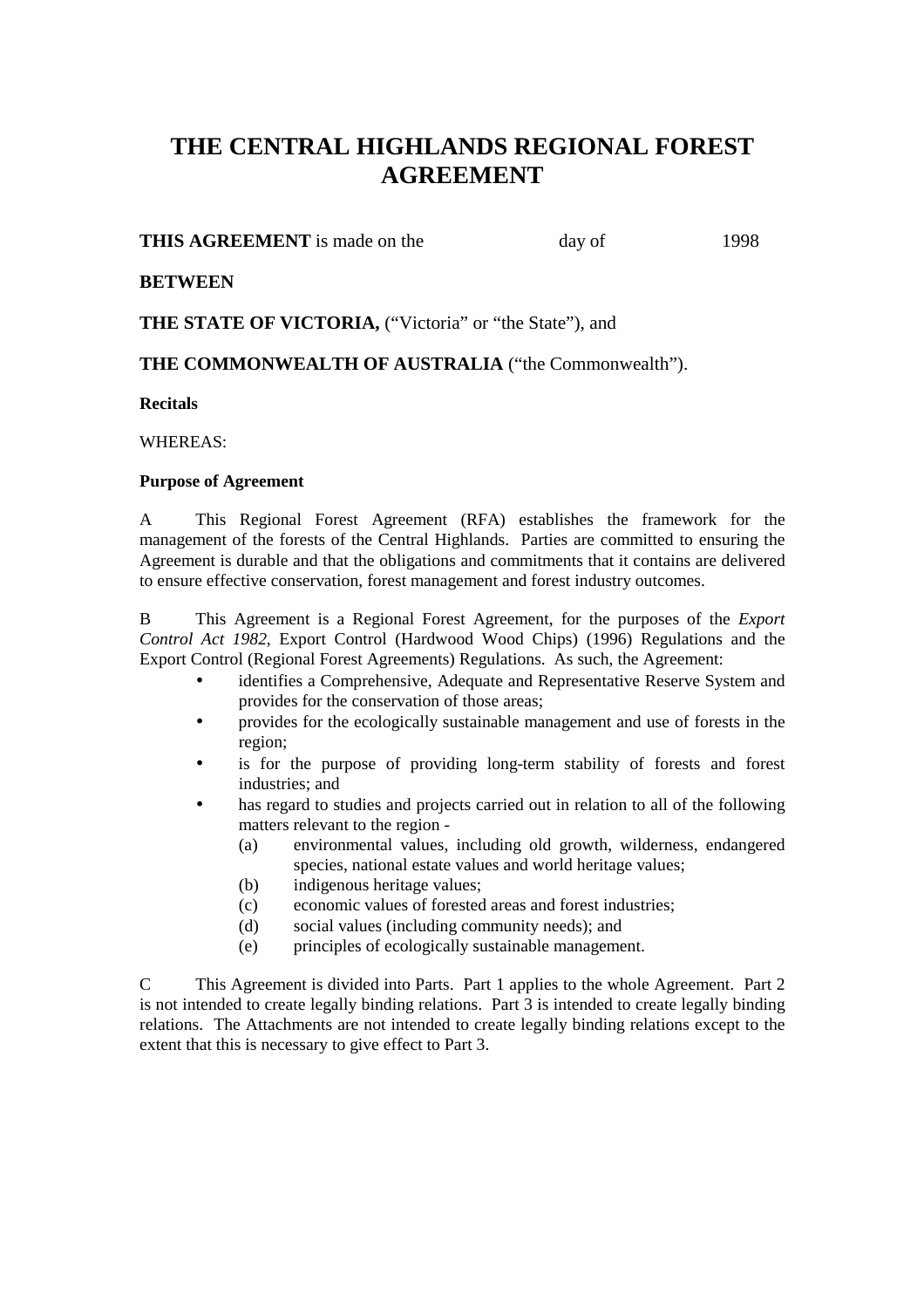### **NOW IT IS AGREED** as follows:

# **PART 1**

#### **Interpretation**

1. This Agreement is to be interpreted, unless the contrary intention appears, with reference to the definitions and general provisions specified in clauses 2 and 3.

#### **Definitions and General Provisions**

2. In this Agreement unless the contrary intention appears:

**"Action Statement"** means an Action Statement made under the *Flora and Fauna Guarantee Act 1988* (Vic);

**"Agreement"** means all parts of this Agreement between the Commonwealth of Australia and the State of Victoria and includes the Attachments to this Agreement;

**"Australian Heritage Commission"** or **"the Commission"** means the Commission established by the *Australian Heritage Commission Act 1975* (Cwth);

**"Biodiversity"** means biodiversity as defined in the JANIS Report;

**"CAR Reserve System"** means areas under any of the following categories of land tenure - as described in the JANIS Report - Dedicated Reserves, Informal Reserves and other areas on Public Land protected by prescription, and areas of private land where the CAR values are protected under secure management arrangement by agreement with private landholders. This reserve system is based on the principles of comprehensiveness, adequacy and representativeness;

**"CAR Values"** means the conservation values as described by the JANIS Reserve Criteria embodied in the CAR Reserve System;

**"Code of Forest Practices for Timber Production"** means the Code of Forest Practices for Timber Production Revision No 2 1996 developed in accordance with the *Conservation, Forest and Lands Act 1987* (Vic);

**"Code of Practice for Fire Management on Public Land"** means the Code of Practice for Fire Management on Public Land developed pursuant to the *Conservation, Forests and Lands Act 1987* (Vic);

**"Competition Principles"** means principles as described in the Compendium of National Competition Policy Agreements, January 1997, National Competition Council;

**"Comprehensive Regional Assessment"** or **"CRA"** means the assessment process carried out pursuant to Attachment 1 of the Scoping Agreement for Victorian Regional Forest Agreements between the Commonwealth of Australia and the State of Victoria;

**"Crown land"** means land which is, or is deemed to be, unalienated land of the Crown and includes--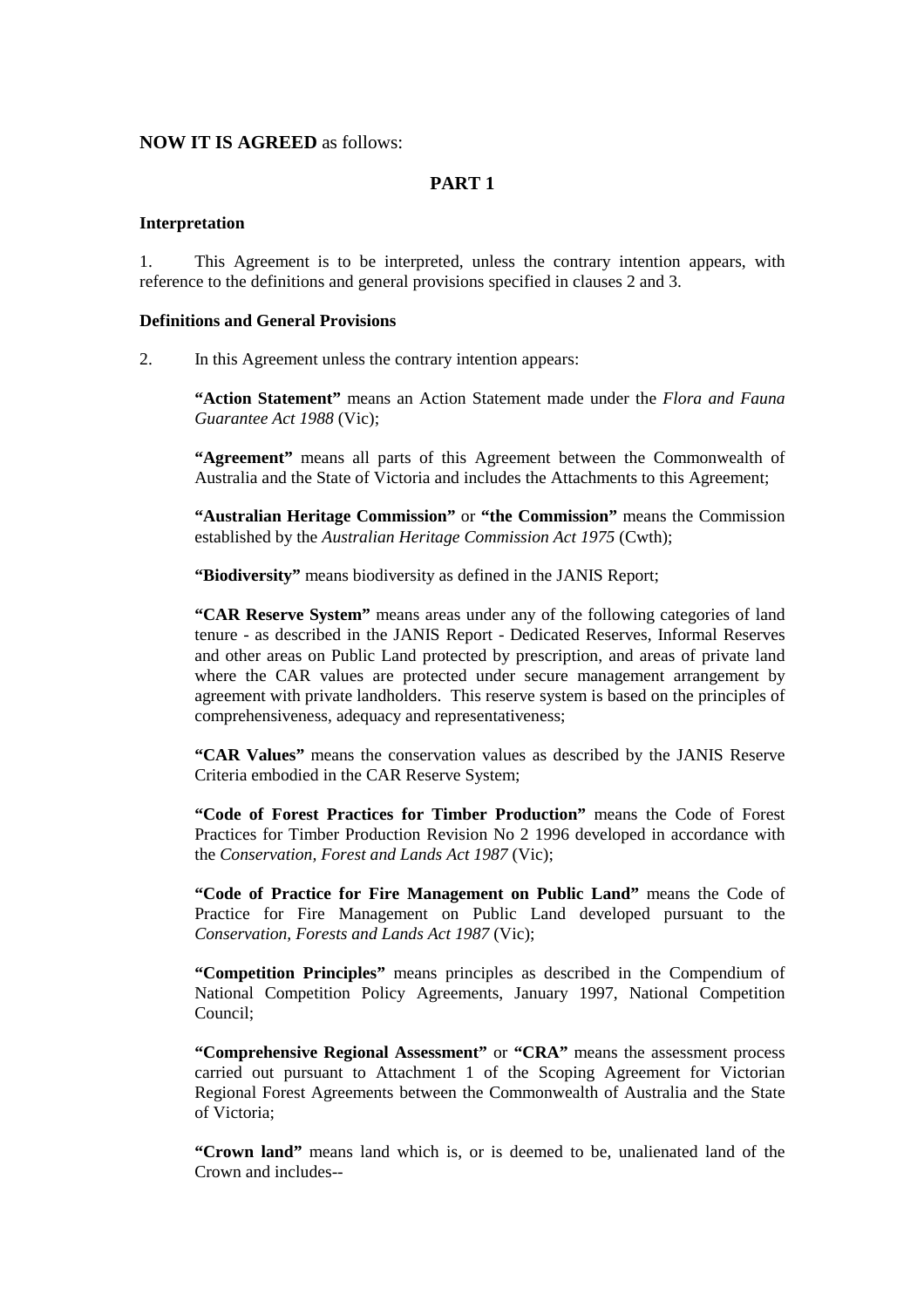- (a) land of the Crown reserved permanently or temporarily or set aside by or under an Act; and
- (b) land of the Crown occupied by a person under a lease, licence or other right.

**"Dedicated Reserve"** means a reserve equivalent to International Union for the Conservation of Nature and Natural Resources (IUCN) Protected Area Management Categories I, II, III, or IV as defined by the IUCN Commission for National Parks and Protected Areas (1994). The status of Dedicated Reserves is secure, requiring action by the Victorian Parliament or in accordance with Victorian legislation for reservation or revocation. In Victoria, Dedicated Reserves include, but are not limited to, parks under the *National Parks Act 1975* (Vic) and flora, fauna or nature conservation reserves under the *Crown Land (Reserves) Act 1978* (Vic)*;*

**"Ecologically Sustainable Forest Management"** or **"ESFM"** means forest management and use in accordance with the specific objectives and policies for ecologically sustainable development as detailed in the National Forest Policy Statement;

**"Ecological Vegetation Class"** or **"EVC"** means for the purposes of the Agreement a forest ecosystem as defined in the JANIS Report. EVCs as they exist at the present time are described in the Central Highlands CRA "Biodiversity Report" published by the Commonwealth and Victorian RFA Steering Committee in 1997;

**"Environmental and Heritage Values"** means values assessed pursuant to Attachment 1 of the RFA Scoping Agreement;

**"Environment Conservation Council"** means the Council of the same name established under the *Environment Conservation Council Act 1997* (Vic);

**"Forest Management Area"** or **"FMA"** means a Forest Management Area as defined in the *Forests Act 1958* (Vic);

**"Forest Management Plan"** means a forest management plan as defined in the Code of Practices for Timber Production to address the full range of values and uses in State forest;

**"Forest Management System"** means the State's suite of legislation, policies, codes, plans and management practices and processes as described in the *"Victorian Statewide Assessment of Ecological Sustainable Forest Management"* published by the Commonwealth and Victorian RFA Steering Committee in 1997 as varied by this Agreement;

 **"Forest Products"** means all live and dead trees, ferns or shrubs or parts thereof;

### **"Forestry Operations"** means -

- (a) the planting of trees; or
- (b) the managing of trees before they are harvested; or
- (c) the harvesting of Forest Products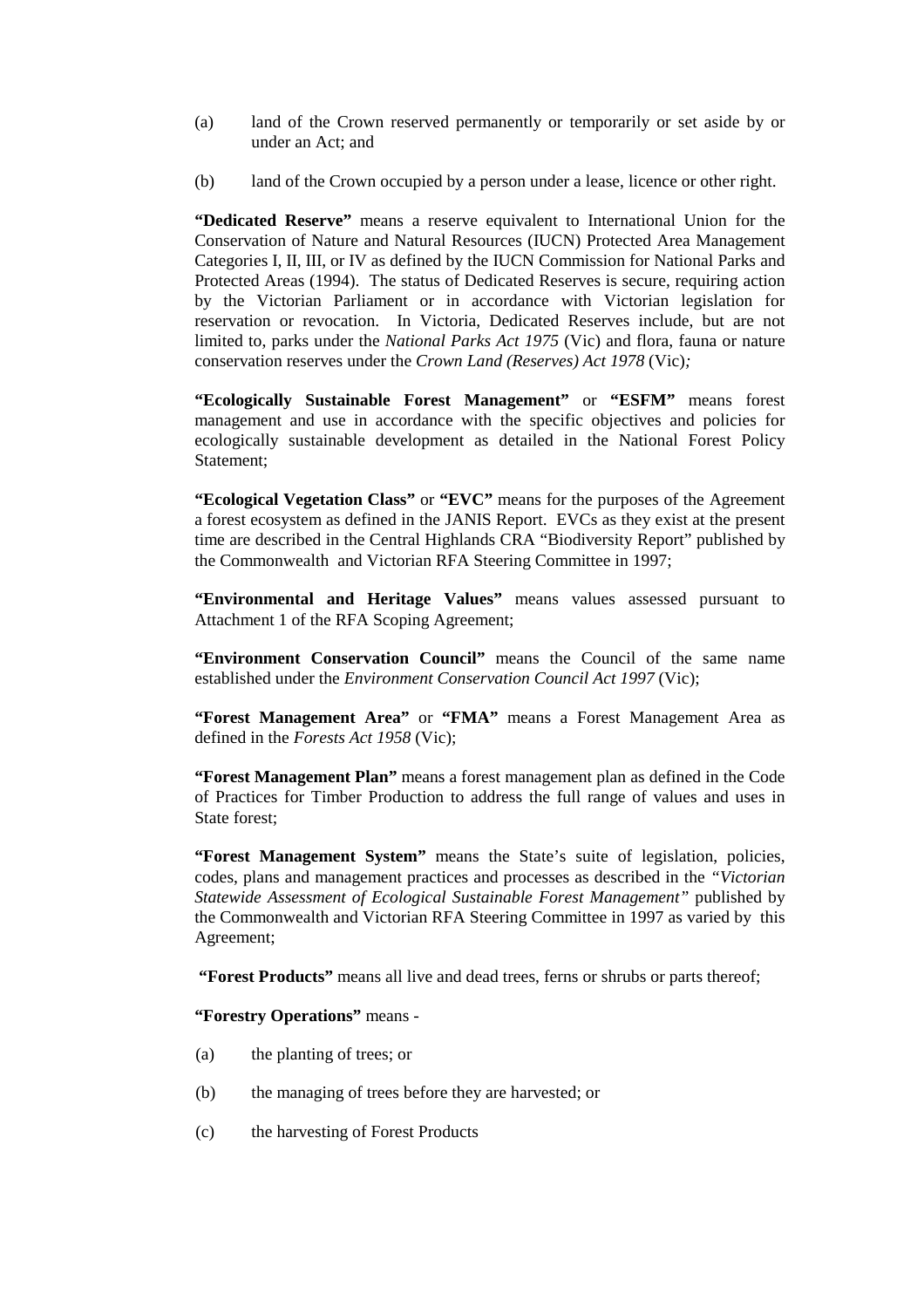for commercial purposes and includes any related land clearing, land preparation and regeneration (including burning), and transport operations;

**"General Management Zone"** means the zone of the same name described in the Forest Management Plan for the Central Highlands;

**"Informal Reserve"** means a reserve that contains and is managed for conservation values which unequivocally contribute to the CAR Reserve System and meets the principles for Informal Reserves as described in the JANIS Report. In Victoria, it includes, but is not limited to, the State forest Special Protection Zone;

**"Integrated Forest Planning System"** means Victoria's integrated forest planning system for forecasting sustainable yield;

**"Interim Forest Agreement"** means the Interim Agreement between the Commonwealth of Australia and the State of Victoria signed in January 1996;

**"JANIS Report"** means the report by the Joint Australian and New Zealand Environment and Conservation Council (ANZECC) / Ministerial Council on Forestry, Fisheries and Aquaculture (MCFFA) National Forests Policy Statement Implementation Sub-committee, titled 'Nationally Agreed Criteria for the Establishment of a Comprehensive, Adequate and Representative Reserve System for Forests in Australia', published by the Commonwealth of Australia in 1997;

**"JANIS Reserve Criteria"** means the criteria as described in the JANIS Report for establishing the CAR Reserve System addressing biodiversity, old growth forest and wilderness, taking account of reserve design and management and social and economic considerations;

**"Land Conservation Council"** means the Council established under the former *Land Conservation Act 1970* (Vic);

**"Licence, Permit or Authority"** in clause 90 means any licence permit or authority pursuant to the *Mineral Resources Development Act 1990* (Vic) and the *Extractive Industries Development Act 1995* (Vic);

**"Mineral"** means mineral as defined in the *Mineral Resources Development Act 1990* (Vic) and stone as defined in the *Extractive Industries Development Act 1995* (Vic), excluding stone on private land for the private use of the owner and mineral or stone obtained for non-commercial purposes;

"Mining" means any operation or work carried out to obtain Minerals;

#### **"Mining Operations"** means

- (a) any operations or work of a commercial nature carried out on a mining licence or extractive industry work authority with a view to obtaining or treating Minerals; or
- (b) where a valid exploration licence or extractive industry search permit is held, any operations or work in the area covered by that licence or search permit for the purpose of exploring for Minerals;

**"Mining Product"** means any Mineral obtained by Mining;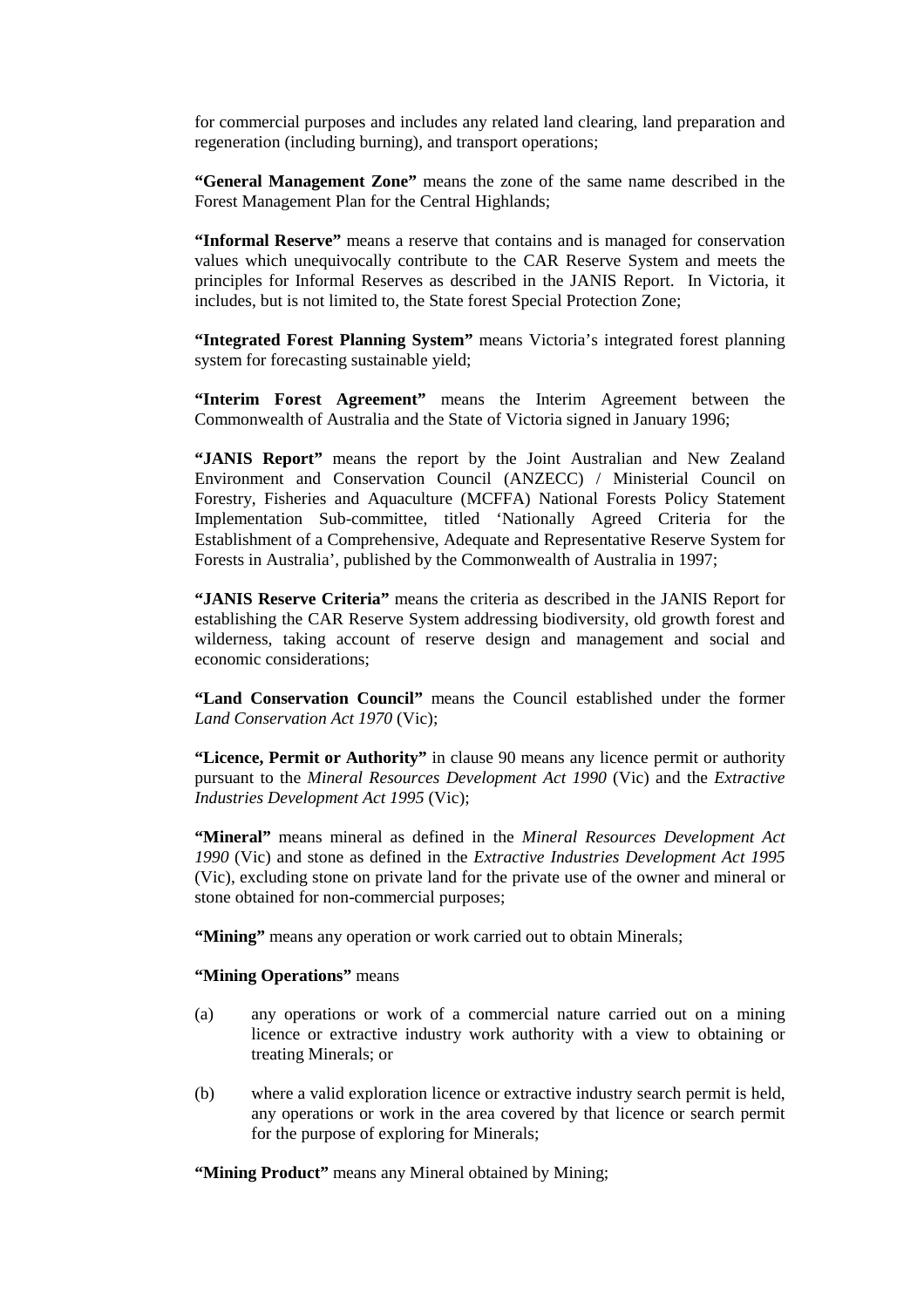**"Montreal Process Criteria"** means the Montreal Process criteria for the conservation and sustainable management of temperate and boreal forests;

**"Montreal Process Implementation Group"** or **"MIG"** means the Montreal Process Implementation Group established by the Commonwealth and all State and Territory Governments;

**"National Estate"** means those places as defined under section 4 of the *Australian Heritage Commission Act 1975* (Cwth);

**"National Estate Values"** means values attributed by the Australian Heritage Commission to the National Estate;

**"National Forest Policy Statement"** or **"NFPS"** means the National Forest Policy Statement 1992 endorsed by the Commonwealth and all State and Territory Governments;

**"Old Growth forest"** means old growth forest as defined in the JANIS Report;

**"Parties"** means the State of Victoria and the Commonwealth of Australia;

**"Party"** means a Party to this Agreement;

**"Private Land"** means lands other than Public Land and land owned or leased by the Commonwealth;

**"Public Land"** means public land as defined in section 3 of the *Environment Conservation Council Act 1997* (Vic);

**"Recovery Plan"** means a recovery plan made under Part 3 of the *Endangered Species Protection Act 1992* (Cwth);

**"Regional Forest Agreement"** or **"RFA"** means a Regional Forest Agreement within the meaning of the Export Control (Hardwood Wood Chips) (1996) Regulations (Cwth);

**"Register of the National Estate"** means the register of the same name kept pursuant to the *Australian Heritage Commission Act 1975* (Cwth);

**"Special Protection Zone"** or **"SPZ"** means the zone of the same name described in the Forest Management Plan for the Central Highlands;

**"State Forest"** means land described in section 3 of the *Forests Act 1958* (Vic);

**"Statement of Significance"** means a statement of significance made by the Australian Heritage Commission for a place which forms part of the National Estate;

**"Statewide Forest Resource Inventory"** or **"SFRI"** means Victoria's Statewide Forest Resource Inventory of Victoria's public native forest resources;

**"Sustainability Indicators"** means qualitative or quantitative measures, at the regional (sub-national) level developed to assess the criteria for sustainable forest management;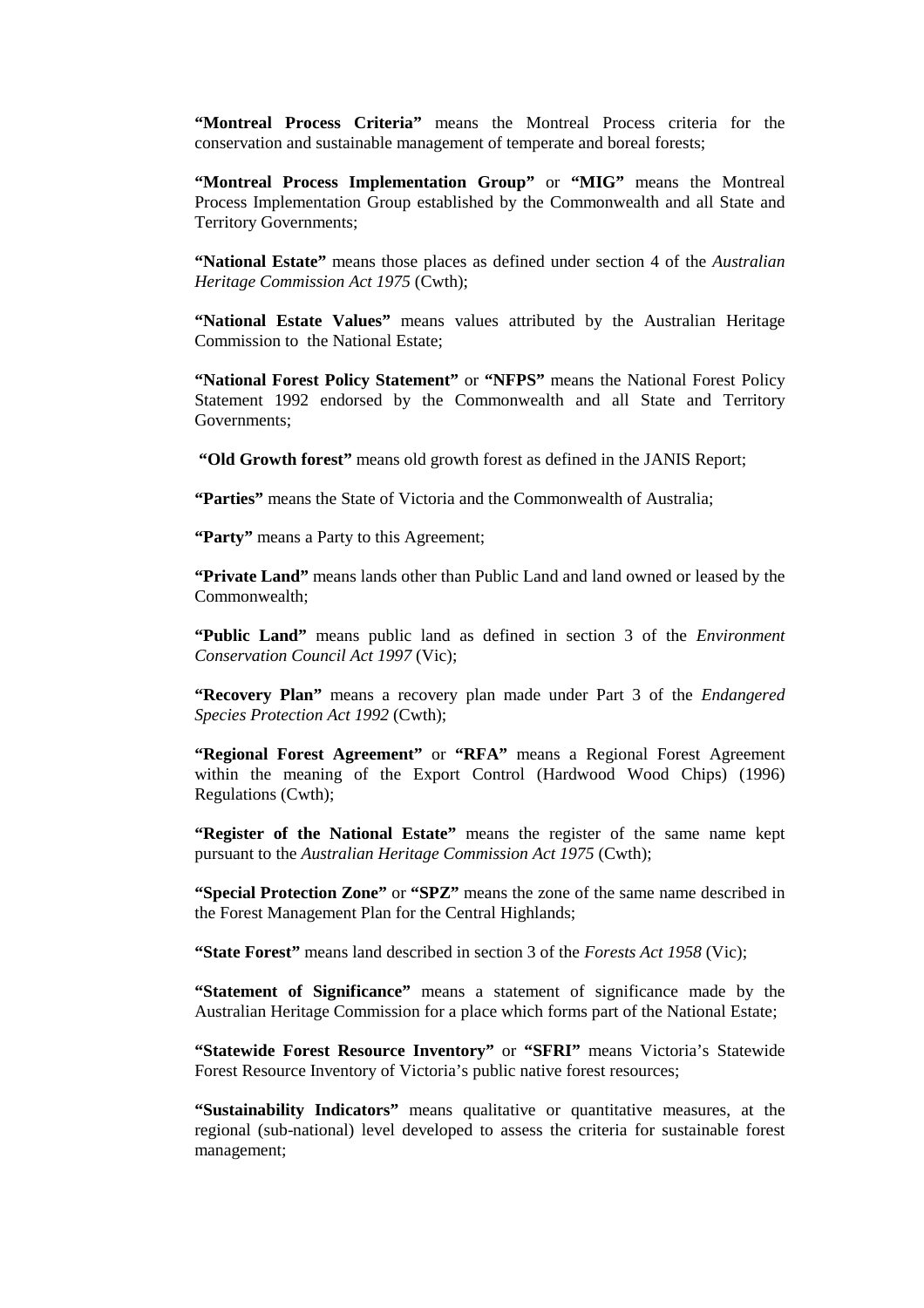**"Sustainable Yield"** means sustainable yield rate as defined in the *Forests Act 1958* (Vic);

**"Threat Abatement Plan"** means a threat abatement plan made under Part 3 of the *Endangered Species Protection Act 1992* (Cwth);

**"Wilderness Values"** means the values of the same name as defined in the JANIS Report;

"Wild Rivers" means a river of natural origin, in which the biological, hydrological and geomorphological processes of river flow, and intimately linked parts of its catchment, have not been significantly altered by modern or colonial society. Wild rivers may include permanent, seasonal or underground water courses;

**"Woodchips and Unprocessed Wood"** means those goods within the meaning of the Export Control (Hardwood Wood Chips) (1996) Regulations; the Export Control (Regional Forest Agreements) Regulations; and the Export Control (Unprocessed Wood) Regulations;

**"World Heritage Nomination"** means the submission by the Commonwealth of a nominated area to the UNESCO World Heritage Committee for assessment as a World Heritage area;

**"World Heritage Values"** means features, formations, areas, and sites of outstanding universal value within the meaning of Article 2 of the *Convention Concerning the Protection of the World Cultural and Natural Heritage*, also known as the World Heritage Convention.

- 3. In this Agreement unless the contrary intention appears:
- (a) a reference to a clause or Attachment is a reference to a clause or Attachment to this Agreement and a reference to this Agreement includes a reference to an Attachment;
- (b) a reference to this Agreement or another instrument is a reference to this Agreement or that other instrument as amended or varied from time to time;
- (c) a reference to a statute or ordinance includes any consolidations, amendments, reenactments or replacements thereof and also includes regulations and other instruments made under them;
- (d) a reference to a code or other instrument includes any consolidations or amendments thereof;
- (e) a word importing the singular includes the plural and vice versa, a word importing a gender includes each other gender and a reference to a person includes an individual, firm, body corporate, association (whether incorporated or not), government, governmental or semi-governmental body, local authority or agency;
- (f) a reference to an act, matter or thing includes the whole or any part of that act, matter or thing and a reference to a group of acts, matters, things or persons includes each act, matter, thing or person in that group;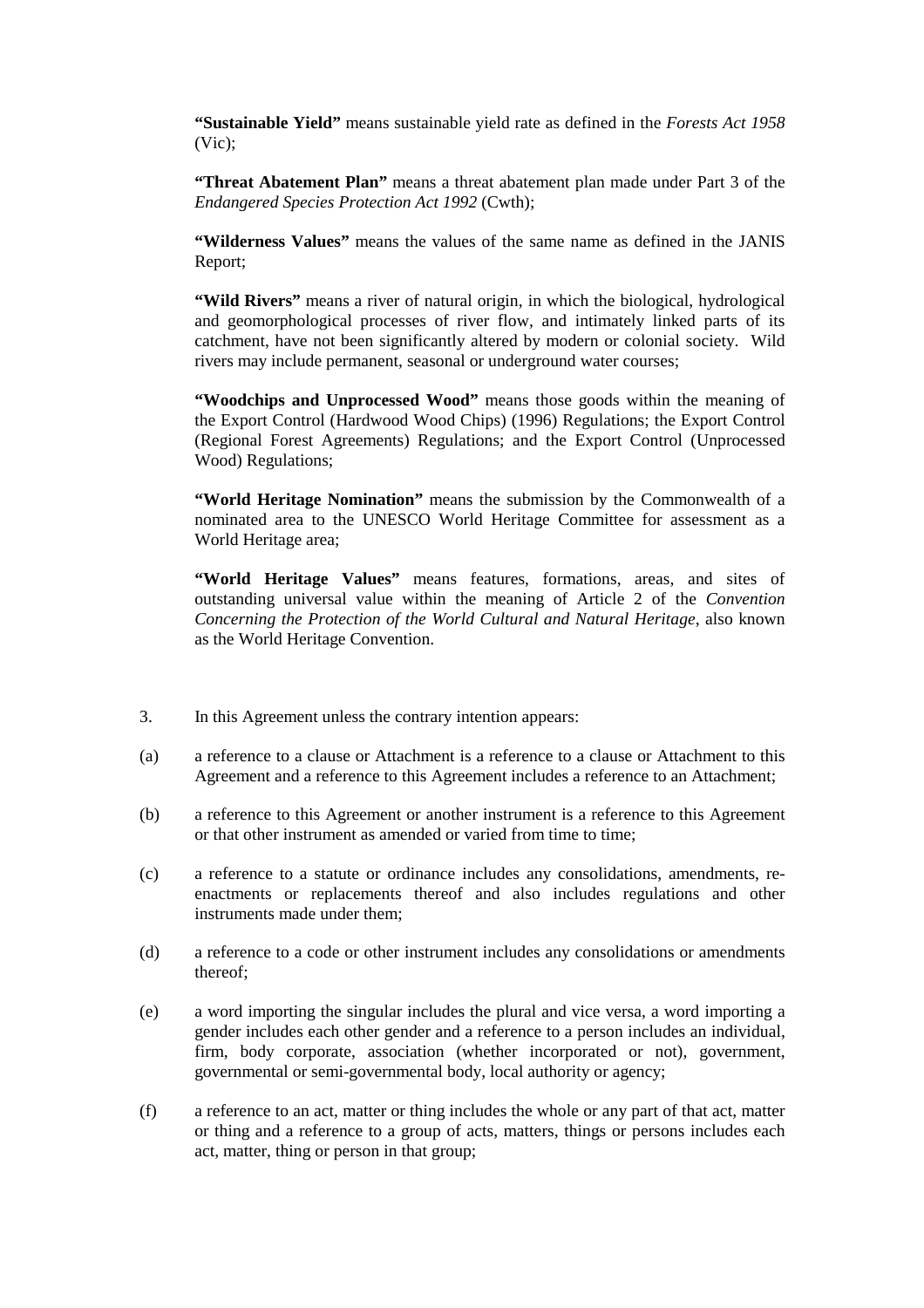- (g) where any terms and conditions are added to an Attachment of this Agreement it is agreed that those terms and conditions will form part of this Agreement;
- (h) headings are inserted for convenience and do not affect the interpretation of this Agreement.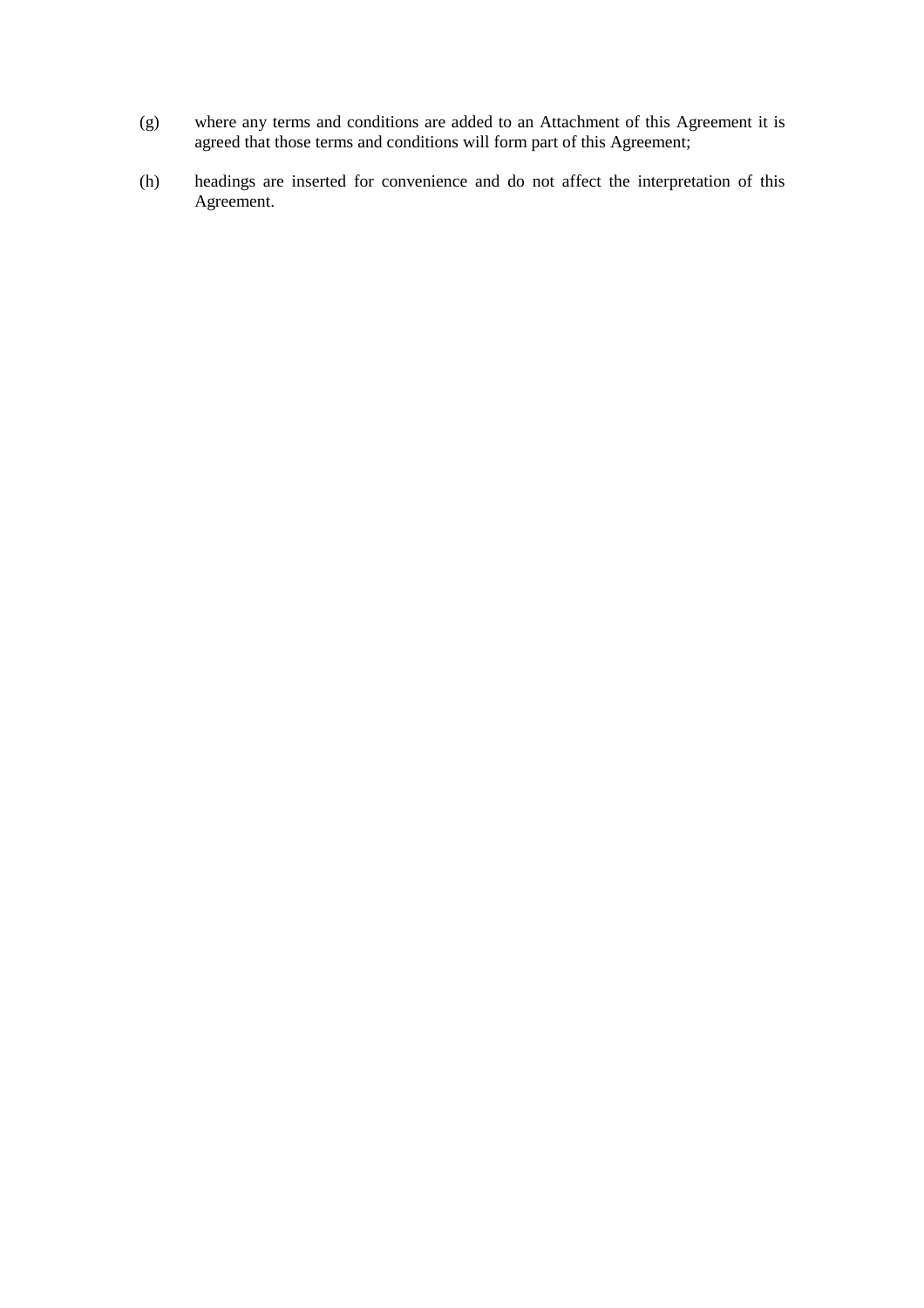# **Definition of Region**

4. The area covered by this Agreement is the Central Highlands Region as shown in Map 1 accompanying this Agreement.

### **Duration of Agreement**

- 5. This Agreement takes effect either:
- (a) upon signing by both parties; or
- (b) upon the commencement of regulations amending Item 2 of the Schedule to the Export Control (Hardwood Wood Chips) (1996) Regulation with the effect of changing the description of the Central Highlands Region of Victoria to accord with the boundaries of that Region as shown in Map 1 accompanying this Agreement;

whichever the later, and will remain in force for twenty years.

6. The process for extending the Agreement for a further period will be determined jointly by the Parties as part of the third five yearly review.

# **Basis of Agreement National Forest Policy Statement**

7. Parties confirm their commitment to the goals, objectives and implementation of the *National Forest Policy Statement (NFPS)* by:

- developing and implementing Ecologically Sustainable Forest Management (ESFM);
- establishing a Comprehensive, Adequate and Representative (CAR) reserve system; and
- facilitating the development of an internationally competitive wood production and wood products industry.

### **Changes to the Agreement**

8. This Agreement may only be amended with the consent, in writing, of both Parties. Parties agree to work cooperatively to address any differences between them as to the interpretation or implementation of the Agreement.

### **Dispute Resolution**

9. The Parties agree that if a dispute arises between the Parties regarding this Agreement it must be resolved expeditiously in accordance with the provisions of clauses 10 to 14.

- 10. When a dispute arises, a Party may serve a notice on the other specifying:
- (a) the nature and substance of the matter or issue in dispute;
- (b) that it is a dispute to be resolved in accordance with clauses 10 to 14.

11. Within 14 days of the notice under clause 10 being served the Parties must attempt to settle the dispute and, in default of settlement, appoint a mediator to conduct a mediation concerning the matter or issue in dispute.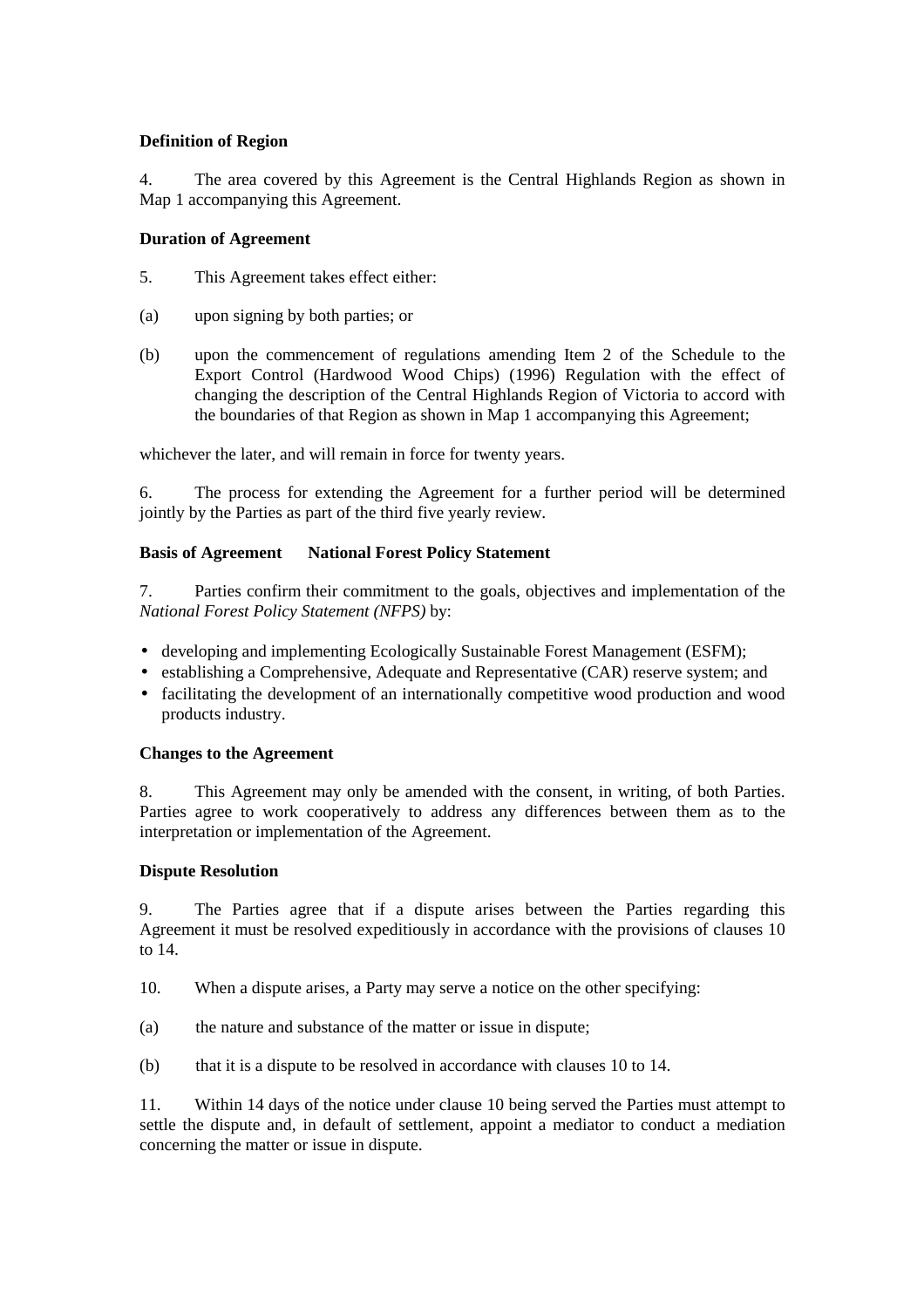12. If the dispute is not settled under clause 11 and the Parties fail to appoint a mediator, either of them may request the President of the Law Council of Australia, or the equivalent officer of such body as in future may have the functions of the Law Council of Australia, to nominate a mediator to conduct the mediation.

13. The costs of a mediator appointed under clauses 11 or 12 are to be shared equally between the Parties.

14. Each of the Parties agrees to use its best endeavours to resolve the dispute through mediation.

### **Notices**

15. Any notice or other communication to be given or made pursuant to this Agreement shall be in writing and addressed as the case may be as follows:

THE STATE

The Secretary Department of Premier and Cabinet Treasury Place EAST MELBOURNE VIC 3002

THE COMMONWEALTH

The Secretary Department of the Prime Minister and Cabinet 3-5 National Circuit BARTON ACT 2600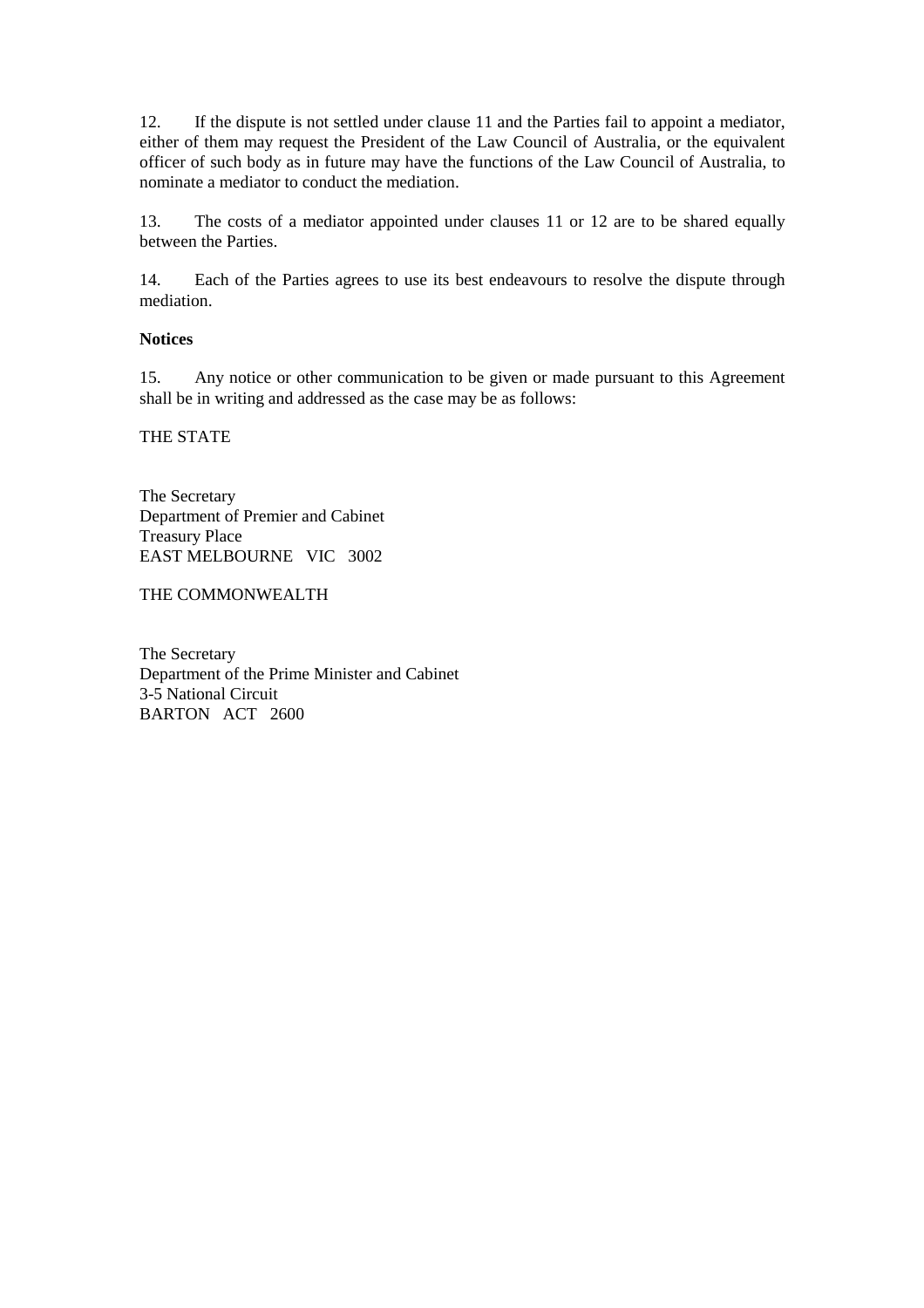# **PART 2**

16. This Part is not intended to create legally binding relations and provisions in Part 1 in so far as they relate to Part 2 are also not binding. Where there are references in this Part to obligations which are referred to in Part 3 and are intended to be legally binding, they are only included in Part 2 insofar as they provide context and for the sake of completeness so that the whole scheme which the Parties wish to implement is set out in this Part. The inclusion of references to these legally binding obligations in Part 2 does not derogate from the Parties intent that they be legally binding in Part 3.

# **FUNCTIONING OF THE AGREEMENT**

### **Relationship to the Interim Forest Agreement**

17. This Agreement replaces the Interim Forest Agreement, signed by the Commonwealth and Victorian governments on 27 January 1996, in relation to the Central Highlands Region.

### **Relationship to Statutory Obligations**

18. This Agreement cannot impose on either Party or a third party any obligation that is inconsistent with Australia's international obligations, or a law of the Commonwealth or of Victoria.

19. Neither Party will seek to use existing or future legislation to undermine or impede this Agreement.

20. The Commonwealth, in signing the Agreement, confirms that its obligations under the *Australian Heritage Commission Act 1975* have been met.

21. Parties will manage their respective responsibilities with regard to the National Estate in accordance with the provisions of this Agreement as detailed in Attachment 3.

22. The Commonwealth confirms it has on or before the date of this Agreement entered into an agreement with the Australian Heritage Commission in which the Commission has agreed to perform and comply with all the agreements and confirmations which are specified in Attachment 3 as being agreements and confirmations on the part of the Commission.

23. The Commonwealth, in signing the Agreement, confirms that its obligations under the *Environment Protection (Impact of Proposals) Act 1974* have been met. The Commonwealth also confirms that, under the administrative procedures of the Act, any activities covered by the Agreement, including the 5 yearly review and minor amendments to the Agreement, will not trigger further environmental impact assessment.

24. The Commonwealth, in signing the Agreement, confirms that its obligations under the *Endangered Species Protection Act 1992* have been met.

25. The Commonwealth notes that its obligations to promote endangered species protection will involve ongoing cooperative work with Victorian agencies concerning the Central Highlands.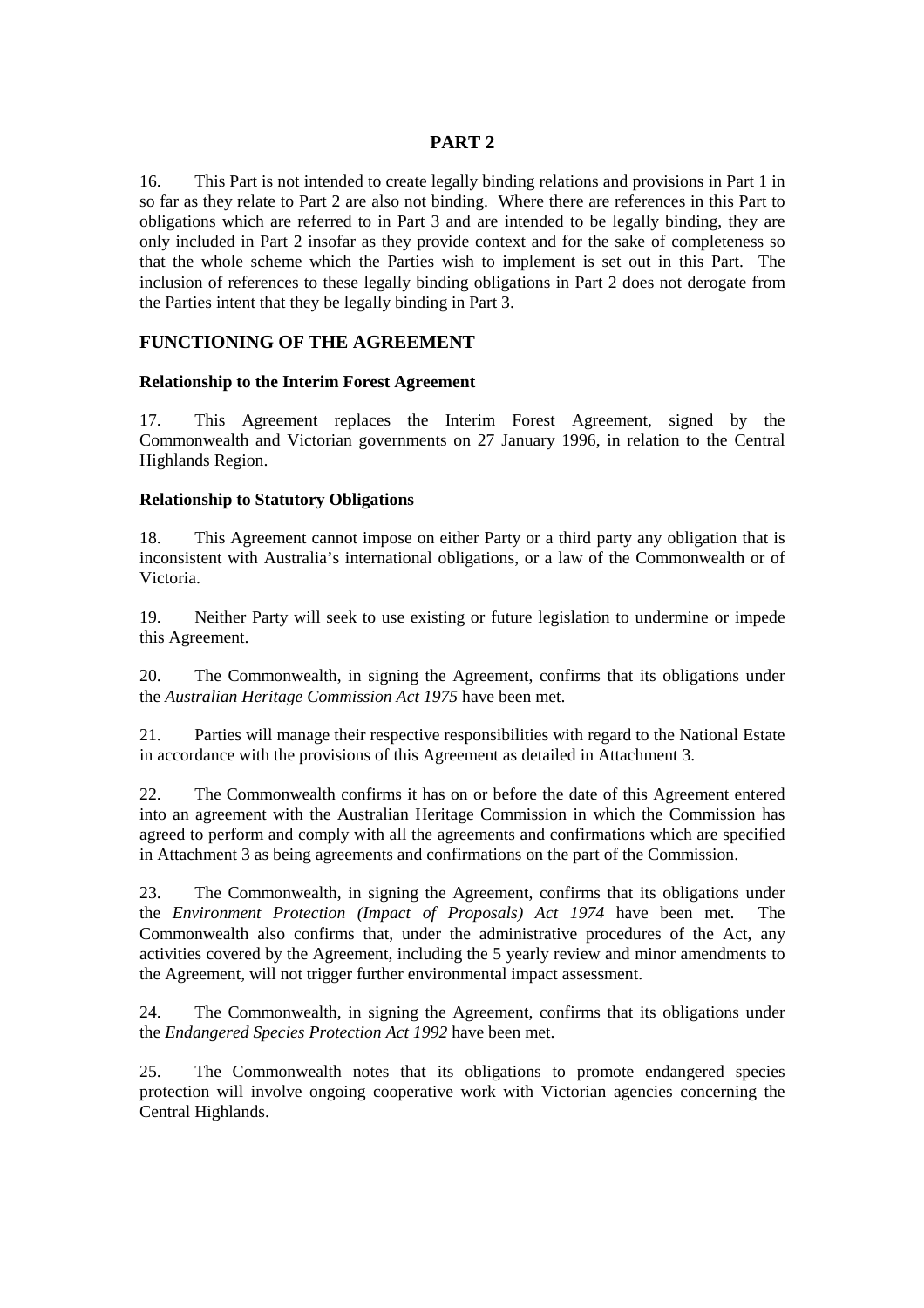26. Parties agree to actively investigate, and participate in, World Heritage assessment of the Australia-wide Eucalypt theme, including any potential contribution from the Central Highlands region.

27. Parties note that in order to progress work and then proceed to World Heritage nomination, the agreement of all relevant governments will be required.

28. Parties agree that any potential World Heritage nomination involving areas in the Central Highlands will be from within the CAR Reserve System.

29. The Commonwealth agrees that it will give full consideration to the potential socioeconomic consequences of any World Heritage nomination of places in the Central Highlands and that any such nomination will only occur after the fullest consultation and with agreement of the State.

30. The Parties agree that before any World Heritage nomination is made:

- all necessary management arrangements, including joint policy coordination arrangements will be agreed; and
- all related funding issues will be resolved to the satisfaction of both Parties.

31. Parties note that current Commonwealth export arrangements provide that, after 31 December 1999, exports of hardwood woodchips from native forests will only be permitted from areas covered by an RFA.

32. Parties note that no controls under the *Export Control Act 1982* will apply to hardwood woodchips or unprocessed wood sourced from the Central Highlands region while this Agreement is in place.

33. The Commonwealth notes Victoria's intention to separate more clearly its commercial forestry activities within native State forests from the broader policy, strategic planning and regulatory functions associated with the management of those forests. Victoria also confirms its commitment to the ongoing implementation of its plans, codes and prescriptions relevant to the achievement of ESFM.

34. The Commonwealth notes Victoria's change to the administration arrangements applying to the management of its parks, and that the primary emphasis of management will continue to be the conservation and protection of environmental and heritage values.

### **Milestones**

35. This Agreement establishes milestones (Attachment 4) and Parties will report annually on their achievement for the first five years, and then as they fall due and as part of the 5 yearly review, using an appropriate public reporting mechanism.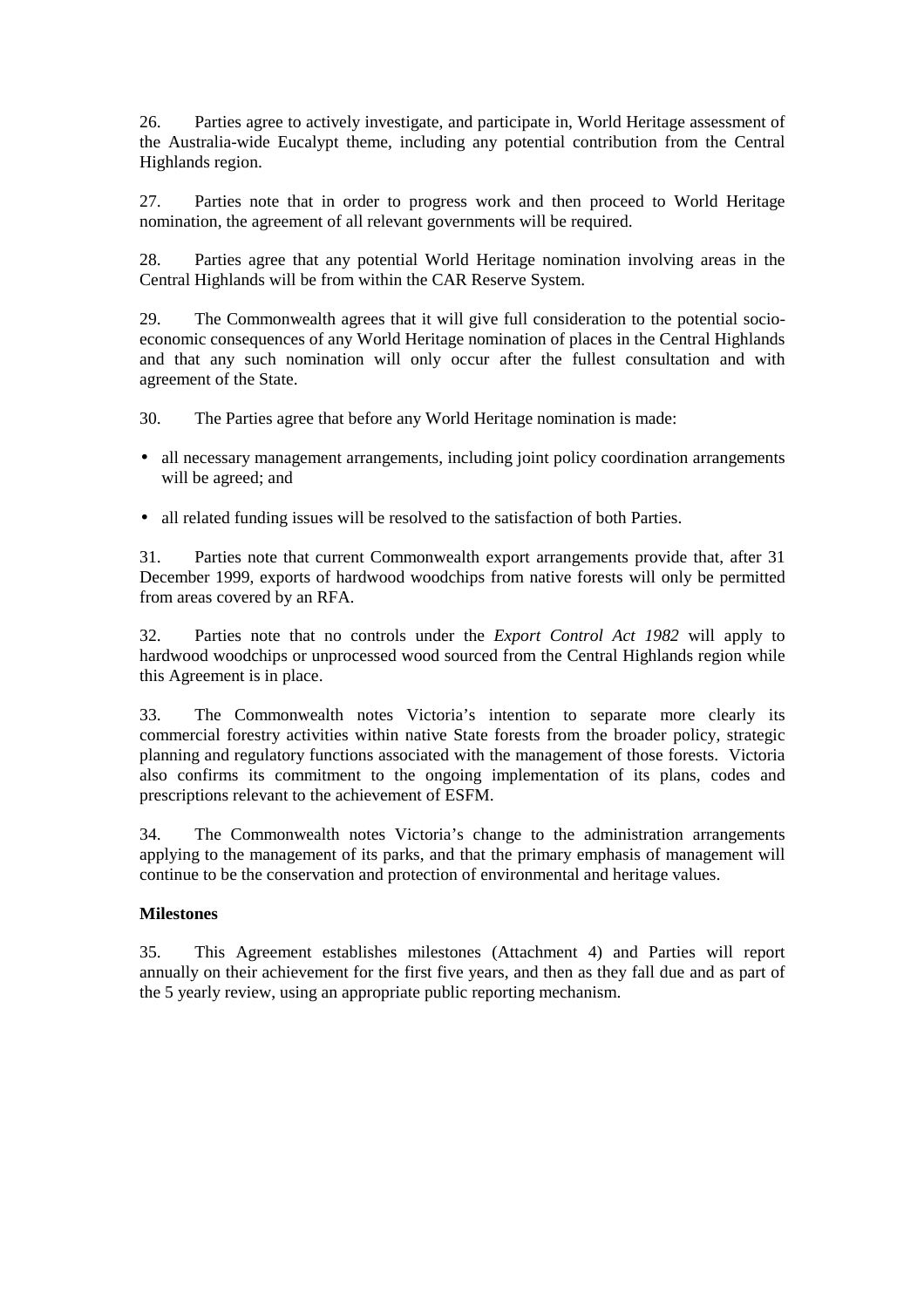# **Five yearly review**

36. Within each five year period, a review of the performance of the Agreement will be undertaken. The purpose of the five yearly review is to provide an assessment of progress of the Agreement against the established milestones, and will include:

- the extent to which milestones and obligations have been met including management of the National Estate;
- the results of monitoring of sustainability indicators; and
- invited public comment on the performance of the Agreement.

Each review will be scheduled concurrent with the five yearly reviews required for the East Gippsland RFA.

37. While the review process will not open up the Agreement to re-negotiation, both Parties may agree to some minor modifications to incorporate the results of the review.

38. The outcomes of the review will be made public. The mechanism for the review will be determined by both Parties before the end of the five year period and the review will be completed within three months.

# **ECOLOGICALLY SUSTAINABLE FOREST MANAGEMENT**

39. The Parties agree that ESFM is an objective which requires a long term commitment to continuous improvement and that the key elements for achieving it are:

- the establishment of a CAR Reserve System (Attachment 1);
- the development of internationally competitive forest products industries; and
- a fully integrated and strategic forest management system capable of responding to new information.

40. The Parties agree that Victorian processes and systems provide for ecologically sustainable management of forests in the Central Highlands and that these processes and systems are accredited in clause 47 of this Agreement.

### **Monitoring, Reporting and Consultative Mechanisms**

41. Victoria will report on the results of monitoring of sustainability indicators.

42. Comprehensive Regional Assessments and the development of this Agreement have provided extensive opportunities for public participation and reporting. Parties recognise that the public reporting activities and on-going opportunities for public participation and consultation associated with existing Victorian and Commonwealth processes and instruments will continue. These processes are listed in Attachment 5.

43. In addition to these activities, Victoria agrees to publish future reports of audits of compliance with the Code of Forest Practices for Timber Production. Supporting documents will also be publicly available.

44. Victoria will further develop the transparency and accountability of its forest management processes through the implementation of an on-going quality assurance program. The program will be implemented, within three years, utilising expertise external to the forest agency in the Department of Natural Resources and Environment or its equivalent.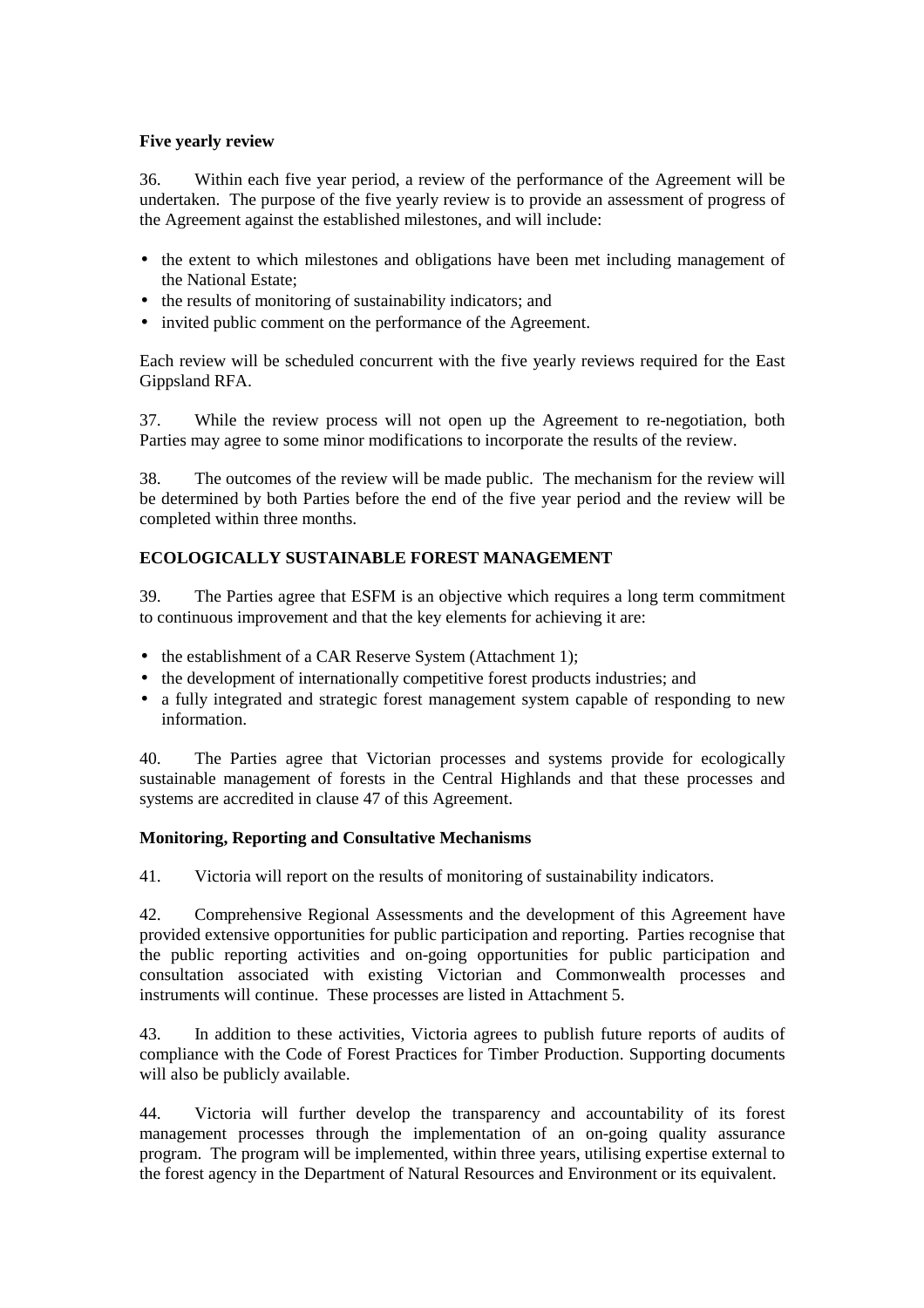- 45. Victoria undertakes to:
- (a) complete and publish regional prescriptions for timber production by the end of 1998;
- (b) use its best endeavours to complete and publish management plans for all National and State Parks by the end of 1998;
- (c) continue to manage the dedicated reserves within the CAR Reserve System in accordance with the relevant government approved recommendations of the Land Conservation Council;
- (d) manage cultural values, both Aboriginal and non-Aboriginal, in the Central Highlands, based on Statewide Guidelines for the Management of Cultural Heritage Values in Forests, Parks and Reserves which will be jointly agreed; and
- (e) implement the Integrated Forest Planning System and the Statewide Forest Resource Inventory (SFRI) in the Central Highlands in time for the next review of sustainable yield due in 2001.

# **Accreditation**

46. Parties agree that Victoria's forest management system (including its legislation, policies, Codes, plans and management practices) as described in the Statewide Assessment of Ecologically Sustainable Forest Management and including responses reported in Chapter 5 of the Central Highlands RFA Directions Report provides for continuing improvement in relation to ESFM.

47. The Commonwealth accredits Victoria's forest management system for the Central Highlands as amended by this Agreement. The system includes:

- the Forest Management Plan and the process for its review;
- the *Flora and Fauna Guarantee Act 1988*;
- the process for forecasting sawlog sustainable yield in the Central Highlands; and
- the systems and processes established by the Code of Forest Practices for Timber Production and the Code of Practice for Fire Management on Public Land.

### **Sustainability indicators**

48. Parties agree that the current forest management system could be enhanced by further developing appropriate mechanisms to monitor and review the sustainability of forest management practices. To ensure that this occurs, Parties agree to establish an appropriate set of sustainability indicators to monitor forest changes. Any indicators established will be consistent with the Montreal Process Criteria (as amended from time to time), the current form of which is specified in Attachment 7, and will take into account the framework of regional indicators developed by the Montreal Process Implementation Group (MIG). Indicators will be practical, measurable, cost-effective and capable of being implemented at the regional level.

49. In developing effective indicators, Parties agree to take into account the results of the Forest and Wood Products Research and Development Corporation's pilot studies for the development of effective regional indicators.

50. Development of indicators, and collection of results for those indicators which can be readily implemented, will be completed in time to enable assessment during the first review of this Agreement.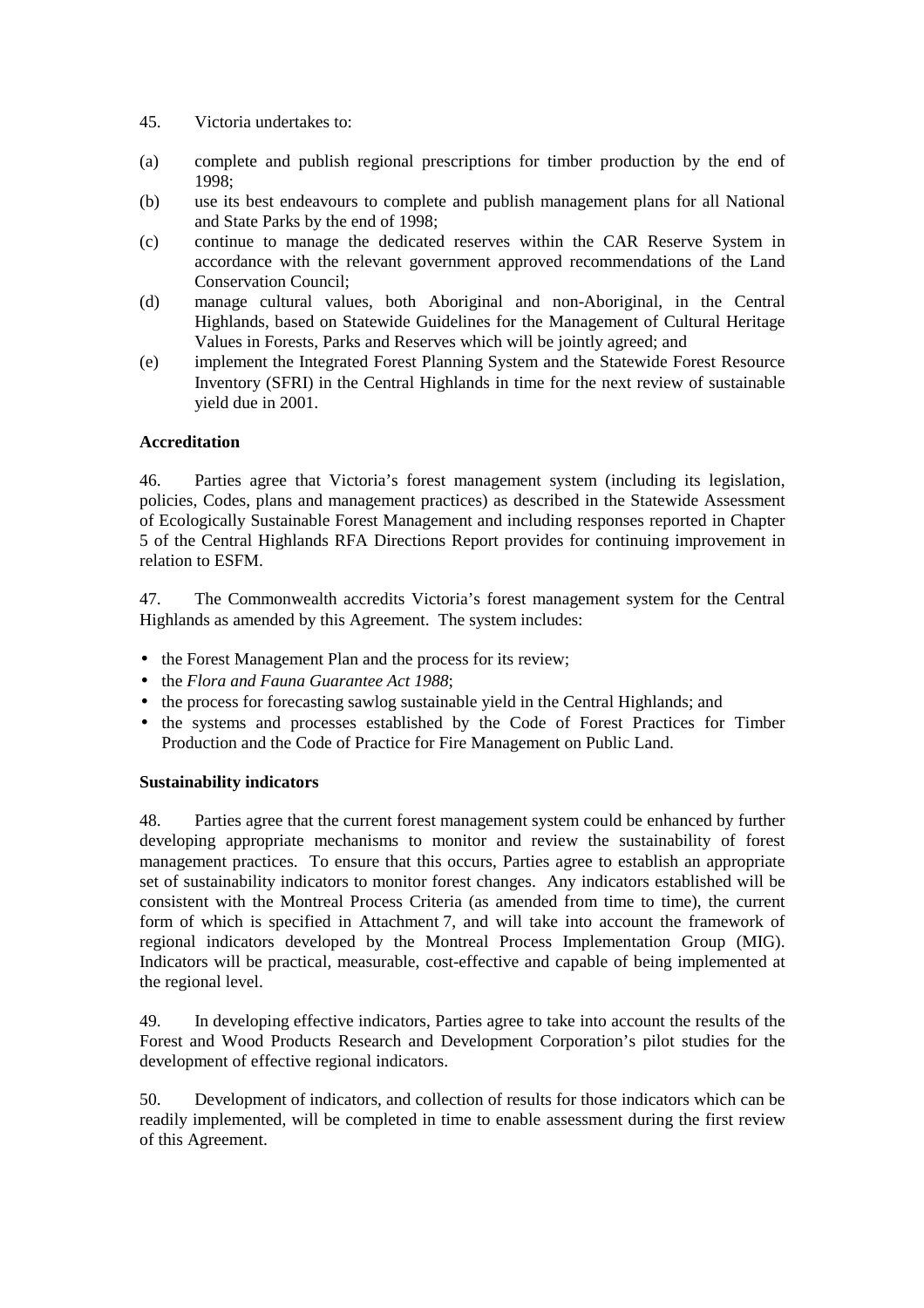# **Private land**

51. The Parties reaffirm their commitments made in the NFPS to the conservation and management of the private forest estate. The Parties note that Victoria has, under the *Planning and Environment Act 1987*, native vegetation retention controls to regulate the clearance of native forest on private land.

52. Victoria will continue to encourage private forest owners to ensure that their management operations are consistent with the Code of Forest Practices for Timber Production, and to have in place adequate mechanisms to protect nature conservation and catchment values.

53. Ecological vegetation classes which are priorities for the CAR Reserve System and which occur on private land are listed in Attachment 1. Parties agree that the EVCs listed in Attachment 1 can be managed to protect values consistent with the JANIS Reserve Criteria or could contribute to the CAR Reserve System through a range of mechanisms, with the consent of the land owner.

# **Threatened Flora and Fauna**

54. The Parties agree that the CAR Reserve System, actions under the *Flora and Fauna Guarantee Act 1988* and the *Endangered Species Protection Act 1992*, and the application of a range of management strategies in the Central Highlands Forest Management Plan provide for the protection of rare or threatened flora and fauna species and ecological communities.

55. Where threatened species, ecological communities and threatening processes restricted to Victoria are listed under both the *Flora and Fauna Guarantee Act 1988* and the *Endangered Species Protection Act 1992*, any new or revised Action Statements will be jointly prepared to meet the requirements of both Acts. Where the Action Statements meet the requirement of the *Endangered Species Protection Act 1992*, the Commonwealth intends to adopt Action Statements as Recovery Plans under Section 46 of the *Endangered Species Protection Act 1992*.

56. Recovery Plans for items listed under both Acts and extending beyond Victoria will be prepared jointly with Victoria and other relevant governments, and incorporate the agreed Action Statement as the Victorian component of the Recovery Plan.

57. Parties will continue to consult on the priorities for listing threatened species, ecological communities and threatening processes, and the preparation of Action Statements and Recovery Plans, recognising that priorities can change in the light of new information. Currently agreed priorities and commitments for the next five years are outlined in Attachment 2.

58. Parties reaffirm their commitment that species in the Central Highlands for which Recovery Plans or Action Statements have already been prepared will have all recommended actions completed or significantly advanced in accordance with the timelines specified in the Recovery Plans or Action Statements.

59. Parties agree that within five years pest plant and pest animal control programs will be developed in accordance with the Central Highlands Forest Management Plan.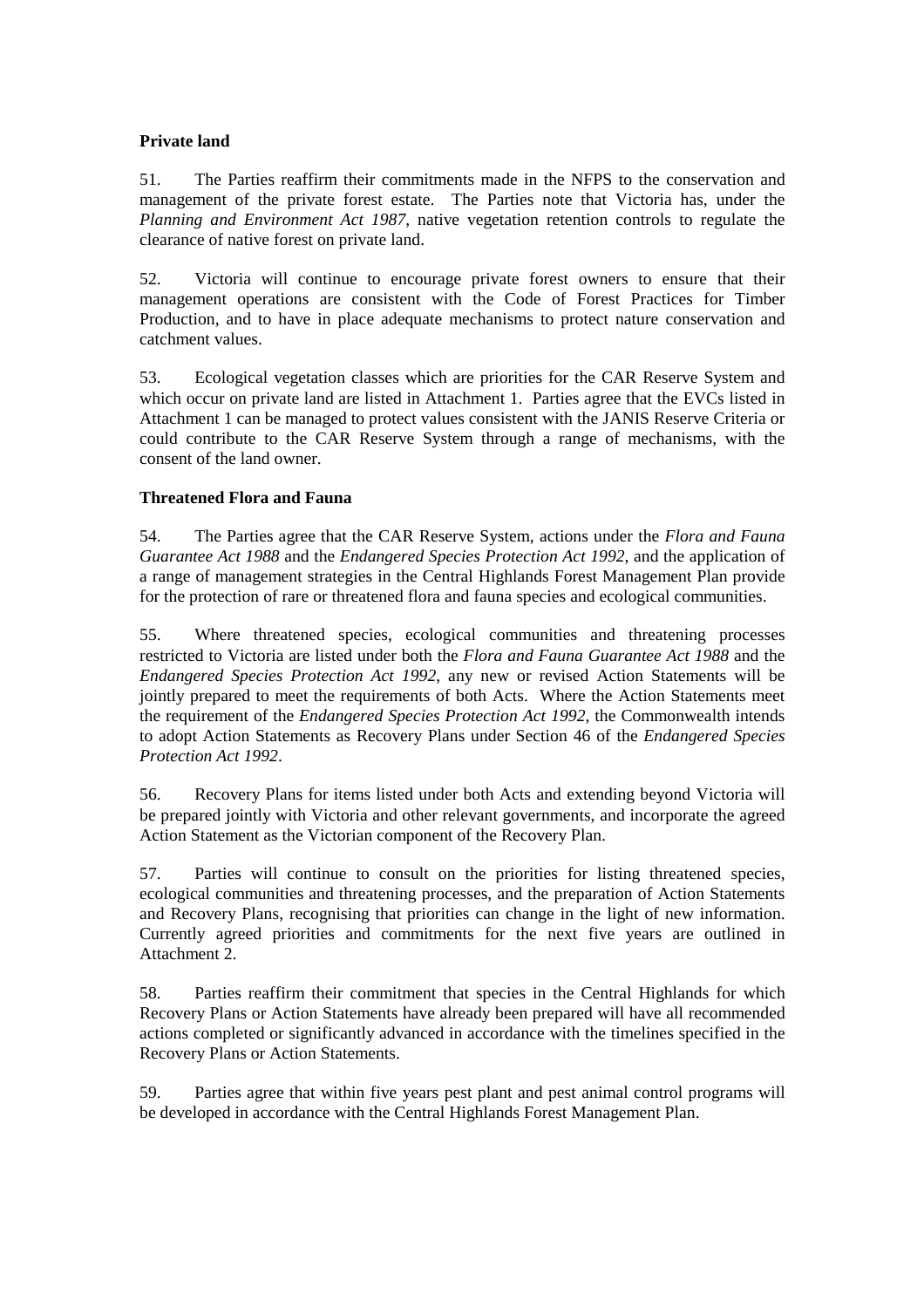# **THE CAR RESERVE SYSTEM**

60. Parties agree that the primary function of the CAR Reserve System is to ensure the conservation and protection of environment and heritage values.

61. Parties agree that the CAR Reserve System as identified on Map 1 and described in Attachment 1, in conjunction with the arrangements proposed for private land in Attachment 1, satisfies the JANIS Reserve Criteria. Each element of the reserve system will be administered in accordance with Victorian legislation.

62. Victoria agrees to implement the CAR Reserve System described in Attachment 1 and identified on Map 1.

63. Parties agree that changes to that component of the CAR Reserve System in State forest will only occur in accordance with this Agreement, will not lead to a net deterioration in the protection of identified CAR values<sup>1</sup>, and will be publicly available.

64. Parties agree that best endeavours will be used to maintain the levels of protection of national estate values in a regional context, however, minor changes to the levels of protection of individual values may occur as a result of changes to the CAR Reserve System in State forest.

65. Victoria agrees to produce and publish by 30 June 1998 the Central Highlands Forest Management Plan that reflects the outcomes of this Agreement.

66. Parties recognise that all Victorian rainforest is protected from harvesting through the range of mechanisms described in Attachment 1.

# **INDUSTRY DEVELOPMENT**

67. The Parties agree that State forest outside the CAR Reserve System is available for timber harvesting in accordance with the Central Highlands Forest Management Plan and the Code of Forest Practices for Timber Production. Victoria also confirms that the sustainable yield for forests for the Central Highlands will continue to be based on areas available for timber harvesting outside the CAR Reserve System.

68. Parties agree that any changes to the area of State forest will not lead to a net deterioration in the timber production capacity of those areas available for harvesting in terms of volume, species and quality.

69. The Parties acknowledge that the forest-based industries in the Central Highlands make a significant contribution to both the regional and State economies and are an essential component of many communities in the region. The Parties intend that this Agreement will enhance opportunities for further growth and development of forest-based industries in the Central Highlands and provide long-term stability for these industries. The Parties therefore acknowledge that this Agreement must provide enhanced security of access to resources on forested land for the life of the Agreement. This, in turn will facilitate industry development through:

• new investment, plantation development, reforestation, downstream processing, valueadding and jobs growth in forests-based industries;

<sup>&</sup>lt;sup>1</sup> Identified CAR values are those conservation values addressed in the JANIS Report.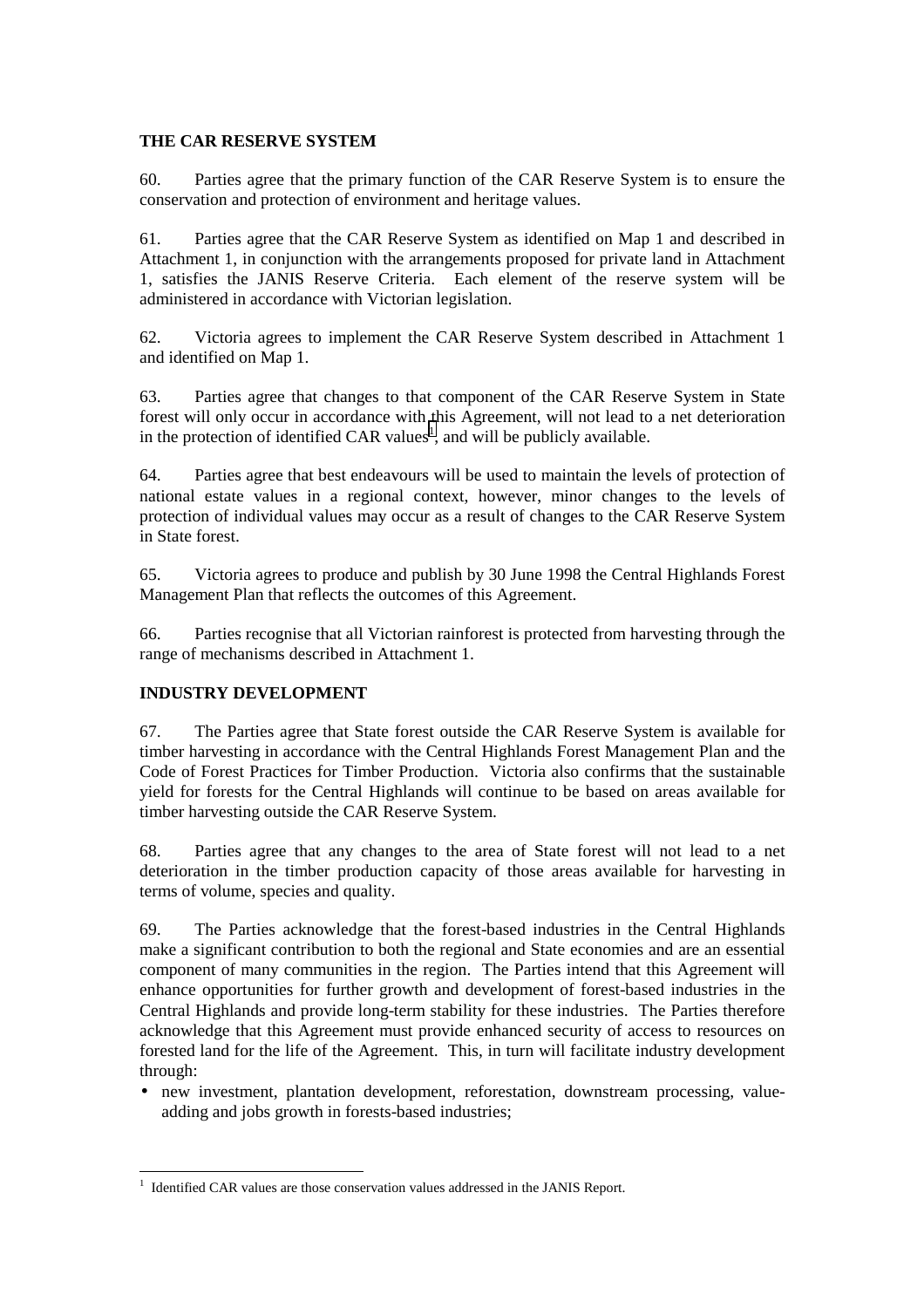- further introduction of new technology, enhanced utilisation of regrowth timber for sawn products, thinning of regrowth forests and more efficient utilisation of residual wood;
- investment in mineral exploration and mining; and
- tourism and recreation investment.

70. As part of providing greater security of access to forest resources, the Commonwealth will not prevent enterprises obtaining, using or exporting timber, woodchips or unprocessed wood products sourced from the Central Highlands region in accordance with this Agreement.

71. The Parties acknowledge that this Agreement is expected to provide as a minimum the current legislated sustainable yield of D+ sawlogs  $(415,000 \text{ m}^3)$  per annum) from the Dandenong, Central and Central Gippsland Forest Management Areas (FMAs) for the next twenty years, but recognise that sustainable yield levels in Victoria are subject to periodic review. Economic and social issues have been taken into account in providing a land base that is expected to deliver these yields. Sustainable yield levels in these FMAs will be reviewed when new resource information becomes available from the Statewide Forest Resource Inventory (SFRI) which should be completed by the end of 1999. When the sustainable yield for these FMAs is confirmed following this review, Victoria agrees to supply the revised sustainable yield level from these FMAs to the industry, in accordance with the requirements of the Forests Act. However, the Parties note that Victoria is committed to supply, as a minimum, the current licensed volume of  $D$ + sawlogs (345,000m<sup>3</sup>) per annum) for the next twenty years from these FMAs. The Parties also agree that Victoria will manage the forest estate in the Central Highlands to at least maintain its timber production capacity in terms of volume, species and quality.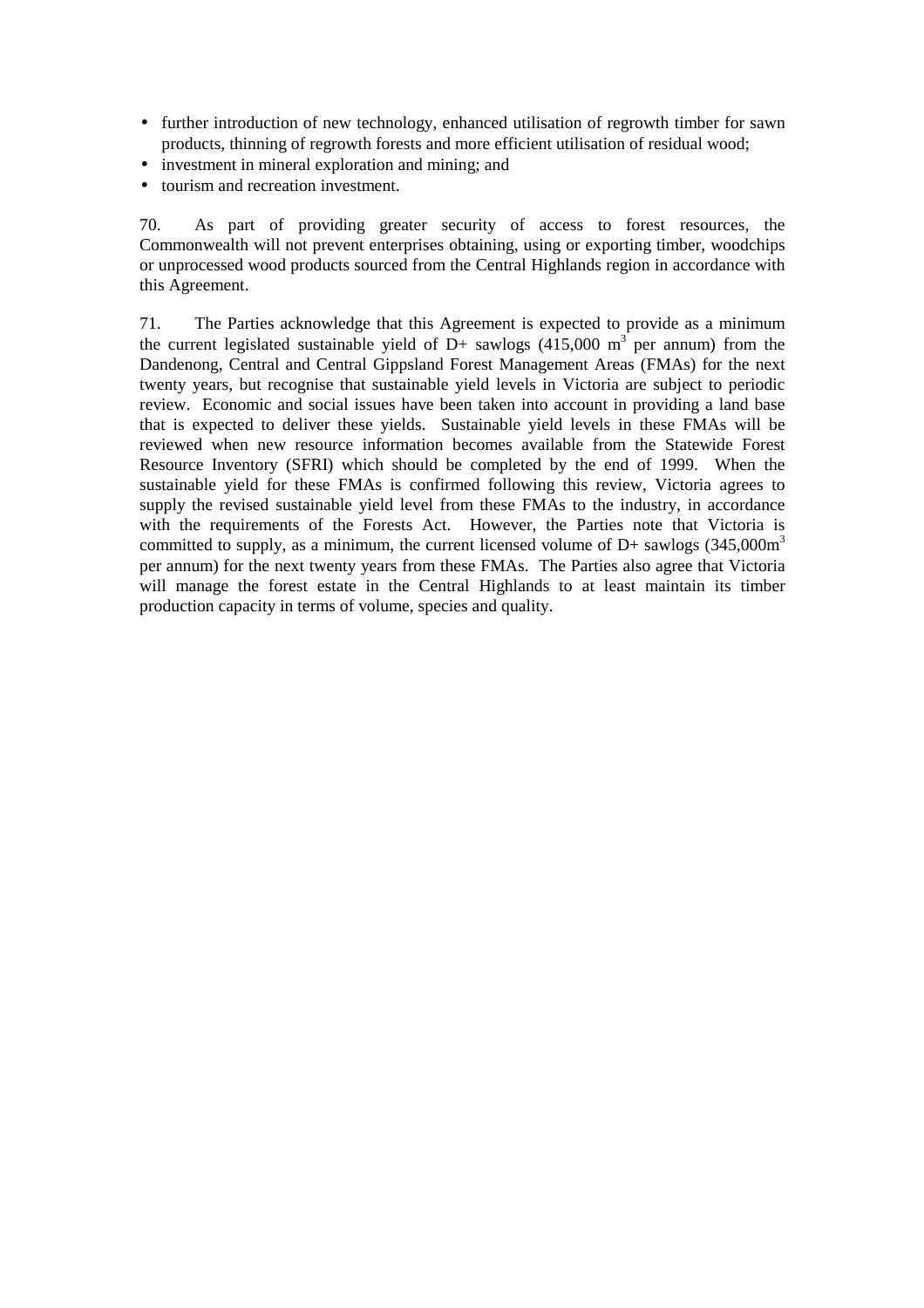72. Wherever possible Victoria will enhance Statewide silvicultural programs and reforestation works to improve the productive capacity of State forests.

73. Both Parties are committed to the implementation of a Hardwood Timber Industry Development and Restructuring Program for Victoria. Parties agree to develop a Memorandum of Understanding for a joint Commonwealth-Victorian Hardwood Timber Industry Development and Restructuring Program which will establish the respective roles and responsibilities of the two governments in administering the program. The Parties further agree that a total of \$27.6 million is available to implement the program across the five Victorian RFA regions (refer clause 91).

# **INDIGENOUS HERITAGE**

74. The Parties agree to develop a package of measures that will be implemented by Victoria to ensure the appropriate management of Aboriginal heritage including the maintenance of traditional historic uses and values, in the Central Highlands. These measures are the development of: Statewide guidelines for the management of cultural heritage values; provision for participation and negotiation through the establishment of formal consultation mechanisms with local Aboriginal communities; modelling to establish priority areas for future surveys of Aboriginal sites; and training of staff.

75. This Agreement is not intended to influence either current or future Native Title claims in any way. Where any government action to implement this Agreement could affect Native Title, that action will be taken in accordance with the *Native Title Act 1993*.

# **PLANTATIONS**

76. The Parties recognise that export controls have been removed from unprocessed wood and woodchips sourced from Victorian plantations in accordance with the Export Control (Unprocessed Wood) Regulations.

### **OTHER FOREST USES**

77. Parties agree that forest uses other than timber production will be determined in accordance with Victorian legislation with due regard for protection of environmental and heritage values. In some limited circumstances that do not relate to the substance of this Agreement (for example foreign investment approval, export controls for non-forest products and major infrastructure developments) Commonwealth legislative provisions may also apply.

78. Parties recognise that under legislative provisions in Victoria, issuing of new exploration licences and subsequent mining is not permitted in National Parks, Wilderness Parks, State Parks and Reference Areas.

79. Parties recognise that exploration and mining may be permitted in parts of the CAR Reserve System, other than those identified in Clause 78, where the identified conservation values are not incompatible with exploration and mining. To this end, Victoria will ensure that in accordance with relevant Victorian legislation proposed Mining Operations in the CAR Reserve System will be subject to an Environmental Effects Statement or planning permission (eg planning permit) as required. In the case of exploration, the provisions of the *Mineral Resources Development Act 1990* require the application of conditions to protect environmental values, and may in the case of proposed road construction or bulk sampling require an exploration impact statement. Victoria will ensure these provisions apply to proposed exploration activities in the CAR Reserve System. The Parties note that, in accordance with the Central Highlands Forest Management Plan, no new activities under the *Extractive Industries Development Act 1995* will be permitted in the State forest component of the CAR Reserve System unless it will make a significant contribution to the regional economy and unless the values within the CAR Reserve System can be maintained or provided for elsewhere.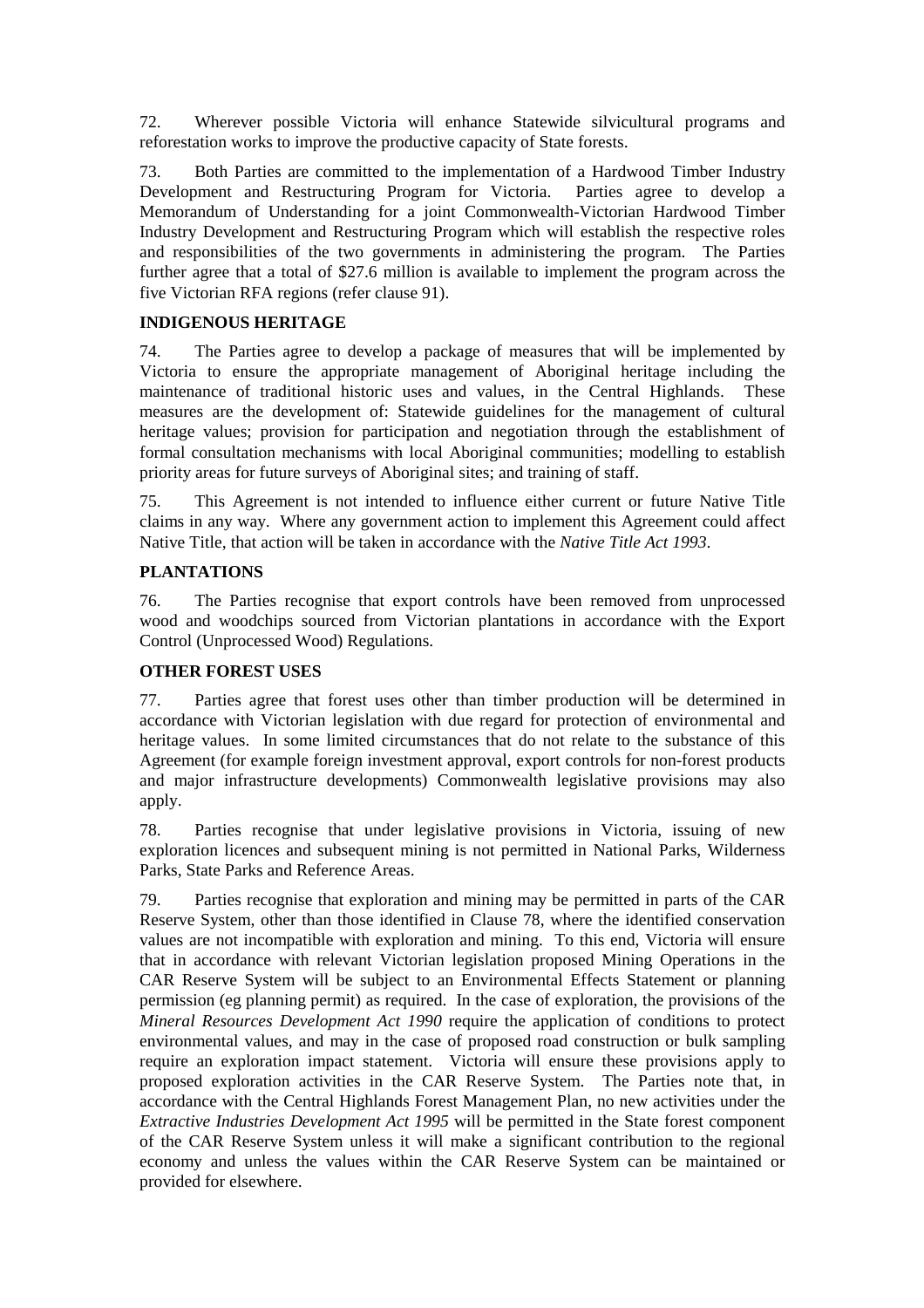80. Rehabilitation of any mining site will be in accordance with the provisions of the *Mineral Resources Development Act 1990* or the *Extractive Industries Development Act 1995*, and it will aim to achieve world's best practice.

81. The Parties recognise that the Central Highlands region is an important source of water, particularly for Melbourne. Victoria will develop a long term timber harvesting and water production strategy for the Thomson Reservoir catchment in accordance with the Central Highlands Forest Management Plan when timber resource data (SFRI) becomes available in 1999.

# **COMPETITION PRINCIPLES**

82. Parties recognise that under the Competition Principles Agreement, Governments aim to achieve more transparency and greater efficiency in Government owned business enterprises. The Commonwealth agrees that the day to day pricing and allocation arrangements for wood from public forests are matters for Victoria. Victoria confirms its commitment to the pricing and allocation principles set out in the National Forest Policy Statement. Victoria confirms that legislation and policies relevant to the allocation and pricing of hardwood logs from State forests will be reviewed as part of the Competition Principles Agreement before the end of 1999. Competitive neutrality principles will be taken into account in any changes following the review.

# **RESEARCH**

83. The results of the Comprehensive Regional Assessments of the forest values of the Central Highlands indicated a number of areas requiring further research. The Compendium of Victorian Forest Research (in prep) will provide a bibliography of research in progress as well as published and unpublished works. Parties have outlined Statewide research priorities in Attachment 6.

84. Parties agree to consult each other in the development of future research projects that may affect the Agreement and note that the subject areas and priorities may change throughout the duration of the Agreement.

85. Parties agree to make publicly available, wherever possible, research reports relevant to this Agreement.

# **DATA AGREEMENT**

86. Parties note the development of a State-wide data agreement. Both Parties agree to develop a schedule to the State-wide agreement concerning the management of the data used to develop this Agreement within six months of signing. The data agreement covers:

- ownership and custodianship;
- archival lodging and location and associated documentation standards; and
- access, use and maintenance of the data.

Parties also agree to lodge archival copies of data within six months of signing this Agreement.

# **PART 3**

# **Nature of Obligations under this Part**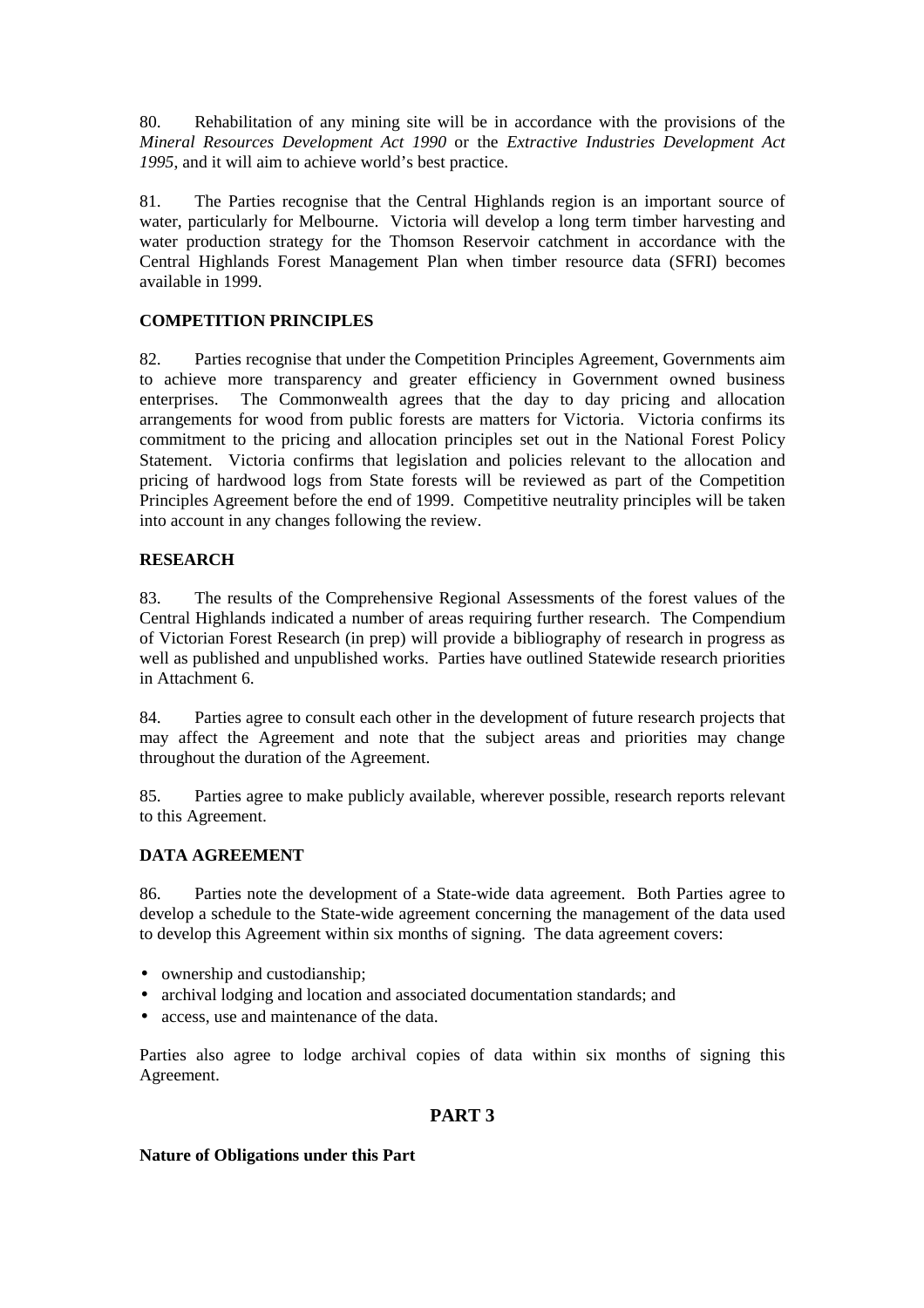87. It is the intention of the Parties that this Part is to create legally enforceable rights and obligations. It is also their intention that, in the event that any provision of this Part exceeds the power of either Party or is unenforceable for any other reason, that provision is to be read as not intending to create legally enforceable rights and obligations.

# **Forest Management**

88. Victoria will:

88.1. Complete and publish regional prescriptions for timber production by the end of 1998;

88.2. Implement the Integrated Forest Planning System and the Statewide Forest Resource Inventory (SFRI) in the Central Highlands in time for the next review of sustainable yield due in 2001;

88.3. Publish future reports of audits of compliance with the Code of Forest Practices for Timber Production;

88.4. Review legislation and policies relevant to the allocation and pricing of hardwood logs from State forest as part of the Competition Principles Agreement before the end of 1999;

88.5. Use its best endeavours to complete and publish management plans for all National and State Parks by the end of 1998.

89. The Commonwealth will:

89.1. Maintain accreditation of Victoria's forest management system for the Central Highlands as amended by this Agreement providing changes to the system are consistent with the provisions of this Agreement;

89.2. Not prevent enterprises obtaining, using or exporting timber, woodchips or unprocessed wood products sourced from the Central Highlands region in accordance with this Agreement.

### **Compensation**

90. The Parties agree that:

90.1. If to protect the environment and heritage values in native forests and in connection therewith the protection of:

- (a) CAR Values; or
- (b) National Estate Values; or
- (c) World Heritage Values; or
- (d) Wild Rivers

the Commonwealth takes any Action during the period of this Agreement which is inconsistent with any provision of this Agreement and a foreseeable and probable consequence of which is to prevent or substantially limit: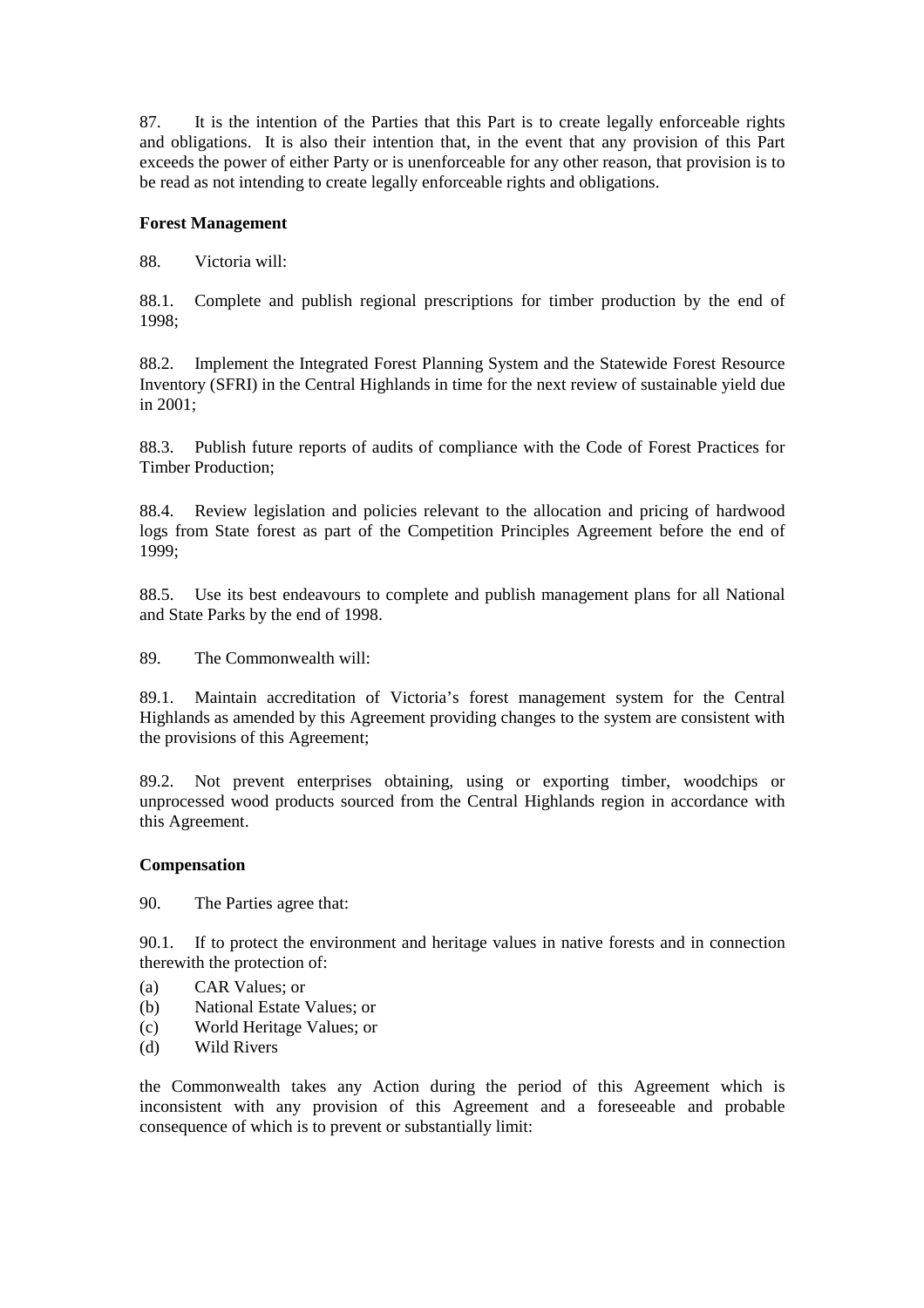- (e) the use of land which is not included within the CAR Reserve System for Forestry Operations which, immediately before the announcement of the proposed Commonwealth Action, are being undertaken or were intended to be undertaken at any time or the use of land which is not included within the CAR Reserve System or of land within that system but not within a Dedicated Reserve in which mineral exploration and mining is prohibited pursuant to a statutory licence, permit or authority permitting those Mining Operations which was in force immediately prior to the announcement of the proposed Commonwealth Action; or,
- (f) the sale or commercial use of Forest Products sourced from land which is not included within the CAR Reserve System or the first sale or first commercial use of Mining Products sourced from land which is not included within the CAR Reserve System or land within that system but not within a Dedicated Reserve in which mineral exploration and mining is prohibited for a purpose for which, immediately prior to the announcement of the proposed Commonwealth Action, they had been intended to be sold or used commercially at any time; or,
- (g) the construction on land which is not included within the CAR Reserve System of roads being built or intended to be built, immediately before the announcement of the proposed Commonwealth Action, where those roads' primary purpose is for the transportation of Forest Products sourced from land which is not included within the CAR Reserve System,

the Commonwealth will pay compensation to the State in accordance with the remaining provisions of clauses 90.2 to 90.20.

- 90.2. Subject to:
- (a) clauses 90.3, 90.4, 90.5, 90.6, 90.8, 90.9, 90.10, 90.11 and 90.12 the compensation to be paid by the Commonwealth to the State in accordance with clause 90.1 in relation to the prevention by Commonwealth Action of the use of land for Forestry Operations or prevention by Commonwealth Action of the sale or commercial use of Forest Products is the amount of the reasonable loss or damage sustained by reason of that prevention, calculated as at the time at which the prevention referred to in clause 90.1 occurred, by any person in any of the following classes of person:
	- (i) the Owner of the land or of the Forest Products on the land;
	- (ii) any person who, prior to the announcement of the proposed Commonwealth Action but not in anticipation of that Action, entered into a contract with the Owner of the land or of the Forest Products on the land or with any person mentioned in sub-paragraph (iii) below for the carrying out of Forestry Operations on the land; and
	- (iii) any person who, prior to the announcement of the proposed Commonwealth Action but not in anticipation of that Action, entered into a contract with the Owner of the land or of the Forest Products on the land to purchase the Forest Products on the land.
- (b) clauses 90.3, 90.4, 90.5, 90.6, 90.7, 90.8, 90.10, 90.11 and 90.12 the compensation to be paid by the Commonwealth to the State in accordance with clause 90.1 in relation to the prevention by Commonwealth Action of the use of land for Mining Operations or the first sale or first commercial use of Mining Products is the amount of the reasonable loss or damage sustained by reason of that prevention, calculated as at the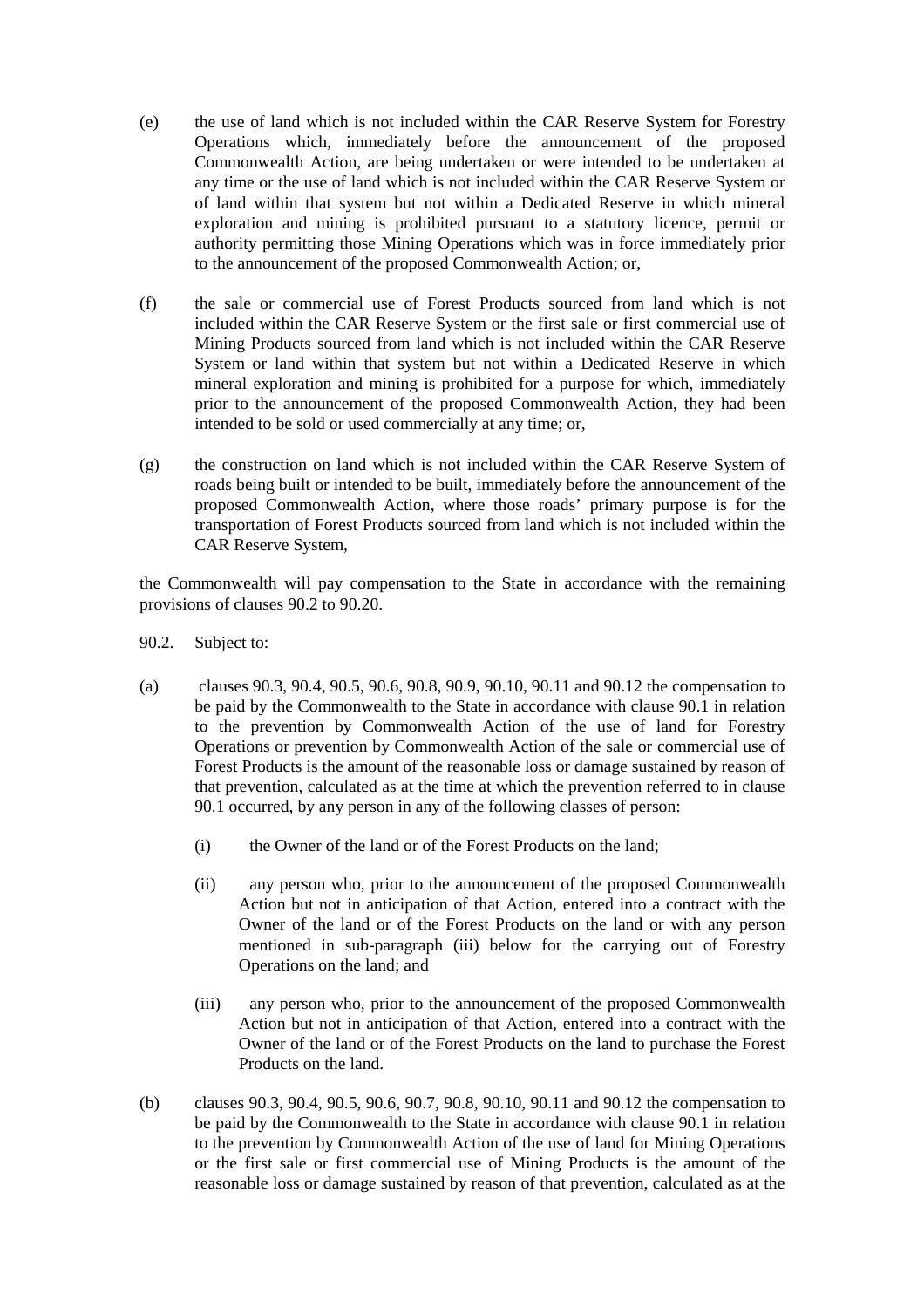time at which the prevention referred to in clause 90.1 occurred, by any person carrying on Mining Operations on the land pursuant to a statutory licence, permit or authority permitting those operations which was in force immediately prior to the announcement of the proposed Commonwealth Action.

(c) clauses 90.3, 90.6, 90.8, 90.11 and 90.12 the compensation to be paid by the Commonwealth to the State in accordance with clause 90.1 in relation to the prevention by Commonwealth Action of construction of a road is the amount of reasonable loss or damage sustained by reason of that prevention, calculated as at the time at which the prevention referred to in clause 90.1 occurred, by any person who, immediately before the announcement of the proposed Commonwealth Action, was contracted to construct that road.

90.3. No amount of compensation is payable in the event of any loss or damage being sustained which would have been so sustained regardless of the Commonwealth Action. No compensation is payable hereunder in respect of any additional areas included pursuant to this Agreement in the CAR Reserve System.

90.4. The State warrants that no claim will be made in respect of areas where Forestry Operations or Mining Operations would not have been permitted by this Agreement and that any claims will be certified by it as being or not being in respect of such areas and as having been assessed by the State in this regard.

90.5. The State warrants that no claim will be made in respect of Forest Products or Mining Products which would not have been available for sale or commercial use under this Agreement and that any claims will be certified by it as being or not being in respect of such Products and as having been assessed by the State in this regard.

90.6. The State undertakes to supply to the Commonwealth on request information, including as to areas protected by prescription, required by the Commonwealth for the purposes of considering claims under this clause.

90.7. To the extent that clause 90.2 (b) relates to loss or damage in respect of an exploration licence or search permit, that clause is to be read as providing for compensation to be payable only:

- (a) in respect of the part of the area to which that licence or permit relates that is affected by the Commonwealth Action; and
- (b) up to the loss in market value of that licence or permit resulting from the prevention of the Mining Operations.

90.8. Any claim made by the State hereunder is to be notified in writing within 6 months after the loss or damage is sustained.

90.9. For the purposes of clause 90.1(e), the intention to conduct Forestry Operations is to be established on the basis of contracts, documentation of management history or other records establishing clear intent and in existence immediately prior to the announcement of the proposed Commonwealth Action.

90.10. For the purposes of clause 90.1(f), the purpose for which there was an intention to sell or use commercially is to be established on the basis of contracts, documentation of management history or other records establishing clear intent and in existence immediately prior to the announcement of the proposed Commonwealth Action.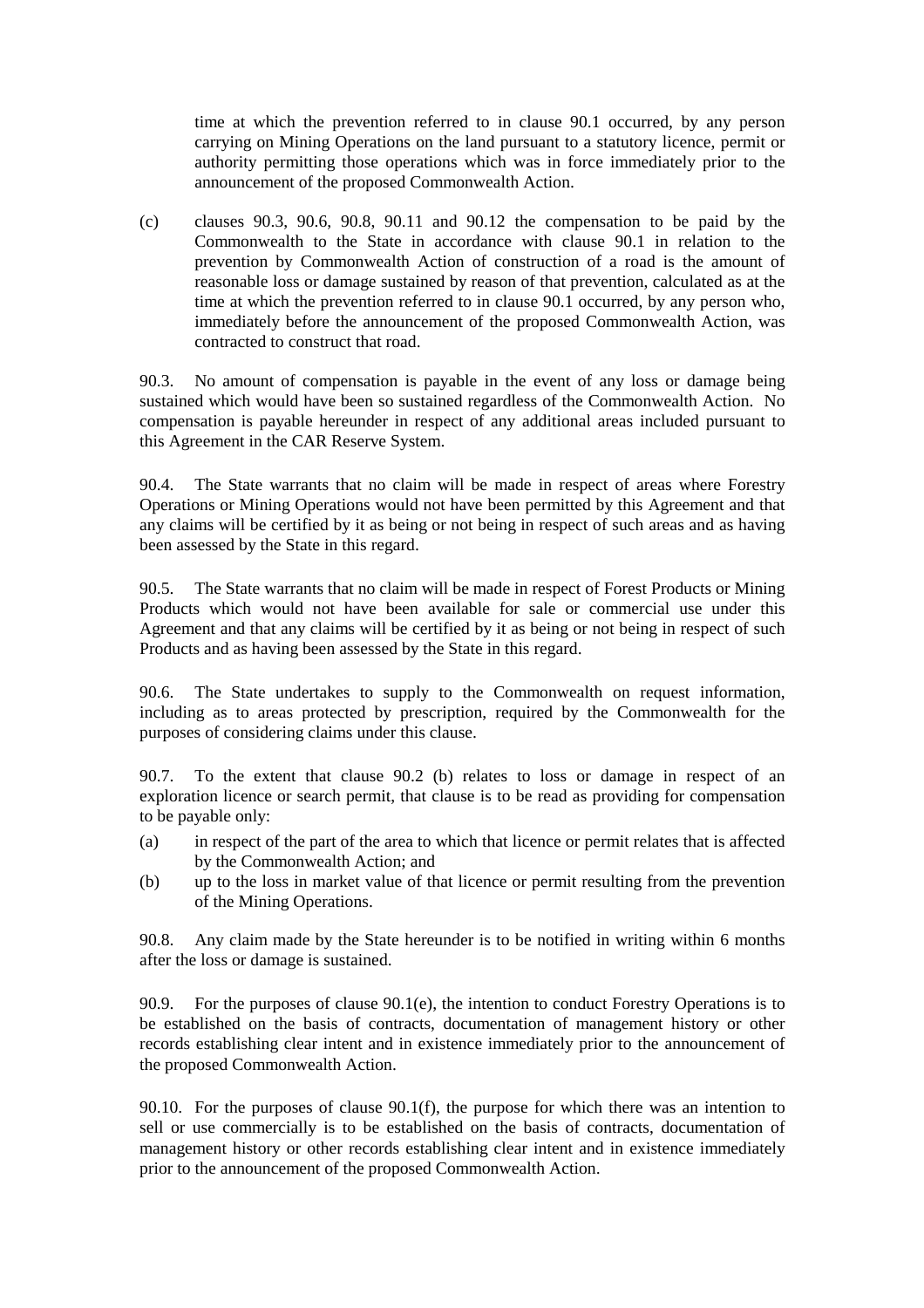90.11. No compensation is payable under clause 90.2 in relation to any loss or damage which the person who sustained the loss or damage might have avoided by taking reasonable steps in mitigation including by the making of alternative contractual arrangements which would have avoided or reduced that loss or damage.

90.12. Clause 90.2 does not apply so as to entitle the State to recover compensation more than once in respect of the same loss or damage.

90.13. The initial procedure in relation to a claim for compensation under this clause is as follows:

- (a) The State is to make the claim for compensation by a notice in writing to the Commonwealth which indicates the amount claimed, for whom the claim is made, the area to which it relates and gives detailed particulars of the basis for the claim, and of the manner in which it has been calculated.
- (b) Where there is a dispute concerning a claim for compensation, or on or before the expiry of thirty days after the receipt of a claim, the Commonwealth notifies the State that it does not accept the amount claimed then either Party may serve a notice of dispute under clause 10.
- (c) In the event that the amount of compensation payable in response to a claim has not been agreed in the dispute resolution process for which clauses 10 to 14 provide, or the Commonwealth fails to pay the agreed amount of compensation to the State within 60 days of agreement (for reasons other than lack of the necessary appropriation), the Parties hereby refer the claim to arbitration in accordance with the *Commercial Arbitration Act 1984* (Vic).

90.14. The procedure in relation to any arbitration required by reason of the provisions of clause 90.13 is as follows:

- (a) The Parties must meet to appoint an arbitrator within 7 days of an unsuccessful mediation.
- (b) If the Parties are unable to agree on the appointment of an arbitrator, either of them may refer the matter to the President of the Law Council of Australia, or equivalent officer of such body as in future may have the functions of the Law Council of Australia, with a request that that person appoint an arbitrator.
- (c) At an arbitration under this clause:
	- (i) the Parties are entitled to representation by a legal practitioner qualified to practice in any State or Territory of Australia;
	- (ii) the arbitrator may order the Parties to discover any relevant documents prior to the hearing;
	- (iii) the arbitrator may order the Parties to exchange proofs of evidence of witnesses (whether expert or not) prior to the hearing;
	- (iv) the arbitrator may, in accordance with the *Commercial Arbitration Act 1984* (Vic), inform himself or herself in relation to any matter in such manner as the arbitrator thinks fit; provided that if the arbitrator takes advice from any person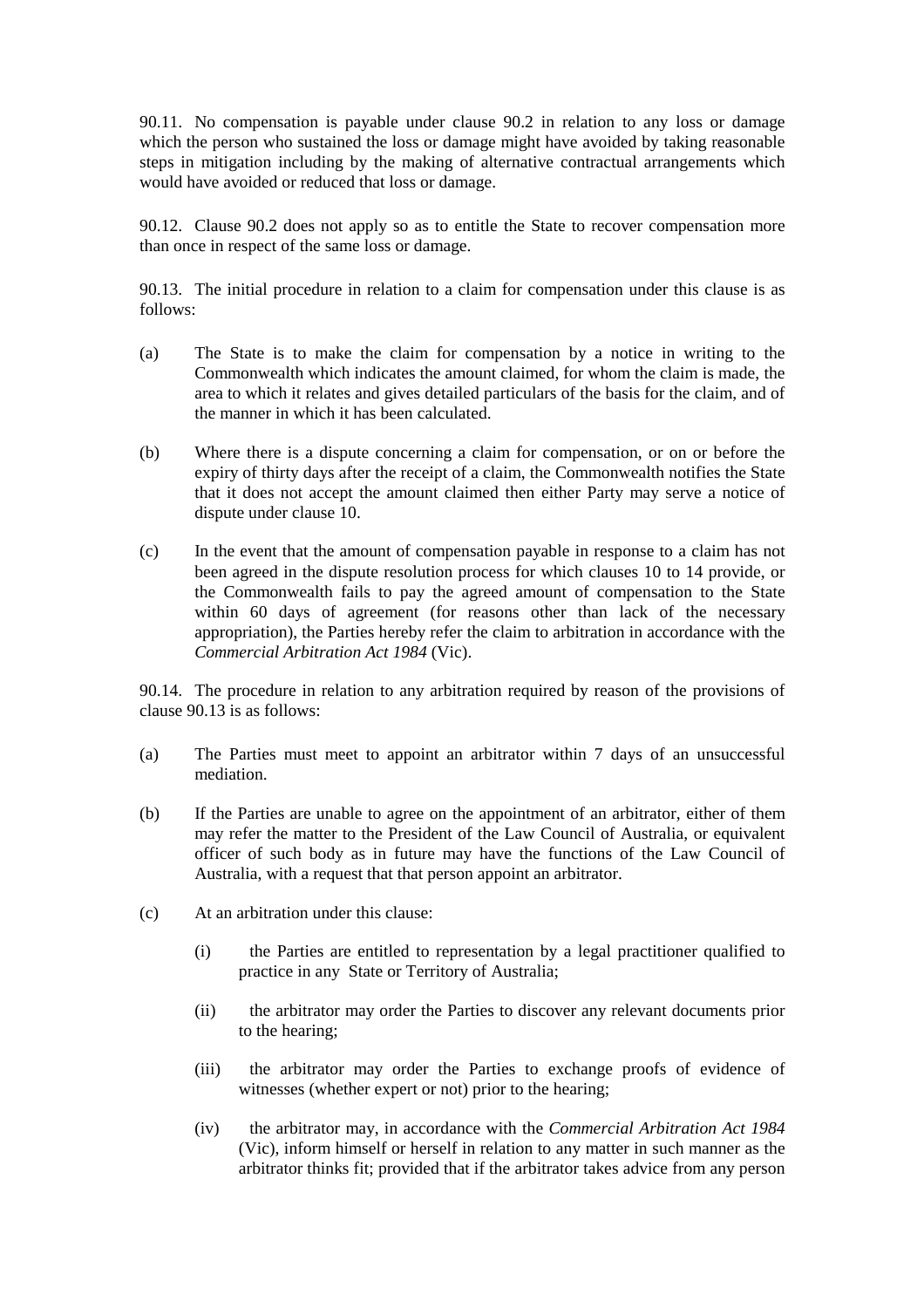who is not a Party to this Agreement as to the matters in issue, the arbitrator must provide the Parties with an opportunity to:

- (1) make submissions on the matter in which the advice is to be taken;
- (2) make submissions on the identity of the person from whom the advice is to be taken;
- (3) make submission on the substance of any advice given before making any decision on the issue on which the advice is taken.

90.15. Unless the Commonwealth appeals the decision of the arbitrator under the *Commercial Arbitration Act 1984* (Vic), and subject to clause 90.18, the Commonwealth undertakes to pay the State the amount of any award made by an arbitrator under clause 90.14 as a debt due to the State, within 60 days of the award.

90.16. Except where the State is the person who sustained the relevant loss or damage, any payment of compensation made by the Commonwealth to the State in accordance with this clause will be paid to and received by the State as trustee for the person who sustained the relevant loss or damage.

90.17. Subject to clause 90.18(b), where the State receives monies as a trustee pursuant to clause 90.16, it will pay those monies to the person who sustained the relevant loss or damage within 30 days.

90.18.

- (a) Where the Commonwealth has agreed to pay compensation to the State under this clause, or an award of compensation has been made under clause 90.14 as a result of arbitration, and the Commonwealth claims that events have since taken place which have the result that the compensation so agreed or awarded no longer reflects the actual loss or damage that has been or will be sustained, the Commonwealth may by notice in writing to the State, decline to pay that compensation.
- (b) If a notice under paragraph (a) is delivered after the State has received the compensation so agreed or awarded, but before the State has paid it to the person who sustained the relevant loss or damage, the State will not pay the compensation to that person.
- (c) If a notice under paragraph (a) is delivered, the Parties will attempt to agree the amount of the compensation which the Commonwealth should pay, and -
	- (i) in default of agreement, will first seek to resolve the dispute by dispute resolution under clauses 10 to 14; and
	- (ii) in the event that the dispute is not so resolved, or the Commonwealth fails to pay the agreed amount of compensation to the State within 60 days of agreement (for reasons other than lack of the necessary appropriation), hereby refer the claim for compensation to arbitration in accordance with the *Commercial Arbitration Act 1984 (*Vic)
- (d) Subject to paragraph (e) of this clause, where an arbitration takes place in accordance with sub-paragraph (c)(ii), clauses 90.14 and 90.15 of this Agreement apply to that arbitration and to any amount awarded in that arbitration.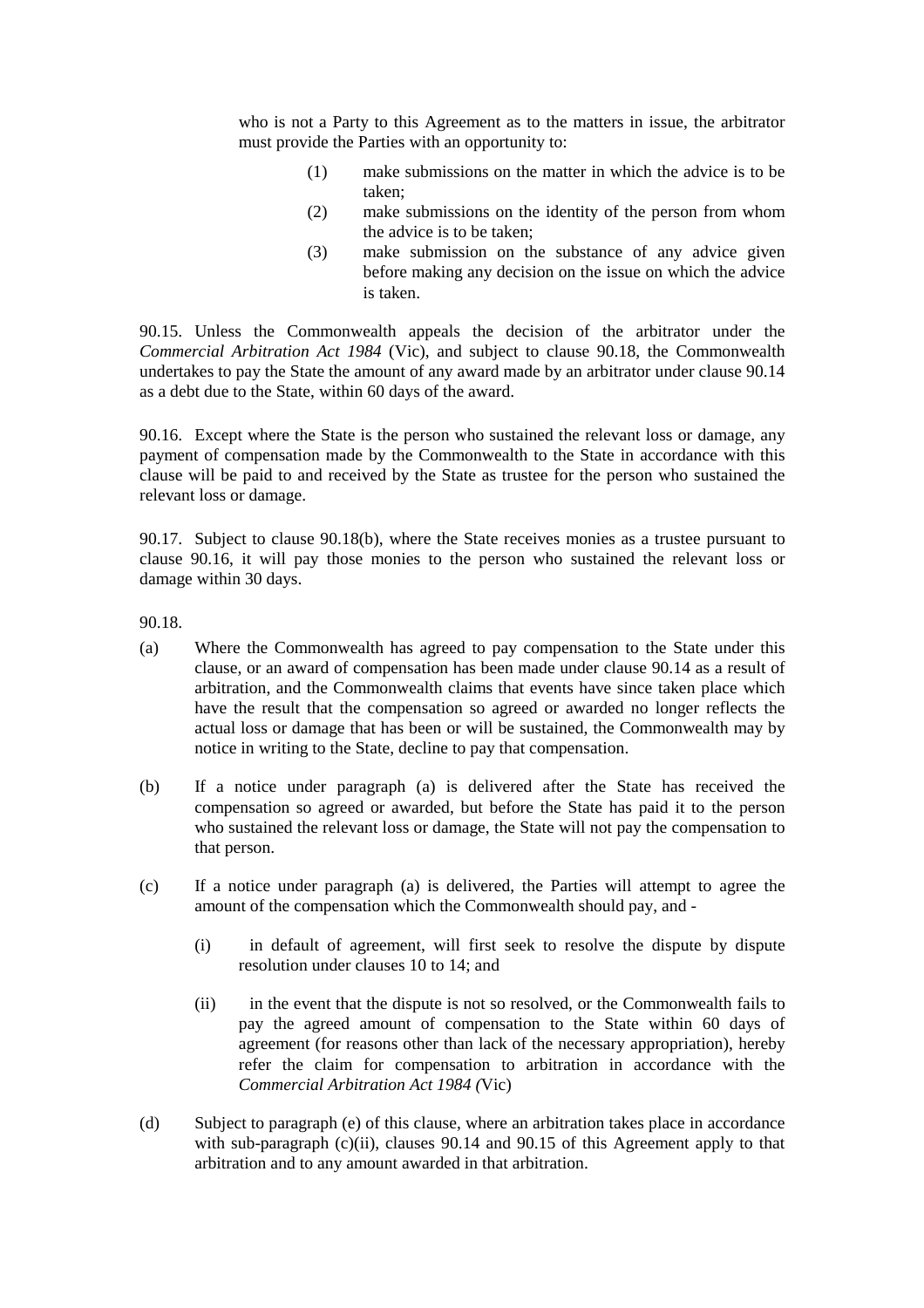- (e) If, following the observance of paragraph (c) of this clause, it is determined by agreement or award that the Commonwealth should pay a reduced amount of compensation to the State, the State will within 30 days of that determination -
	- (i) repay to the Commonwealth the amount by which the compensation paid to it by the Commonwealth is reduced; and
	- (ii) pay the balance of the compensation to the person who sustained the relevant loss or damage.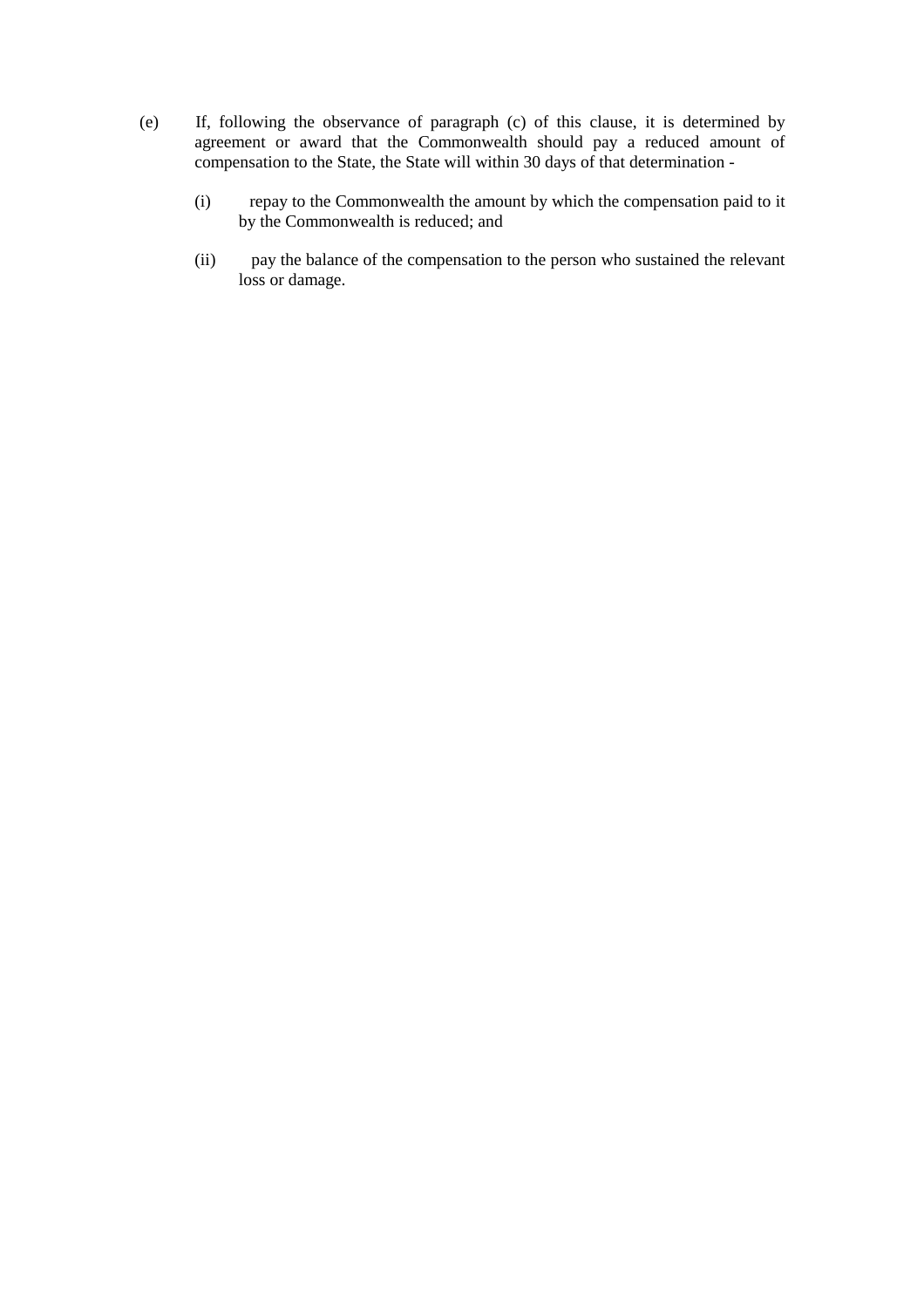- (f) If, following the observance of paragraph (c) of this clause, it is determined by agreement or award that the amount of compensation previously paid to the State is correct the State will within 30 days of that determination pay to the person who sustained the relevant loss or damage the amount of the compensation previously paid to it by the Commonwealth.
- 90.19. Where the State:
- (a) has received monies as a trustee pursuant to clause 90.16; and
- (b) has made all reasonable endeavours to pay the monies to the person who sustained the relevant loss or damage; and
- (c) but has been unable to do so within six months of receiving payment

the State shall repay to the Commonwealth at the expiry of that period the monies so received.

- 90.20. In this clause
- (a) "Action" means
	- (i) the commencement of legislation or subordinate legislation; and
	- (ii) administrative action which is taken pursuant to legislation or subordinate legislation, or otherwise than in accordance with such legislation.
- (b) "Owner" means
	- (i) in relation to land
		- (1) the owner of any estate or interest in that land, including the Crown in right of the State; and
		- (2) any statutory corporation which has the power to carry on Forestry Operations or Mining Operations**,** as the case may be, on the land for profit.
	- (ii) in relation to Forest Products or Mining Products, as the case may be, the owner of any interest in those products.

#### **Industry Development Funding**

91. The Commonwealth will, subject to the terms and conditions under any Commonwealth Act which appropriates money, provide an amount of \$13.8 million and Victoria will provide \$13.8 million to implement a Hardwood Timber Industry Development and Restructuring Program subject to the development of a Memorandum of Understanding between the two Parties which establishes the respective roles and responsibilities of the two governments in administering the Program.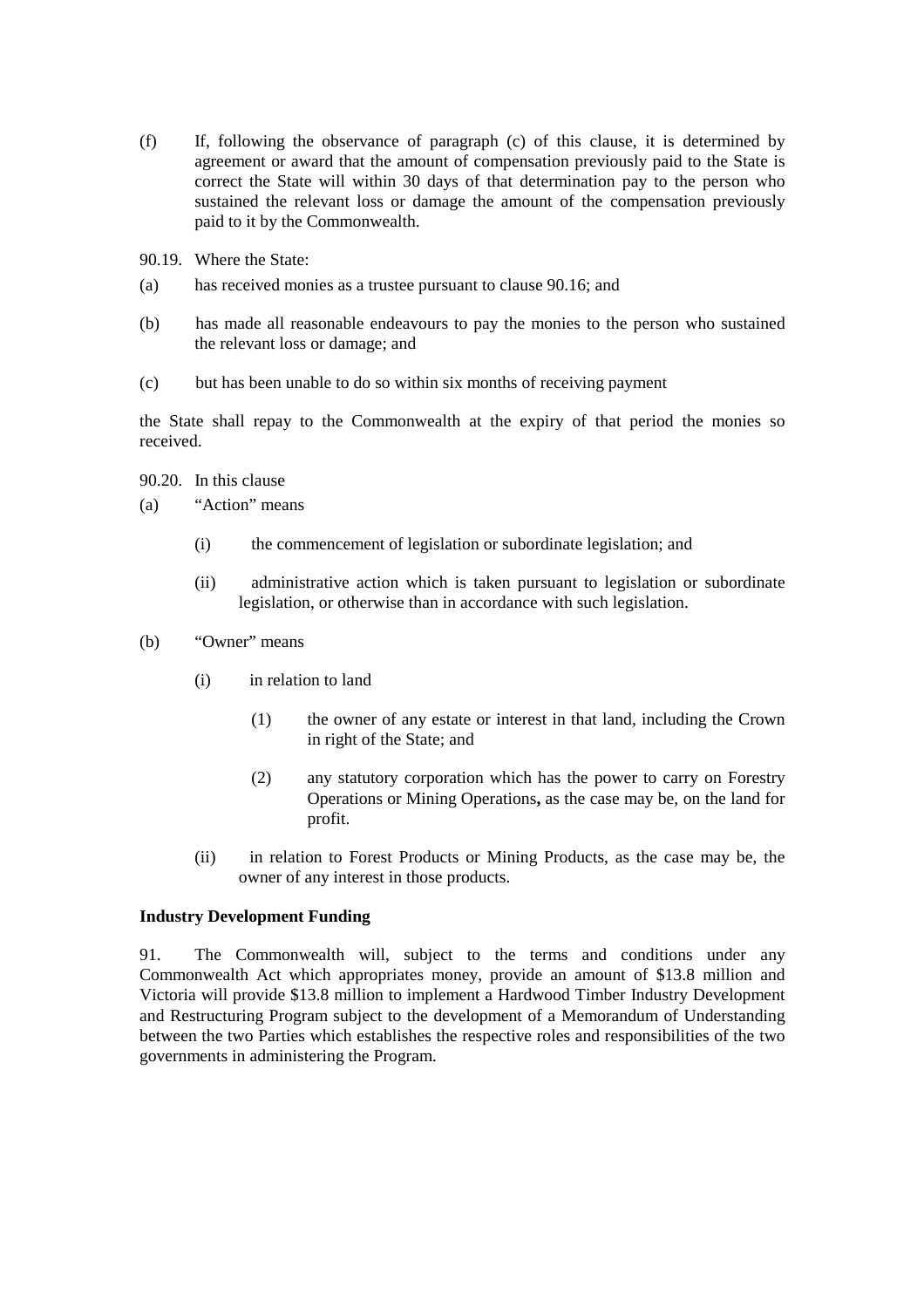### **Termination**

- 92. This Agreement may only be terminated by the Commonwealth:
- (a) with the consent of the State; or
- (b) where the dispute resolution procedures in clauses 10 to 14 have been observed and the State has been given a 90 day period of notice on:
	- (i) a failure by the State to comply with clause 62, being a failure to implement the CAR Reserve System described in Attachment 1 and to manage and conserve the identified CAR values; or
	- (ii) a failure to comply with clause 65, being a failure to produce and publish by 30 June 1998 the Central Highlands Forest Management Plan that reflects the outcomes of this Agreement; or
	- (iii) a failure to comply with publishing and/or reporting requirements in accordance with clauses 41 and 43 and 45(a); or
	- (iv) a failure to comply with clause 45(e), being a failure to implement the Integrated Forest Planning System and the Statewide Forest Resource Inventory (SFRI) in the Central Highlands in time for the next review of sustainable yield due in 2001; or
	- (v) a failure by the State to observe the terms and conditions referred to in clause 91 or a failure to use the money referred to in clause 91 for the purpose for which it is appropriated;

other than a failure of a minor nature which is not one or part of a series of deliberate or reckless failures of a minor nature; and save that the above provisions do not apply if rectification is possible and has occurred before the end of the 90 day period; or

- (c) on a fundamental failure by the State to comply with the spirit of the Agreement after the observance of the dispute resolution procedures in clauses 10 to 14.
- 93. The Agreement may only be terminated by the State:
- (a) with the consent of the Commonwealth; or
- (b) where the dispute resolution procedures in clauses 10 to 14 have been observed and the Commonwealth has been given a 90 day period of notice on:
	- (i) a breach by the Commonwealth of clause 91**,** being a failure to pay the financial assistance in accordance with that clause; or
	- (ii) a failure by the Commonwealth to comply with clause 90, being a failure to pay compensation due under that clause;

save that the above provisions do not apply if rectification is possible and has occurred before the end of the 90 day period; or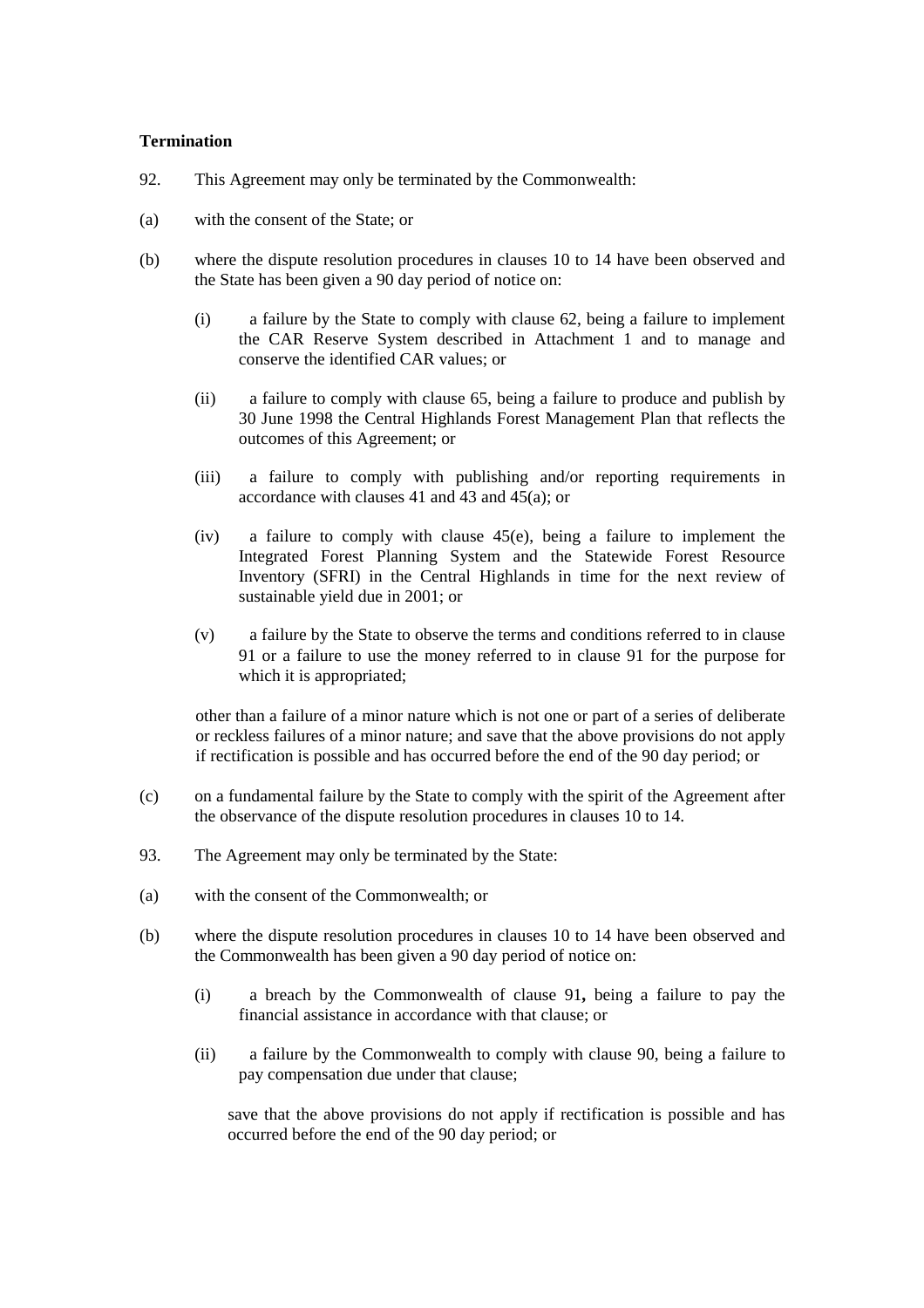(c) on a fundamental failure by the Commonwealth to comply with the spirit of the Agreement after the observance of the dispute resolution procedures in clauses 10 to 14.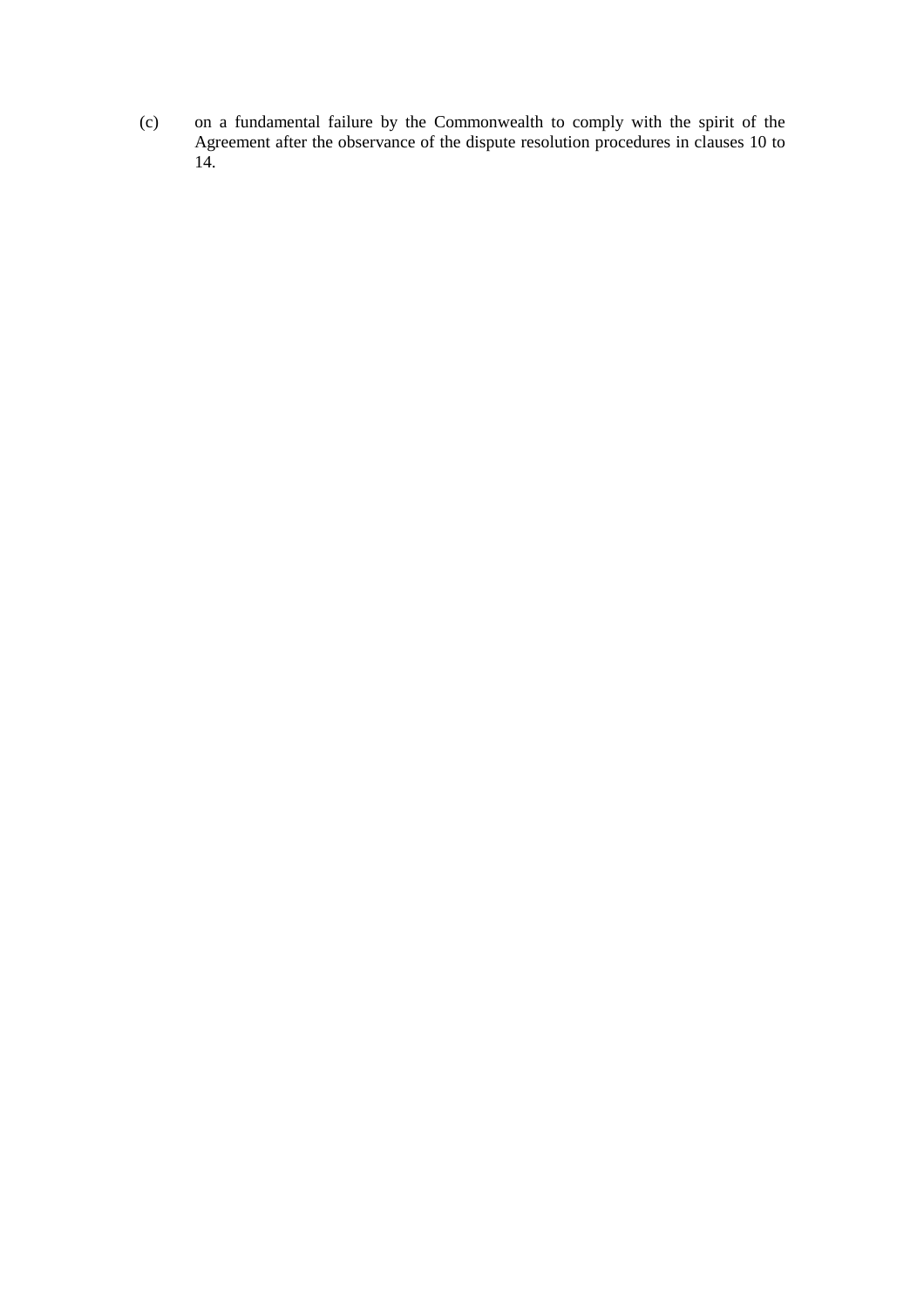IN WITNESS WHEREOF this Agreement has been signed for and on behalf of the Parties as at the day and year first above written.

SIGNED by

| the HONOURABLE JOHN WINSTON HOWARD MP, Prime Minister                                               |  |
|-----------------------------------------------------------------------------------------------------|--|
| for and on behalf of the Commonwealth of Australia                                                  |  |
| in the presence of:                                                                                 |  |
| SIGNED by<br>the HONOURABLE JEFF KENNETT MLA, Premier<br>for and on behalf of the State of Victoria |  |
| in the presence of:                                                                                 |  |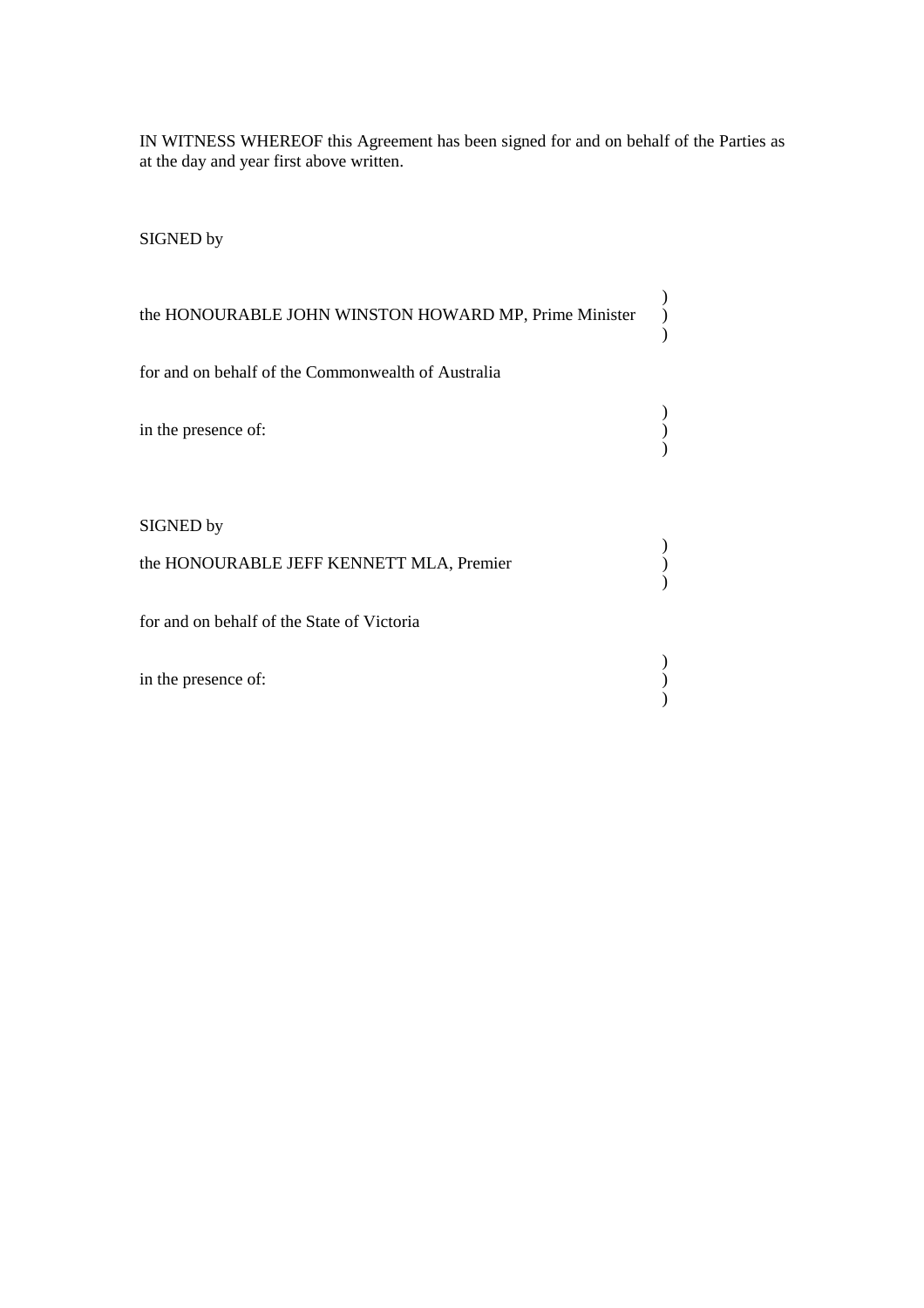# **COMPREHENSIVE, ADEQUATE AND REPRESENTATIVE (CAR) RESERVE SYSTEM**

The National Forest Policy Statement (NFPS) established that the CAR Reserve System will in the first instance be selected from public land. Provision is also made in the JANIS Reserve Criteria for inclusion of private land in the CAR Reserve System, with the agreement of landholders, where the Criteria cannot be met from public land.

### **PUBLIC LAND**

In the Central Highlands, the CAR Reserve System on public land primarily comprises areas established for conservation purposes (eg National and State Parks) and areas reserved for conservation within the Special Protection Zone (SPZ) in State forest.

The CAR Reserve System has the following three components, as described by the JANIS Reserve Criteria:

- i. Dedicated Reserves. This comprises reserves established through legislation for conservation purposes such as National Parks, State Parks and Flora and Fauna Reserves.
- ii. Informal Reserves. This comprises elements of the Special Protection Zone (SPZ) in State forest and other areas of public land.
- iii. Values protected by Prescription. This comprises those elements of SPZ protected by regional prescriptions, including stream buffers and rainforest with a surrounding buffer.

The CAR Reserve System covers an area of approximately 297,000 hectares (about half of the public land in the region or 27 percent of the entire region). Approximately 116,000 hectares have been added to the existing reserve system of 181,000 hectares.

Map 1 illustrates the extent of the CAR Reserve System in the Central Highlands in Dedicated and Informal Reserves as a consequence of this Agreement. Other areas protected by prescription are also included in the CAR Reserve System. Levels of protection of Ecological Vegetation Classes (EVCs) and old growth forest achieved in the CAR Reserve System by this Agreement are shown in Tables 1 and 2.

Victoria will produce a Central Highlands Forest Management Plan by 30 June 1998 which includes the Special Protection Zone within State forest as illustrated on Map 1. The zoning will be effective on the signing of this Agreement.

The boundaries of the CAR Reserve System at the time of signing this Agreement will be included in the Data Archive for the Central Highlands, as required in the RFA Data Agreement. Copies of the Data Archive are to be held by both Parties.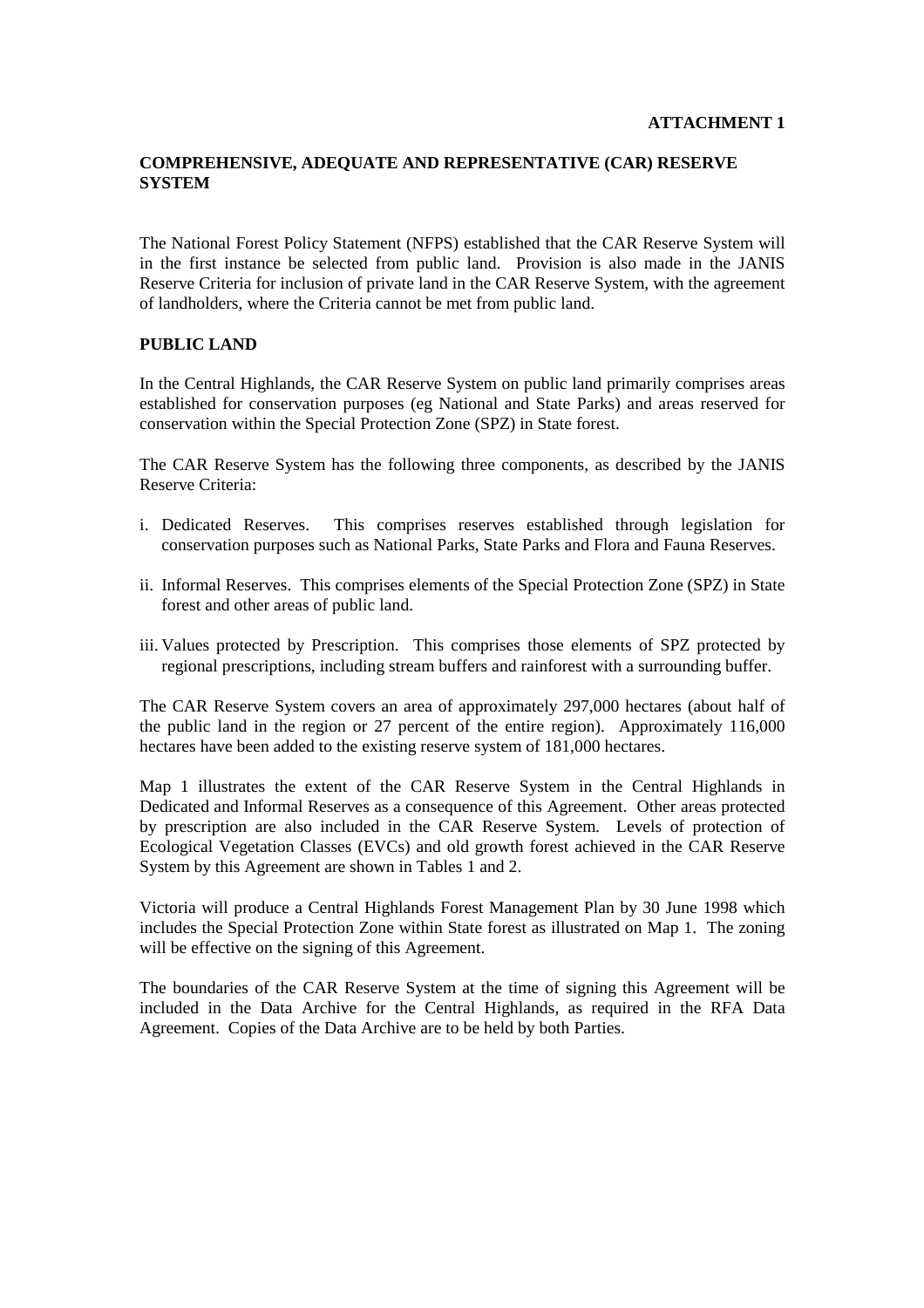**Table 1 Representative conservation (percentage reservation status) of EVCs in the CAR Reserve System in the Central Highlands Region based on vegetation mapping to establish the pre-1750 extent of EVCs in the region<sup>a</sup> .**

| <b>Ecological Vegetation</b>       | Area             |                        | Percent   | <b>Status</b> <sup>b</sup> | Percent of EVC (pre-1750) extent in the CAR |                                       |                           |              |
|------------------------------------|------------------|------------------------|-----------|----------------------------|---------------------------------------------|---------------------------------------|---------------------------|--------------|
| <b>Class</b>                       |                  |                        | Remaining |                            |                                             |                                       | <b>Reserve System</b>     |              |
|                                    | Pre 1750<br>(ha) | <b>Current</b><br>(ha) |           |                            | <b>Dedicated</b><br><b>Reserve</b>          | <b>Informal</b><br>$\mbox{Reserve}^c$ | Prescription <sup>d</sup> | <b>Total</b> |
| Clay Heathland                     | 27               | 27                     | 99.2      | $\mathbb{R}$               |                                             | 19.8                                  |                           | 19.8         |
| <b>Lowland Forest</b>              | 78,992           | 42,805                 | 54.2      |                            | 13.7                                        | 2.3                                   | 1.0                       | 17.0         |
| Riparian Scrub Complex             | 9,992            | 2,695                  | 27.0      | V                          | 1.0                                         |                                       | 0.1                       | 1.1          |
| <b>Riparian Forest</b>             | 43,059           | 31,801                 | 73.9      |                            | 15.5                                        | 19.7                                  | 5.1                       | 40.2         |
| <b>Heathy Dry Forest</b>           | 15,025           | 14,435                 | 96.1      |                            | 26.6                                        | 37.1                                  | 1.2                       | 64.8         |
| <b>Grassy Dry Forest</b>           | 73,892           | 41,579                 | 56.3      |                            | 19.2                                        | 4.7                                   | 0.3                       | 24.2         |
| Herb-rich Foothill Forest          | 168,346          | 123,049                | 73.1      |                            | 11.6                                        | 10.6                                  | 2.4                       | 24.6         |
| Rocky Outcrop Scrub                | 311              | 227                    | 73.1      | $\mathbb{R}$               | 62.9                                        |                                       |                           | 62.9         |
| Rocky Outcrop Shrubland            | 19               | 5                      | 28.0      | V R                        | 0.2                                         |                                       |                           | 0.2          |
| Damp Forest                        | 198,726          | 162,307                | 81.7      |                            | 16.6                                        | 8.5                                   | 4.4                       | 29.5         |
| Wet Forest                         | 123,752          | 120,068                | 97.0      |                            | 28.7                                        | 10.9                                  | 6.3                       | 45.9         |
| Cool Temperate Rainforest          | 12,984           | 12,970                 | 99.9      | $\mathbb{R}$               | 43.8                                        | 31.6                                  | 5.5                       | 80.8         |
| Montane Dry Woodland               | 7,087            | 7,050                  | 99.5      |                            | 3.2                                         | 47.7                                  | 2.4                       | 53.2         |
| Montane Damp Forest                | 20,506           | 20,150                 | 98.3      |                            | 7.7                                         | 15.5                                  | 6.0                       | 29.1         |
| <b>Montane Wet Forest</b>          | 50,319           | 49,678                 | 98.7      |                            | 33.6                                        | 9.1                                   | 3.7                       | 46.3         |
| Montane Riparian Thicket           | 3,056            | 3,056                  | 100.0     |                            | 33.3                                        | 17.6                                  | 13.0                      | 63.9         |
| Sub-alpine Woodland                | 7,262            | 7,259                  | 100.0     |                            | 78.9                                        | 5.4                                   | 0.5                       | 84.8         |
| Treeless Sub-alpine<br>Complex     | 1,855            | 1,825                  | 98.4      |                            | 84.9                                        | 7.1                                   | 1.4                       | 93.4         |
| Shrubby Foothill Forest            | 50,296           | 35,482                 | 70.5      |                            | 22.4                                        | 3.1                                   | 0.8                       | 26.2         |
| <b>Valley Grassy Forest</b>        | 64,452           | 7,201                  | 11.2      | E V                        | 1.6                                         | 0.1                                   |                           | 1.7          |
| Heathy Woodland                    | 17,876           | 6,684                  | 37.4      |                            | 21.4                                        | 1.7                                   | 0.3                       | 23.4         |
| Wet/Swamp Heathland                | 6,250            | 3,779                  | 60.5      |                            | 47.1                                        |                                       | 0.2                       | 47.3         |
| Swamp Scrub                        | 5,655            | 429                    | 7.6       | E                          |                                             |                                       |                           |              |
| Box Woodland                       | 25,339           | 328                    | 1.3       | E                          | 0.2                                         |                                       |                           | 0.2          |
| Plains Grassy Woodland             | 44,721           | 1,475                  | 3.3       | E                          | 0.2                                         | 0.6                                   |                           | 0.8          |
| Floodplain Riparian<br>Woodland    | 18,016           | 2,431                  | 13.5      | E V R                      | 6.2                                         |                                       |                           | 6.2          |
| Riparian Thicket                   | 1,726            | 1,006                  | 58.3      |                            | 4.1                                         | 28.9                                  |                           | 33.1         |
| <b>Box Ironbark Forest</b>         | 1,449            | 711                    | 49.1      |                            | 1.8                                         | 5.7                                   |                           | 7.5          |
| Granitic Hills Woodland            | 1,258            | 215                    | 17.1      | E V                        |                                             |                                       |                           |              |
| Riverine Escarpment Scrub          | 765              | 241                    | 31.5      | V R                        |                                             | 20.9                                  |                           | 20.9         |
| Swampy Riparian<br>Woodland        | 2,530            | 964                    | 38.1      |                            | 15.6                                        |                                       |                           | 15.6         |
| Grassland                          | 7,982            | 15                     | 0.2       | E                          |                                             |                                       |                           |              |
| Gray Clay Drainage Line<br>Complex | 560              | $\overline{0}$         | 0.0       | E                          |                                             |                                       |                           |              |
| Plains Grassy Wetland              | 354              | 4                      | 1.2       | E R                        |                                             | 1.2                                   |                           | 1.2          |
| Swampy Riparian Complex            | 50,889           | 5,945                  | 11.7      | $\mathbf{E}\ \mathbf{V}$   | 0.8                                         | 0.1                                   |                           | 0.9          |
| Valley Heathy Forest               | 4,155            | 347                    | 8.4       | $\mathbf E$                |                                             |                                       |                           |              |
| <b>Grassy Forest</b>               | 10,059           | 2,682                  | 26.7      | E V                        | 1.3                                         |                                       |                           | 1.3          |
| <b>Swamp Formation</b>             | 12               | 1                      | 10.7      | V                          |                                             |                                       |                           |              |
| Damp Sands Herb-rich<br>Woodland   | 162              | 46                     | 28.4      | E V                        |                                             | 19.5                                  |                           | 19.5         |
| Riverine Forest                    | 210              | 4                      | 1.9       | E                          |                                             |                                       |                           |              |
| Rock                               |                  | 23                     |           |                            |                                             |                                       |                           |              |
| Cleared Land                       | 23               | 405,145                |           |                            |                                             |                                       |                           |              |
| <b>Water Bodies</b>                | 4                | 13,809                 |           |                            |                                             |                                       |                           |              |
| <b>Total Area</b>                  | 1,129,953        | 1,129,953              |           |                            |                                             |                                       |                           |              |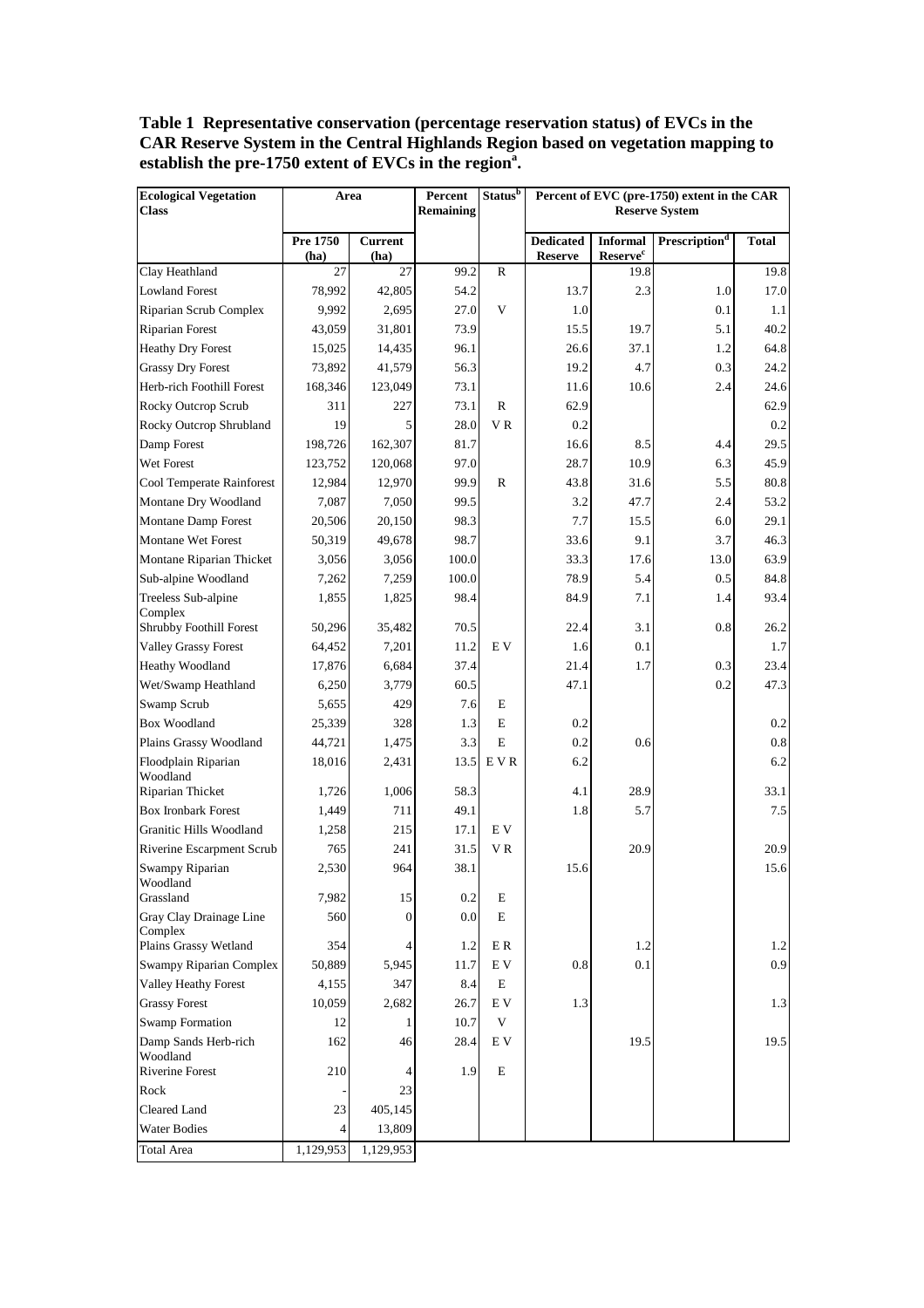#### **NOTES ACCOMPANYING TABLE 1**

a. The figures shown in this table are based on modelled information mapped at a scale of 1:100,000 derived during the pre-1750 analysis of vegetation types in the Central Highlands, and are therefore only approximate.

b. E=endangered, V=vulnerable, R=rare in accordance with the JANIS Reserve Criteria.

c. Informal Reserve includes broad areas and linear elements of SPZ greater than 100 metres and other informal reserves.

d. This comprises those elements of SPZ protected by regional prescriptions, including stream buffers and rainforest with a surrounding buffer.

### **Table 2 Representative conservation of Old Growth in the CAR Reserve System in the Central Highlands Region<sup>a</sup>.**

|                                       |                  |                                       |                            | Percent of Old Growth in the CAR Reserve System |                                                |                           |       |
|---------------------------------------|------------------|---------------------------------------|----------------------------|-------------------------------------------------|------------------------------------------------|---------------------------|-------|
| <b>Ecological Vegetation Class</b>    | Area EVC<br>(ha) | Percent of<br>EVC as<br>Old<br>Growth | Area Old<br>Growth<br>(ha) | <b>Dedicated</b><br><b>Reserve</b>              | <b>Informal</b><br><b>Reserve</b> <sup>b</sup> | Prescription <sup>c</sup> | Total |
| <b>Lowland Heathy Foothill Forest</b> | 42,805           | $<$ 1                                 | 22                         | 61.5                                            | 38.5                                           | 0.0                       | 100   |
| Riparian Forest                       | 31,801           | $<$ 1                                 | 130                        | 17.7                                            | 82.3                                           | 0.0                       | 100   |
| <b>Heathy Dry Forest</b>              | 14,435           | 64                                    | 9,210                      | 32.8                                            | 47.4                                           | 0.7                       | 80.2  |
| <b>Grassy Dry Forest</b>              | 41,579           | $\leq$ 1                              |                            | 0.0                                             | 99.9                                           | 0.0                       | 99.9  |
| Herb-rich Foothill Forest             | 123,049          | $\leq$ 1                              | 77                         | 1.0                                             | 83.8                                           | 0.0                       | 84.8  |
| Damp Forest                           | 162,307          | <1                                    | 547                        | 47.0                                            | 51.9                                           | 0.1                       | 99    |
| Wet Forest                            | 120,068          | 4                                     | 5,048                      | 95.7                                            | 4.0                                            | 0.0                       | 99.7  |
| Cool Temperate Rainforest             | 12,970           | 13                                    | 1,689                      | 96.8                                            | 3.2                                            | 0.0                       | 100   |
| Montane Dry Woodland                  | 7,050            | 57                                    | 4,040                      | 1.7                                             | 59.2                                           | 1.7                       | 60.9  |
| Montane Damp Forest                   | 20,150           | $<$ 1                                 | 75                         | 40.5                                            | 59.5                                           | 0.0                       | 100   |
| <b>Montane Wet Forest</b>             | 49,678           | $\overline{c}$                        | 940                        | 96.4                                            | 3.6                                            | 0.0                       | 100   |
| Montane Riparian Thicket              | 3,056            | <1                                    | 10                         | 82.3                                            | 11.9                                           | 0.0                       | 94.2  |
| Sub-alpine Woodland                   | 7,259            | <1                                    | 3                          | 100.0                                           | 0.0                                            | 0.0                       | 100   |
| Shrubby Foothill Forest               | 35,482           | $\leq$ 1                              | 32                         | 89.6                                            | 10.4                                           | 0.0                       | 100   |
| <b>Valley Grassy Forest</b>           | 7,201            | 10                                    | 695                        | 70.9                                            | 0.0                                            | 0.0                       | 70.9  |
| <b>Heathy Woodland</b>                | 6,684            | 51                                    | 3,426                      | 80.5                                            | 5.9                                            | 0.6                       | 87    |

a. The figures shown in this table are based on modelled information mapped at a scale of 1:100,000 derived during the old growth analysis of vegetation types in the Central Highlands, and are therefore only approximate.

b. Informal Reserve includes broad areas and linear elements of SPZ greater than 100 metres and other informal reserves.

c. This comprises those elements of SPZ protected by regional prescriptions, including stream buffers and rainforest with a surrounding buffer.

### *Endangered, Vulnerable or Rare EVCs*

The entire occurrence of the endangered, vulnerable or rare EVCs Rocky Outcrop Scrub, Rocky Outcrop Shrubland, Clay Heathland and Damp Sands Herb Rich Woodland on public land is within the CAR Reserve System. Inclusion of the Plenty Gorge Parklands (excluding Yarrambat Park and private land not owned by Parks Victoria) within the CAR Reserve System has increased representation of Riparian Scrub, Valley Grassy Forest, Plains Grassy Woodland, Riverine Escarpment Scrub, Plains Grassy Wetland, Swampy Riparian Complex and Box Ironbark EVCs in the CAR Reserve System. The distribution of these EVCs outside of the CAR Reserve System is predominantly on private land.

#### *Montane Dry Woodland and Montane Damp Forest*

Stands of Montane Dry Woodland are distributed across the north-eastern part of the Central Highlands Region and extend into the adjoining RFA regions. In the Central Highlands region, the representation of Montane Dry Woodland in the CAR Reserve System is 53.3 percent of the EVC's pre-1750 extent. Of this 53.3 percent, 3.2 percent is within Dedicated Reserves. Montane Damp Forest also occurs in the north-eastern area of the Central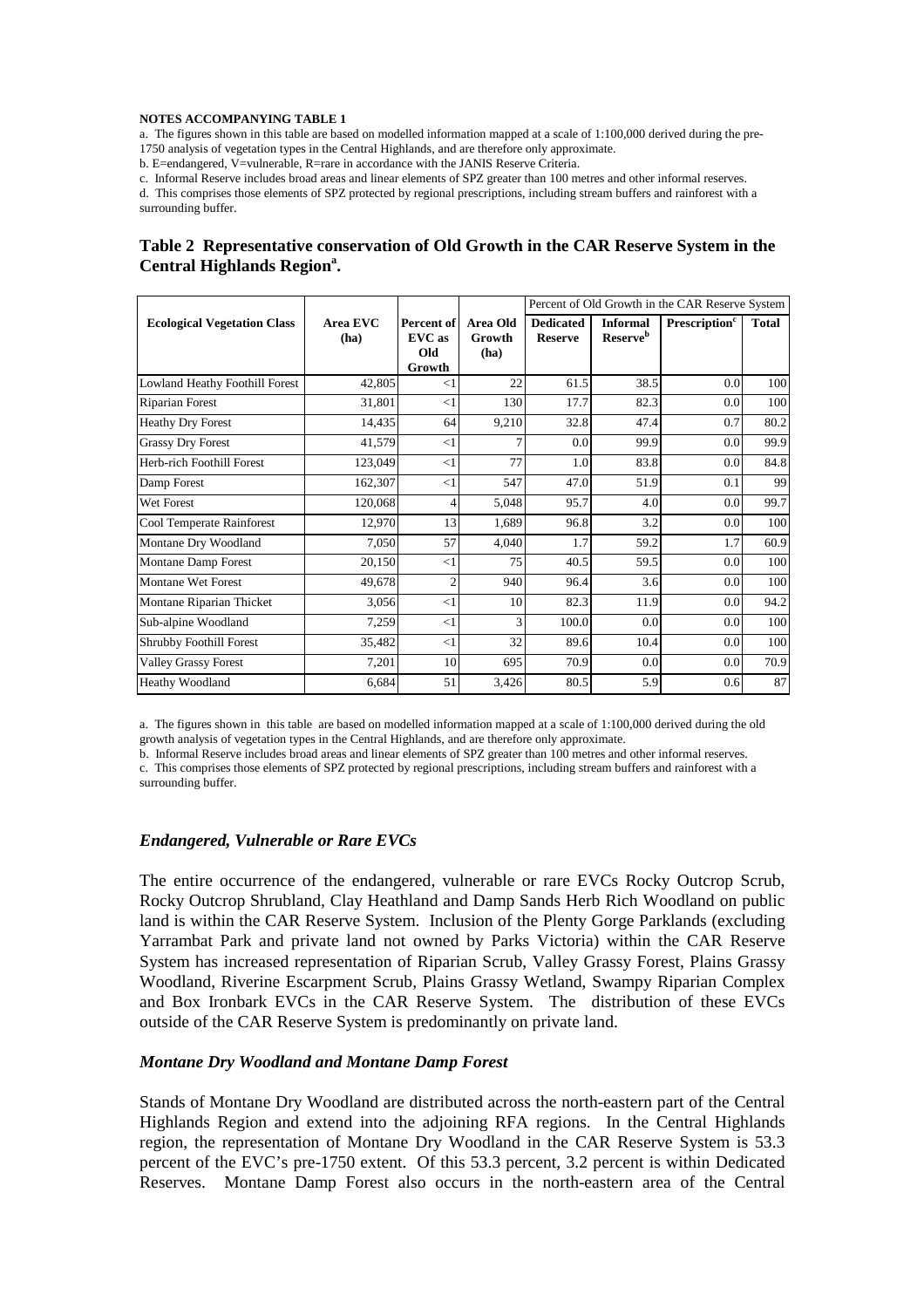Highlands, often in association with Montane Dry Woodland. The Representation of Montane Damp Forest in the CAR Reserve System is 29.2 percent of the EVC's pre-1750 extent. Of this, 7.7 percent is within Dedicated Reserves.

Given that the JANIS Reserve Criteria refer to maximising representation of vegetation communities in the Dedicated Reserve component of the CAR Reserve System, the Parties to this Agreement will review the representation of Montane Dry Woodland in the Dedicated Reserves in a broader sub-regional context by taking into account the representation of this EVC in Dedicated Reserves in the adjoining RFA regions. It is further agreed that any addition of Montane Dry Woodland to Dedicated Reserves in the Central Highlands region would, if required, be achieved from within the CAR Reserve System established in this Agreement and will take into consideration the distribution of Montane Damp Forest.

# *Rainforest Protection*

All rainforest in Victoria, including a surrounding buffer, is excluded from timber harvesting. This is achieved through an hierarchical rainforest protection reserve system. A Technical Report to be completed in 1998, will fully explain the system including a description of Sites of Significance for Rainforest across the State and their level of significance (National, State and Regional) and how they are managed.

Rainforest stands are protected through all CAR Reserve components. Protection through the prescription component is effected through implementation of the Code of Forest Practices for Timber Production. The key elements of the Code with respect to rainforest conservation include:

- defined areas of rainforest , and a strategy for their management, included as part of planning for conservation of flora and fauna in Forest Management Plans and/or relevant prescriptions. The most important rainforest areas should be accorded highest protection;
- in the absence of detailed strategies within an approved Management Plan, prescriptions are provided for stands of lesser significance, for stands where *Nothofagus* makes up >20% of the canopy, and for stands containing nationally significant rainforest;
- the requirement that rainforest be identified on each coupe plan and that buffers be identified in the field;
- the protection of buffers from damage caused by trees felled in adjacent areas.

In accordance with the Code, the Central Highlands Forest Management Plan outlines a strategy for the management of rainforest in State forest.

### **PRIVATE LAND**

The NFPS established that the CAR Reserve System will in the first instance be selected from public land. However, the NFPS and National Reserve Criteria (JANIS 1997) recognise that a range of strategies will be appropriate for protecting biodiversity on private land. These range from purchase of priority areas for inclusion in the reserve system, to mechanisms which ensure protection, such as covenants on freehold land. Inclusion of private land in the CAR Reserve System will be voluntary.

Mechanisms which provide for the protection of biodiversity on private land in Victoria include:

• Conservation covenants under the *Victorian Conservation Trust Act 1972;*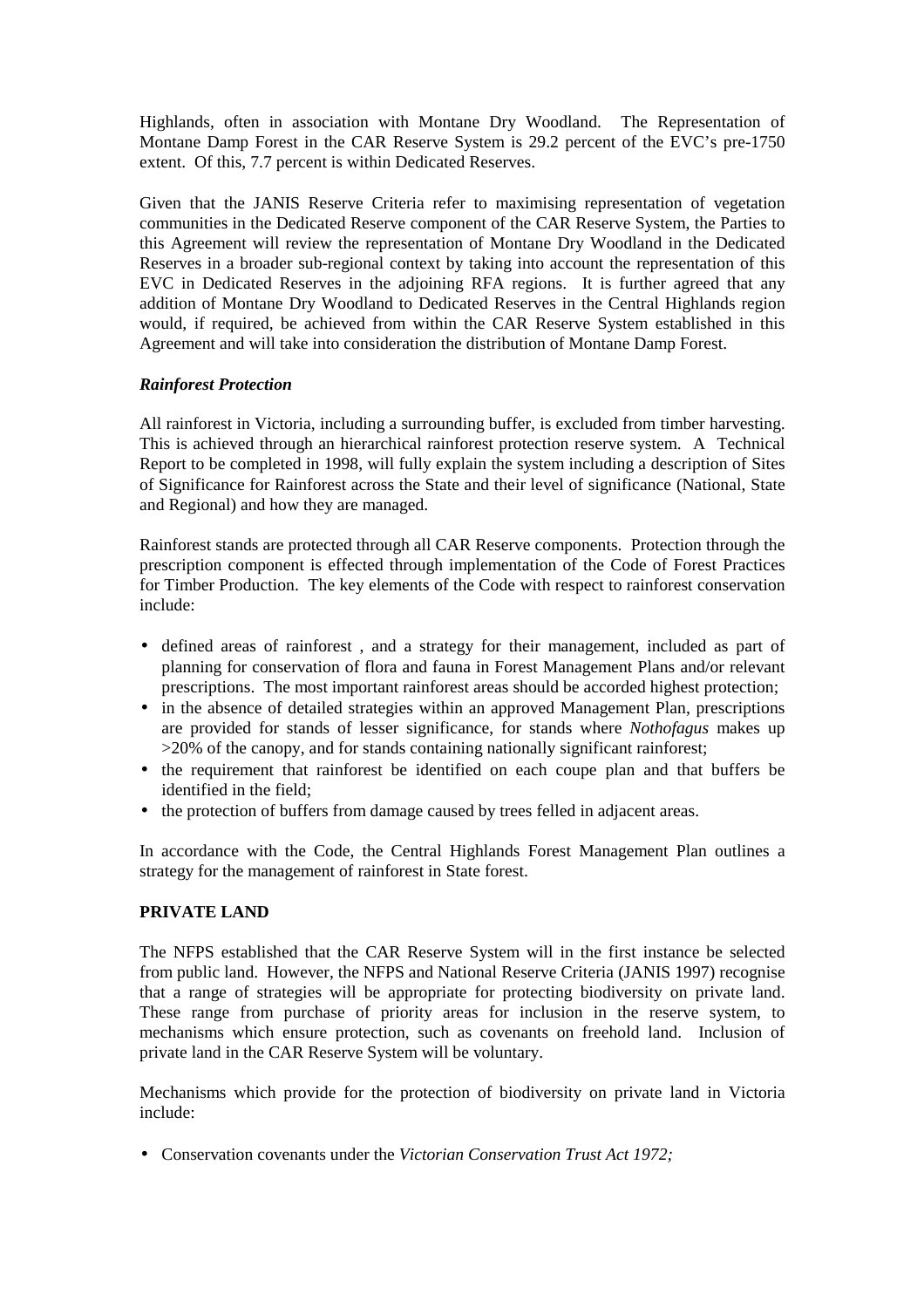- Land Management Cooperative Agreements under the *Conservation Forests and Lands Act 1987;*
- Wildlife Management Cooperative Areas under the *Wildlife Act 1975;*
- Critical habitat provisions of the *Flora and Fauna Guarantee Act 1988;*
- Provisions of the *Planning and Environment Act 1987.*

Private land protected by these mechanisms could be included in the CAR Reserve System with the consent of the landholder.

Endangered, vulnerable and rare EVCs within the Central Highlands have been assessed within a Statewide context to identify the importance of the region for their conservation. The priorities for protection of EVCs occurring in the Central Highlands is shown in Table 3.

The distribution of these EVCs, outside of the CAR Reserve System, is predominantly on private land.

| <b>Priority for protection of Ecological Vegetation Classes</b> |                                  |                           |  |  |  |  |
|-----------------------------------------------------------------|----------------------------------|---------------------------|--|--|--|--|
| <b>High Priority</b>                                            | <b>Moderate Priority</b>         | <b>Low Priority</b>       |  |  |  |  |
| <b>Valley Grassy Forest</b>                                     | <b>Cool Temperate Rainforest</b> | <b>Riverine Forest</b>    |  |  |  |  |
| Plains Grassy Woodland                                          | <b>Box Ironbark Forest</b>       | Granitic Hills Woodland   |  |  |  |  |
| Grassland                                                       | <b>Valley Heathy Forest</b>      | Damp Sands Herb-rich      |  |  |  |  |
|                                                                 |                                  | Woodland                  |  |  |  |  |
| Grey Clay Drainage Line                                         | <b>Grassy Forest</b>             | Clay Heathland            |  |  |  |  |
| Complex                                                         |                                  |                           |  |  |  |  |
| Plains Grassy Wetland                                           | <b>Box Woodland</b>              | Riparian Scrub Complex    |  |  |  |  |
| Swamp Forest (part of                                           | Floodplain Riparian              | Rocky Outcrop Scrub       |  |  |  |  |
| <b>Swampy Riparian Complex</b>                                  | Woodland                         |                           |  |  |  |  |
| in the Central Highlands                                        |                                  |                           |  |  |  |  |
| CRA Report)                                                     |                                  |                           |  |  |  |  |
|                                                                 | Swamp Scrub                      | Rocky Outcrop Shrubland   |  |  |  |  |
|                                                                 | Gully Woodland (part of          | Riverine Escarpment Scrub |  |  |  |  |
|                                                                 | <b>Swampy Riparian Complex</b>   |                           |  |  |  |  |
|                                                                 | in the Central Highlands         |                           |  |  |  |  |
|                                                                 | CRA Report)                      |                           |  |  |  |  |
|                                                                 | Swampy Woodland (part of         | <b>Swamp Formation</b>    |  |  |  |  |
|                                                                 | <b>Swampy Riparian Complex</b>   |                           |  |  |  |  |
|                                                                 | in the Central Highlands         |                           |  |  |  |  |
|                                                                 | CRA Report)                      |                           |  |  |  |  |

### **Table 3 Priorities for the CAR Reserve System**

Both Parties agree that within the Statewide framework established in the Victorian Biodiversity Strategy and Regional Catchment Strategies, Victoria will review private land in the Central Highlands and identify native vegetation, including endangered, vulnerable and rare EVCs (listed in Table 3), which are priorities for protection and possible inclusion in the CAR Reserve System. This review will be undertaken in consultation with, and the agreement of, landholders and will be incorporated into Regional Vegetation Plans which will be produced by 2001.

Victoria further agrees to review conservation covenants, established under the *Victorian Conservation Trust Act 1972*, in the Central Highlands region, to identify the conservation covenants which cover land with the EVCs listed in Table 3 and which may be suitable for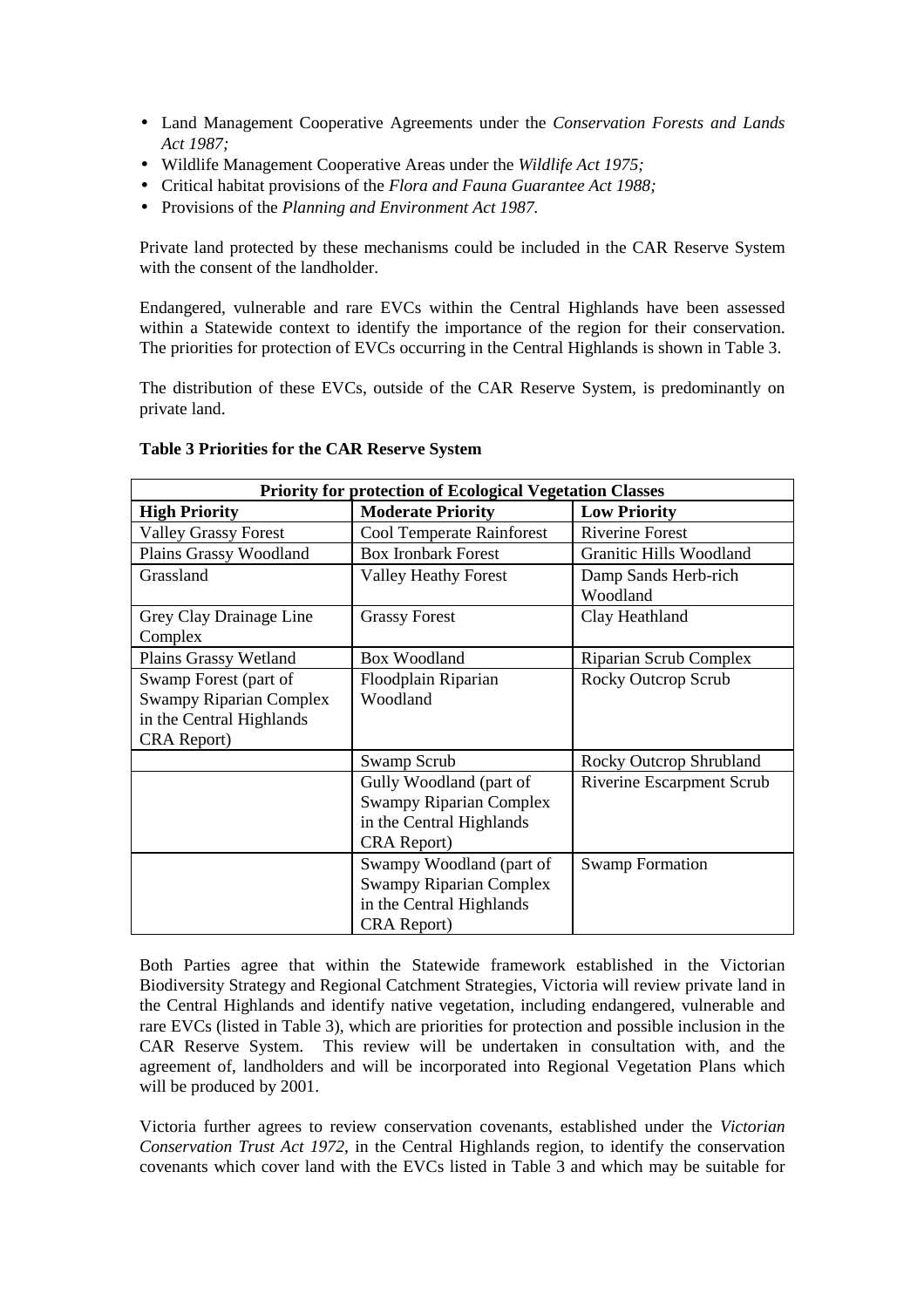inclusion in the CAR Reserve System. Victoria will consult the landholders of these identified conservation covenants as to whether they consent to the covenanted area being included within the CAR Reserve System. If a landholder agrees to inclusion of the area, Victoria will assess the covenanted area, taking into account the viability, integrity and significance of each area, to determine whether the covenanted area should be included within the CAR Reserve System.

Victoria will maintain a schedule listing areas of private land, including Melbourne Water Corporation land as discussed below, which are included in the CAR Reserve System, and this schedule will be part of the Agreement. The Schedule of the Agreement will be amended from time to time as appropriate. Any amendments will be approved by the Secretary of the Department of Natural Resources and Environment.

# **OTHER LAND IDENTIFIED FOR POSSIBLE FUTURE INCLUSION IN THE CAR RESERVE SYSTEM**

Lands managed by Melbourne Water Corporation listed in Table 4 include areas of endangered, vulnerable or rare EVCs which are priorities for inclusion in the CAR Reserve System. Victoria undertakes to protect significant biodiversity and old growth values on these lands for the next twenty years subject to the management requirement to maintain and protect water supply values and assets.

Melbourne Water lands containing the EVCs identified in Table 4 will be assessed by Victoria taking into account the viability, integrity and significance of each occurrence to identify whether the individual areas warrant inclusion within the CAR Reserve System.

The Parties note that if the land containing these conservation values becomes surplus to Melbourne Water requirements and the land is Crown land vested in Melbourne Water, the Department of Natural Resources and Environment will resume the land. If it is freehold land, Melbourne Water will either transfer ownership to the Department, or if sold, the range of mechanisms for protection of priority EVCs, as outlined in the preceding section on private land, would apply.

| <b>Reservoir</b> | <b>Ecological Vegetation Class</b> | Area | <b>Old Growth</b> | <b>Area</b> |
|------------------|------------------------------------|------|-------------------|-------------|
|                  |                                    | (ha) |                   | (ha)        |
| Yan Yean         | <b>Valley Grassy Forest</b>        | 193  |                   |             |
|                  | Swamp Scrub                        | 5    |                   |             |
|                  | Plains Grassy Woodland             | 134  |                   |             |
| Toorourong       | <b>Valley Grassy Forest</b>        | 13   |                   |             |
| <b>Thomson</b>   |                                    |      | Damp Forest       |             |
|                  |                                    |      | Wet Forest        | 13          |
| Cardinia         | Riparian Scrub Complex             | 50   |                   |             |
| Sugarloaf        | <b>Valley Grassy Forest</b>        | 32   |                   |             |
|                  | <b>Swampy Riparian Complex</b>     | 10   |                   |             |

| Table 4 Occurrence of endangered, vulnerable or rare EVCs and Old Growth on |  |  |
|-----------------------------------------------------------------------------|--|--|
| <b>Melbourne Water Lands</b>                                                |  |  |

#### **Note: The areas shown in the table are estimates based on pre-1750 mapping**

Freehold land managed by Melbourne Water surrounding Beaconsfield Reservoir is no longer required for water supply purposes. An assessment of this land is currently underway to determine whether it contains values which warrant its transfer to the Crown as public land. If that assessment determines that the land is not to be transferred to the Crown, occurrences of rare and endangered EVCs will be protected through a range of mechanisms including planning instruments or conservation covenants.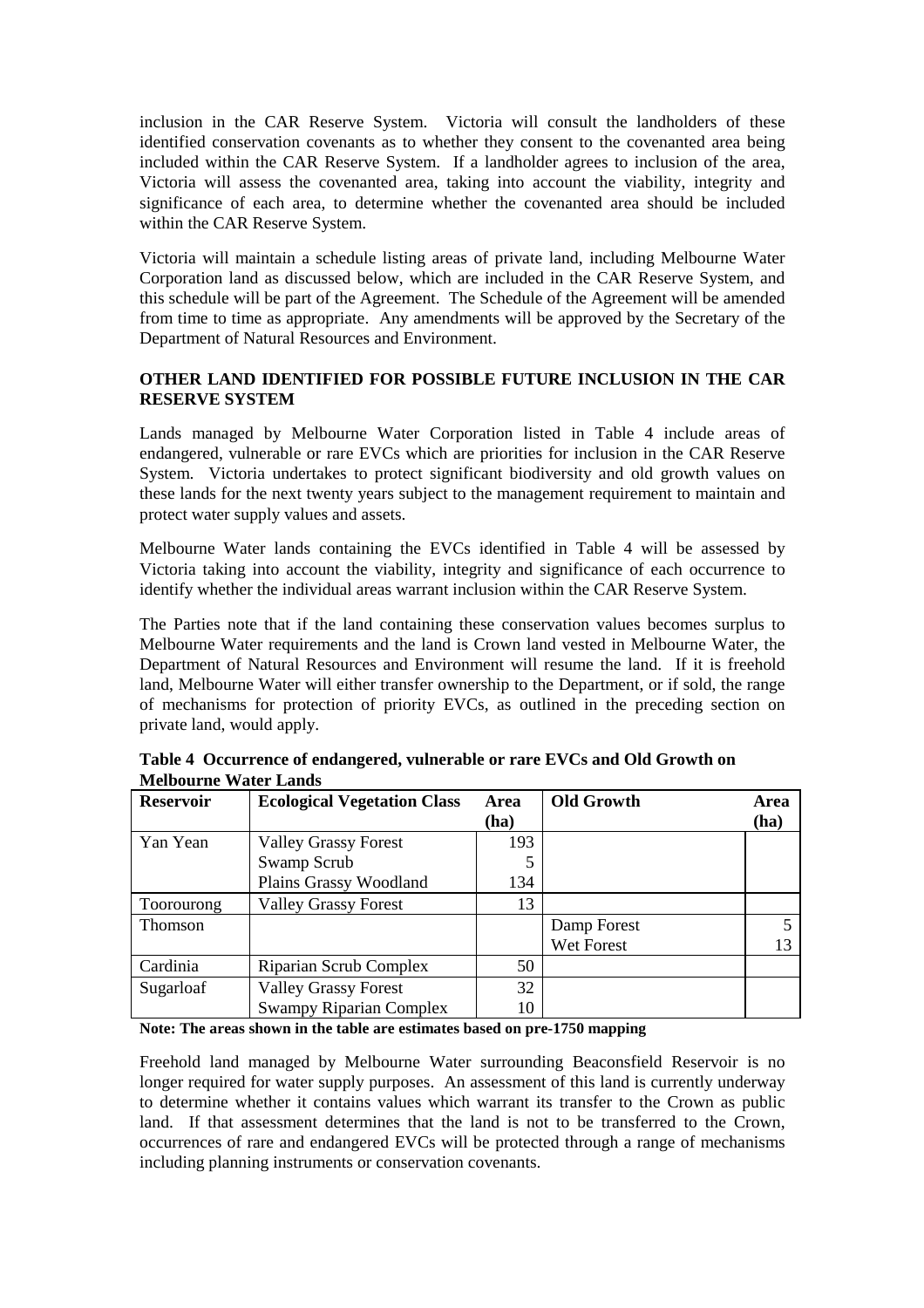# **GUIDELINE FOR REVIEWING MANAGEMENT GUIDELINES, MANAGEMENT PRESCRIPTIONS AND THE ZONING SCHEME**

Where proposed changes to the CAR Reserve System are made in accordance with the following Guideline in the Central Highlands Forest Management Plan, the Commonwealth agrees to accept those changes. This Guideline will be included in the Central Highlands Forest Management Plan.

### **MANAGEMENT GUIDELINE**

# **Reviewing Management Guidelines, Management Prescriptions and the Zoning Scheme**

*Management guidelines and prescriptions in this Plan may be reviewed under the following circumstances:*

- when new information on the impact of forest management or utilisation activities on biological or cultural values becomes available;
- if the status of a threatened species changes;
- if new species are identified that are considered to be threatened:
- when monitoring of the practical implementation of the Plan indicates that improvements can be made;
- as required by new legislation, policies or action statements.

*Management zone boundaries may require review if:*

- changes to management strategies for certain species or values mean that the zoning system is more or less than adequate for those values;
- field inspections or better mapping indicate that minor amendments are required to create practical management boundaries or to more accurately define the location of a particular species or value. At the scale of mapping used in this Plan, the boundaries of some values, particularly rainforest, Leadbeater's Possum Zone 1A habitat, rare EVCs and old growth forest, cannot be accurately defined;
- the zone does not contain the values for which it was identified amendments may be required to ensure that conservation targets are met;
- new records are listed for species whose conservation targets have not been met;
- new records of some species warrant changes to zones to include areas of good-quality habitat in exchange for areas of poorer-quality habitat;
- existing boundaries are found to place unreasonable restrictions on the practical access to areas for timber production or for infrastructure development (easements etc).

*Proposed changes to the zoning scheme will be assessed according to whether they:*

- ensure the CAR Reserve System continues to comply with the JANIS Reserve Criteria;
- adequately conserve the CAR values<sup>2</sup> identified in the Comprehensive Regional Assessment data sets;
- ensure there is no net deterioration in the level of protection of identified CAR values in the SPZ;
- will maintain the protection of national estate values at the agreed regional scale, noting that as a result of any change to the CAR Reserve System in State forest, some minor changes to individual values may occur;
- consider the maintenance of National Estate protection: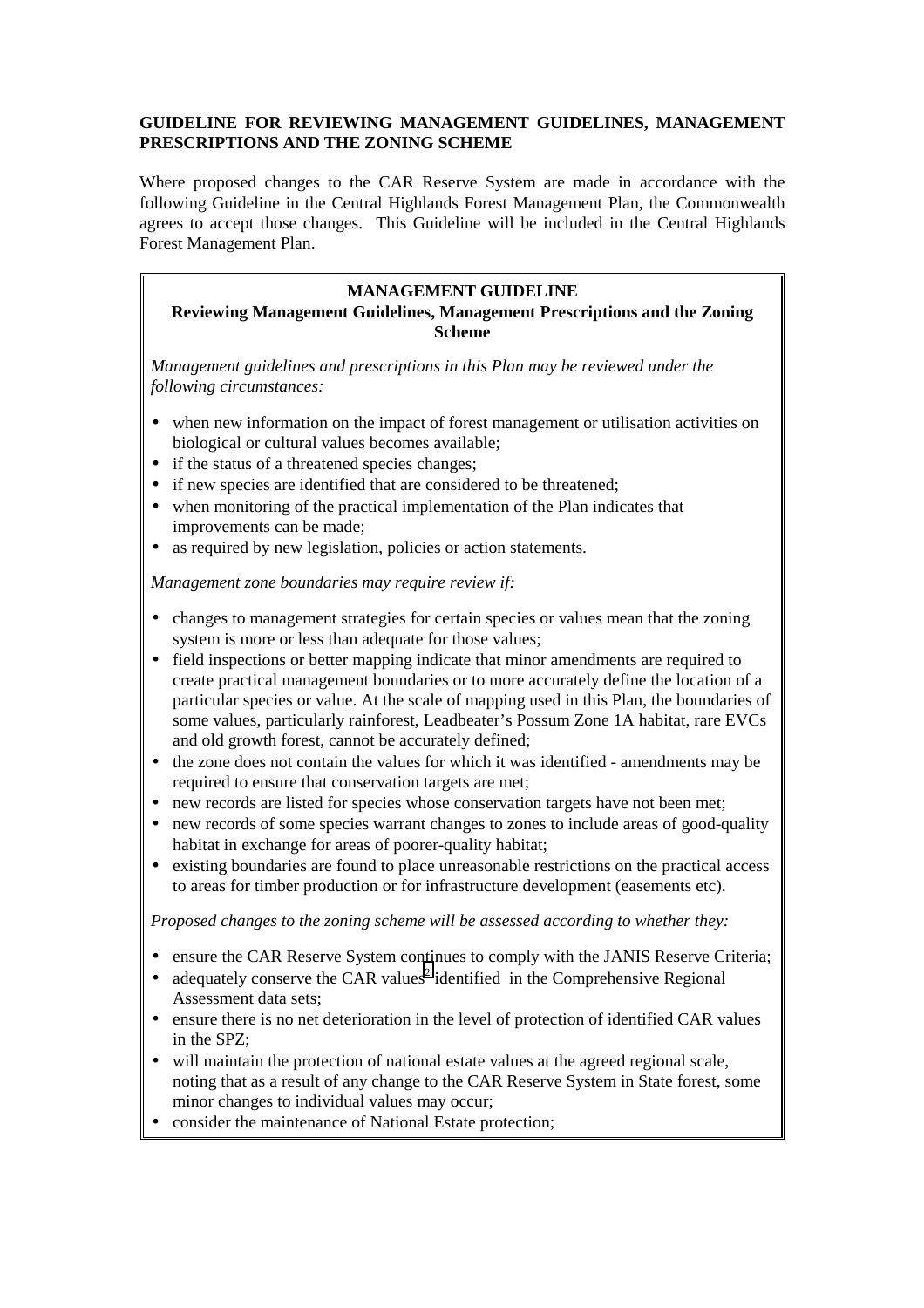- conserve the values highlighted in the zoning scheme register of this Plan;
- maintain a well-distributed, inter-connected network of protected areas;
- at least maintain the timber production capacity of State forest in terms of volume, species and quality;
- minimise practical problems for timber harvesting or access in the General Management Zone;
- make the best use of areas that are unavailable for timber harvesting due to other considerations such as slope, access and site quality;
- avoid conflict with strategic burning zones.

 $\frac{1}{2}$  $2^{\circ}$  CAR values means the conservation values as described by the JANIS Reserve Criteria embodied in the CAR Reserve System.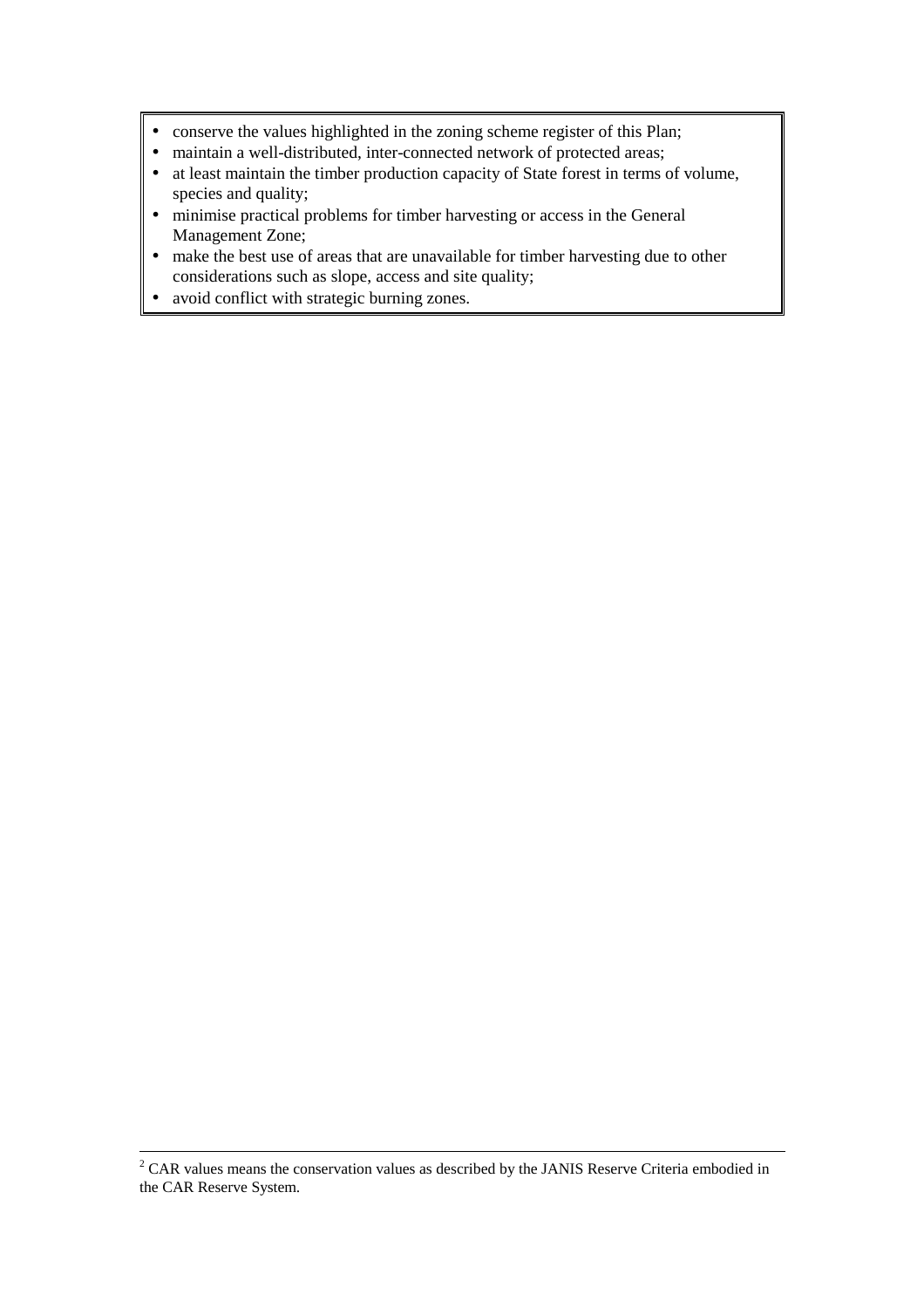#### **THREATENED FLORA, FAUNA AND COMMUNITIES**

Both Parties recognise the range of mechanisms in place to conserve the habitat of rare and threatened flora and fauna in the Central Highlands. These include protection within the CAR Reserve System, protection of key habitats such as rainforest and rare or threatened Ecological Vegetation Classes (EVCs), and the development of Action Statements for species listed under the *Flora and Fauna Guarantee Act 1988* and Recovery Plans for species listed under the *Endangered Species Protection Act 1992*. Parties note that the Recovery Plan for Leadbeater's Possum has been approved under the *Endangered Species Protection Act 1992.* The Parties further agree to the interim strategy for Baw Baw Frog outlined below.

Current priorities for developing Action Statements and Recovery Plans for fauna, flora and EVCs in the Central Highlands are as follows. Species which have been identified as priorities in the East Gippsland RFA and which also occur within the Central Highlands have not been identified in the following list.

| <b>Scientific name</b>             | <b>Common Name</b>                                        |
|------------------------------------|-----------------------------------------------------------|
| Mastacomys fuscus                  | <b>Broad-toothed Rat</b>                                  |
| Myotis macropus                    | Large footed Myotis                                       |
| Pseudomys fumeus                   | <b>Smoky Mouse</b>                                        |
| Accipiter novaehollandiae          | Grey Goshawk                                              |
| Eucalyptus strzeleckii             | Strzelecki Gum                                            |
| Huperzia varia                     | Long Clubmoss                                             |
| Hypsela tridens                    | Hypsella                                                  |
| Persoonia arborea                  | Tree Geebung                                              |
| Senecio laticostatus               | Ridged Groundsel                                          |
| Thelymitra circumsepta             | Bog Sun-orchid                                            |
| Tmesipteris elongata ssp. elongata | Slender Fork-fern                                         |
| Treubia tasmanica                  | Liverwort                                                 |
|                                    | Valley Grassy Forest (or floristic communities thereof)   |
|                                    | Plains Grassy Woodland (or floristic communities thereof) |
|                                    | Grey Clay Drainage Line complex (or floristic             |
|                                    | communities thereof)                                      |
|                                    | Plains Grassy Wetland (or floristic communities thereof)  |
|                                    | Swamp Forest (part of Swampy Riparian Complex in the      |
|                                    | Central Highlands CRA Report)                             |

### **1. Priority species and Ecological Vegetation Classes for nomination under the** *Flora and Fauna Guarantee Act 1988***.**

# **2. Priority potentially threatening processes under the** *Flora and Fauna Guarantee Act 1988* **for preparation of Action Statements.**

- Loss of hollow-bearing trees from Victorian native forests.
- Increase in sediment input into Victorian rivers and streams due to human activities.
- Invasion of native vegetation by environmental weeds (including "Spread of *Pittosporum undulatum* in areas outside its natural range").
- Collection of native orchids.
- Use of *Phytophthora*-infected gravel in construction of roads, bridges and reservoirs.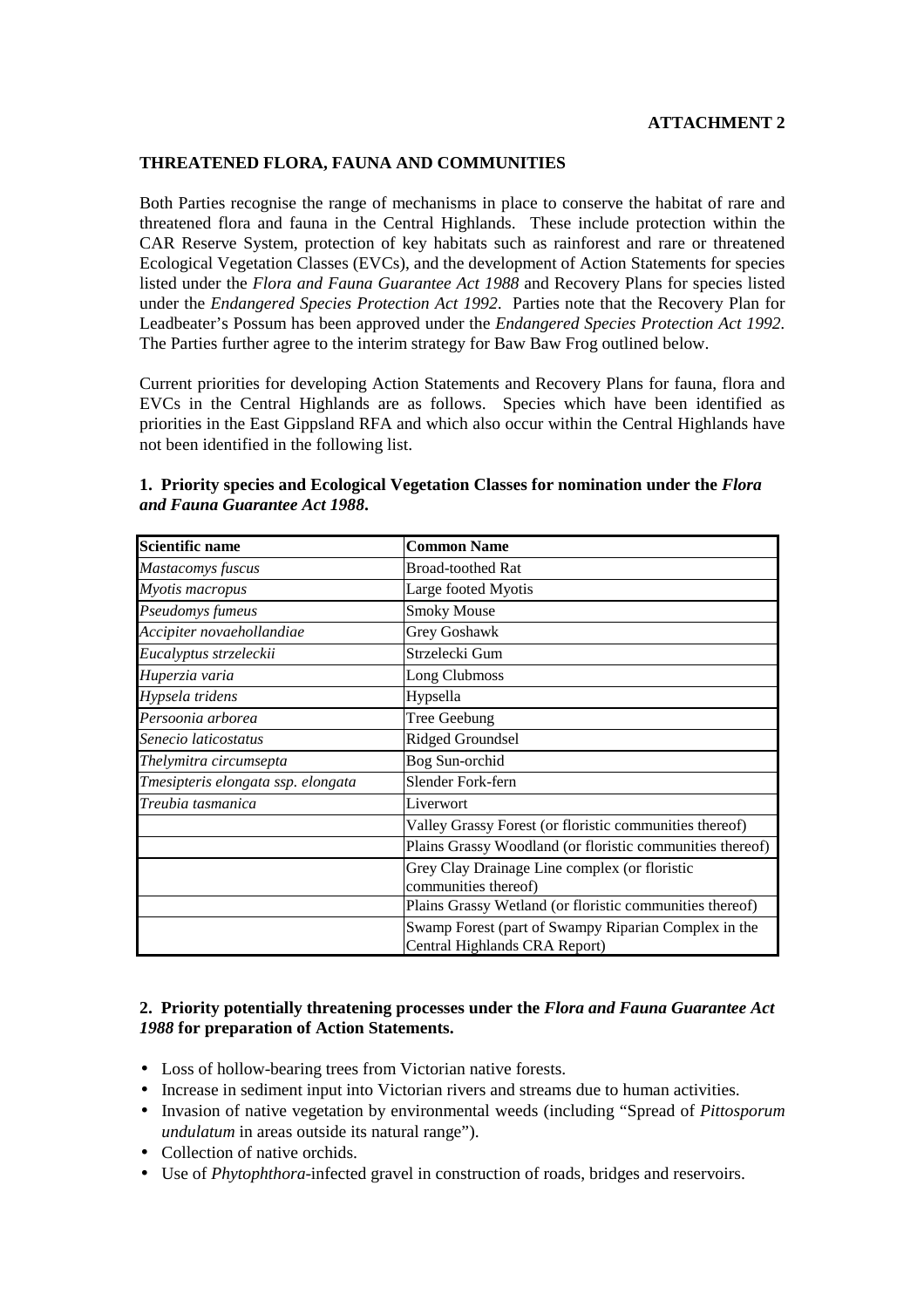# **3. Priority for preparation of a Threat Abatement Plan under the** *Endangered Species Protection Act 1992***.**

• *Phytophthora* spp (in preparation by WA CALM)

# **4. Priority species for preparation of an Action Statement / Recovery Plan.**

| Scientific name                       | <b>Common Name</b>                    | <b>Action</b>                                                |
|---------------------------------------|---------------------------------------|--------------------------------------------------------------|
| Eucalyptus crenulata                  | <b>Buxton Gum</b>                     | Recovery Plan <sup>1</sup>                                   |
| Astelia australiana                   | Tall Astelia                          | Recovery Plan <sup>1</sup>                                   |
| Phebalium wilsonii                    | Shiny Phebalium                       | <b>Action Statement</b>                                      |
| Thismia rodwayi                       | <b>Fairy Lanterns</b>                 | <b>Action Statement</b>                                      |
| Caladenia concolor                    | Crimson Spider orchid                 | <b>Action Statement</b><br>Recovery Plan <sup>1</sup>        |
| Caladenia rosella                     | Rosella Spider-orchid                 | <b>Action Statement</b>                                      |
| Lepidium hyssopifolium                | <b>Small Pepper-cress</b>             | <b>Action Statement</b><br>Recovery Plan                     |
| Amphibromus pithogastrus              | Swollen Swamp Wallaby-<br>grass       | <b>Action Statement</b>                                      |
| Bracteantha sp. aff.<br>subundulata   | <b>Swamp Everlasting</b>              | <b>Action Statement</b>                                      |
| Carex tasmanica                       | Curly Sedge                           | <b>Action Statement</b><br>Recovery Plan <sup>1</sup>        |
| Cyathea cunninghamii                  | Slender Tree-fern                     | <b>Action Statement</b>                                      |
| Grevillea barklyana ssp.<br>barklyana | Gully Grevillea                       | <b>Action Statement</b>                                      |
| Eucalyptus strzeleckii                | Strzelecki Gum                        | Recovery Plan <sup>1</sup>                                   |
| Senecio macrocarpus                   | Large-fruit Groundsel                 | Recovery Plan <sup>1</sup>                                   |
| Senecio laticostatus                  | Ridged Groundsel                      | Recovery Plan <sup>1</sup>                                   |
| Reiekoperla darlingtoni               | Mt Donna Buang Wingless<br>Stonefly   | <b>Action Statement</b>                                      |
| Austrogammarus haasei                 | Amphipod                              | <b>Action Statement</b>                                      |
| Engaeus phyllocerus                   | Narracan Burrowing Crayfish           | <b>Action Statement</b>                                      |
| Engaeus sternalis                     | <b>Warragul Burrowing</b><br>Crayfish | <b>Action Statement</b>                                      |
| Litoria spenceri                      | <b>Spotted Tree Frog</b>              | Recovery Plan <sup>1</sup>                                   |
| Philoria frosti                       | <b>Baw Baw Frog</b>                   | <b>Revise Action Statement</b><br>Recovery Plan <sup>1</sup> |
| Prototroctes maraena                  | <b>Australian Grayling</b>            | Recovery Plan <sup>1</sup>                                   |
| Galaxiella pusilla                    | <b>Dwarf Galaxias</b>                 | Recovery Plan <sup>1</sup>                                   |

Note: <sup>1</sup> The Commonwealth intends to adopt Action Statements as Recovery Plans where an Action Statement meets the requirements of the *Endangered Species Protection Act 1992*.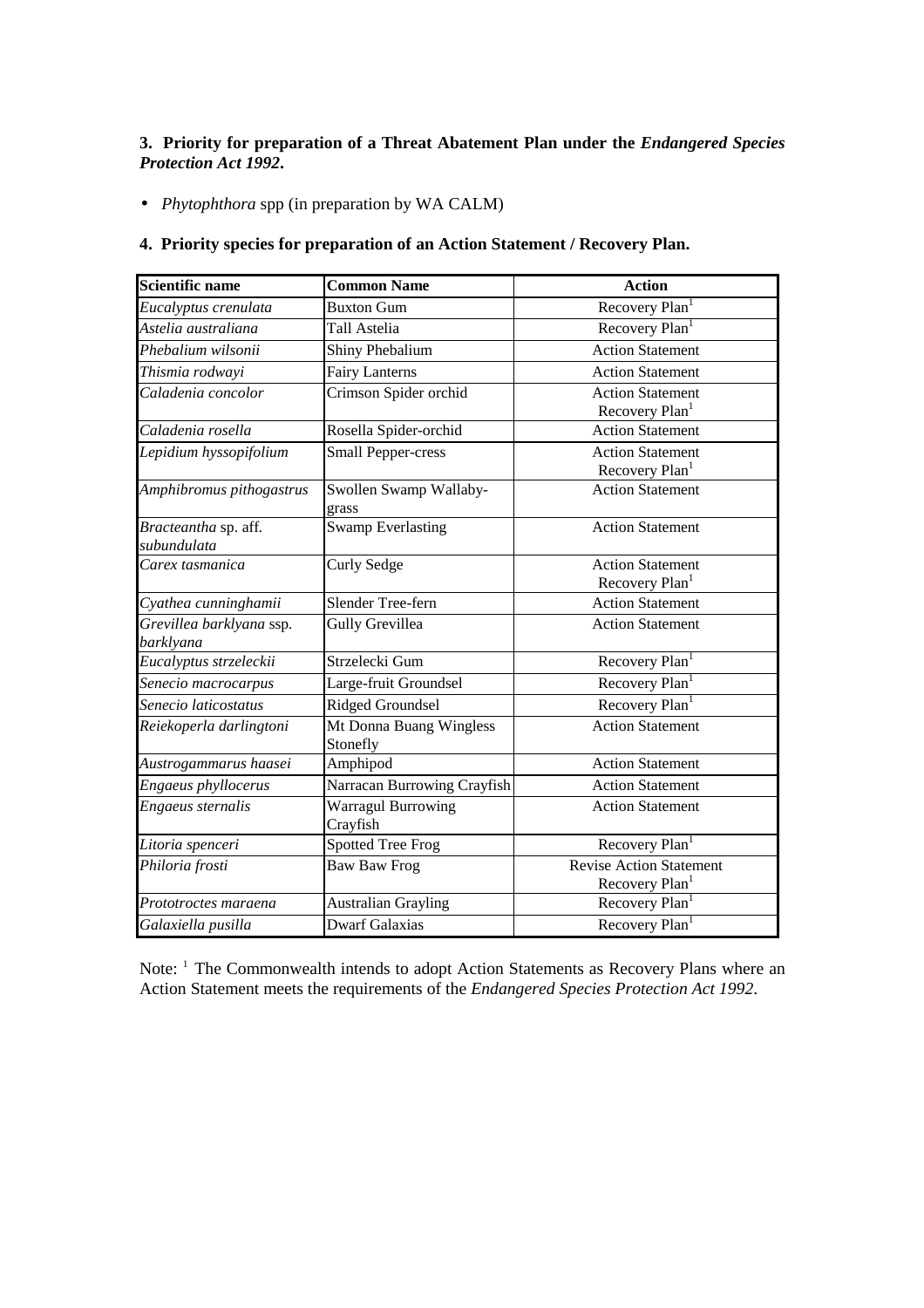# **BAW BAW FROG (***Philoria frosti)*

The Parties have agreed to Victoria's interim strategy to protect populations of the Baw Baw Frog. The strategy is described below.

To ensure that viable populations of the Baw Baw Frog persist in the long term, a sufficient area of its habitat must be protected. Areas of habitat in State forest will be protected once the frog's use of breeding habitat is better understood. To achieve this, the following research and survey will be undertaken:

- identification of breeding and non-breeding habitat;
- survey for the presence of the frog on the northern face of the Baw Baw plateau;
- further survey and monitoring of populations on the southern face of the Baw Baw plateau State forest and reserved areas:
- the seasonal use of breeding and non-breeding habitat; and
- response to disturbance in the Montane Wet Forest.

Until research and survey results are available, so as not to foreclose any long-term protection strategies, the Victorian Department of Natural Resources and Environment will adopt a precautionary approach above the 1000 m contour surrounding the Baw Baw plateau by:

- scheduling new coupes only in areas determined not to contain Baw Baw Frog habitat; and
- minimising fragmentation of Baw Baw Frog habitat by utilising existing roads wherever possible.

Where timber harvesting above the 1000 m level on the Baw Baw plateau is proposed prior to the results of the survey and research, the interim strategy provides for:

- training of field staff in the identification of potential breeding habitat;
- field survey, prior to harvesting, to confirm presence/absence of the species;
- protection of identified breeding habitat and associated interim protection zone of up to 200 m; and
- access for timber harvesting under standard prescriptions only in areas not containing potential habitat.

Both Parties recognise that Victoria may adjust the interim strategy to respond to new information obtained from the results of the survey and research conducted during the next one to two years. Long term protection measures for the Baw Baw Frog will be guided by the results of the survey and research. Victoria will revise the Baw Baw Frog Action Statement by the end of 1999.

This strategy is designed to ensure that viable populations of the Baw Baw Frog persist in the long term.

Protection of an area containing the highest concentration of environmental values on the south face of the Baw Baw plateau will be considered in conjunction with developing the long term protection strategy for the Baw Baw Frog.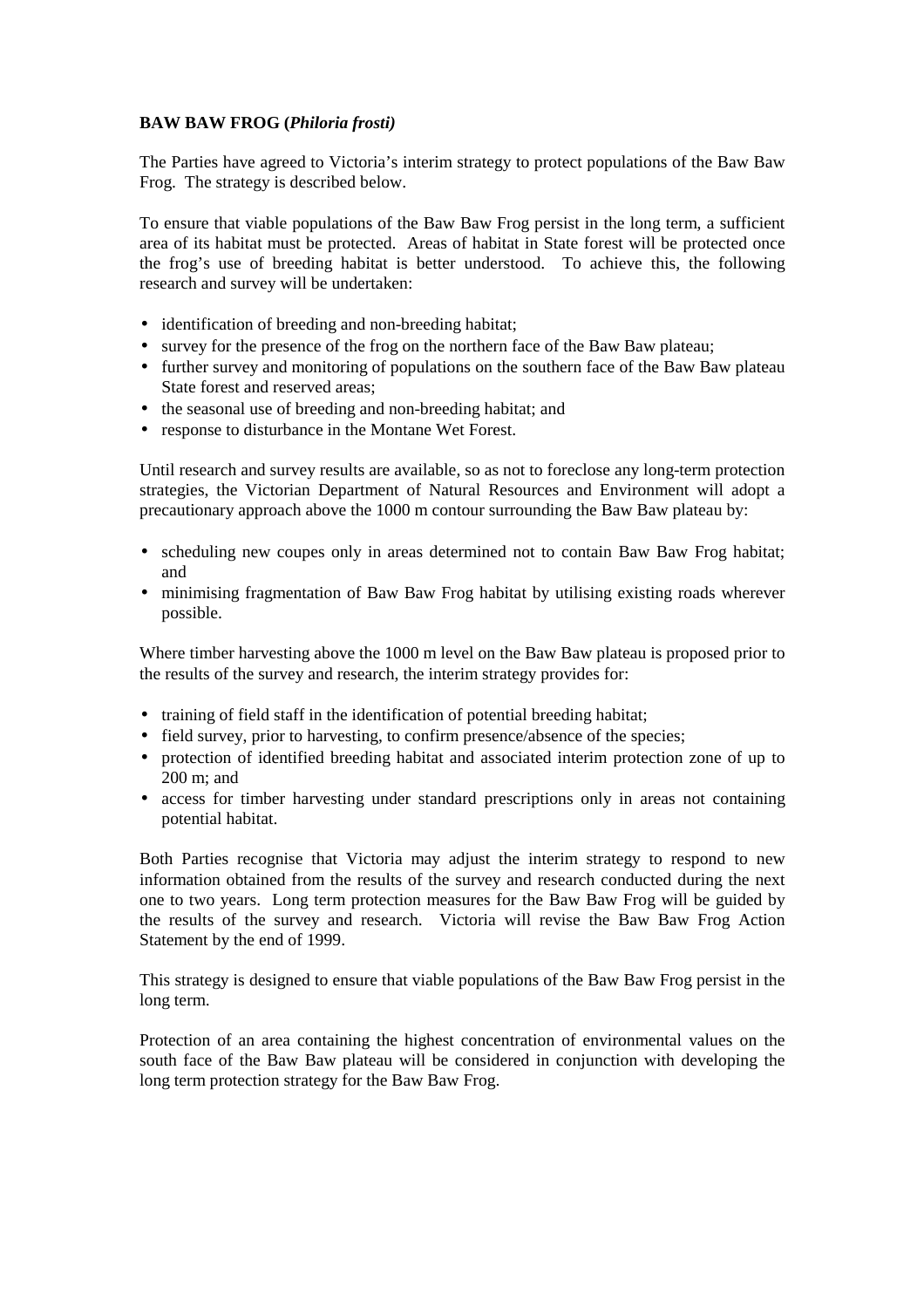# **LISTING, PROTECTION AND MANAGEMENT OF NATIONAL ESTATE VALUES IN THE CENTRAL HIGHLANDS**

#### **Protection and management of National Estate values**

- 1. Both Parties endorse the findings of the Australian Heritage Commission/Department of Natural Resources and Environment (AHC/NRE) study of National Estate in the Central Highlands (the Joint Study) and agree that national estate values exist as documented in publicly available plots of GIS coverages and the following published documents: *Methods Papers: Central Highlands Joint Forests Project, Volume One - Natural Values (1994); Methods Papers: East Gippsland and Central Highlands Joint Forest Projects, Volume Two - Cultural Values (1994); National Estate Values in the Central Highlands of Victoria - Draft Project Report (1994)*; and, *Comprehensive Regional Assessment - Central Highlands* (1997).
- 2. Both Parties recognise that the extensive and systematic information and regional framework provided by the Joint Study and this Agreement provide a unique regional context for national estate values in the Central Highlands.
- 3. Both Parties agree that many of the national estate values are well reserved in the CAR Reserve System and that the Central Highlands Forest Management Plan and other mechanisms as described in Table 1 provide for the conservation of many other national estate values within the region.
- 4. Both Parties agree that all national estate values in the Central Highlands will be conserved through the application of the principles for managing national estate values as detailed in the Central Highlands Forest Management Plan.
- 5. Both Parties endorse the joint preparation of a set of Statewide Guidelines for the Management of Cultural Heritage Values in the Forests, Parks and Reserves of Victoria, based on those prepared for East Gippsland, and agree to finalise these guidelines by the end of 1999. When completed Victoria agrees to manage in accordance with these guidelines.
- 6. Both Parties agree to maintain the databases of the values identified in the Joint Study and cooperate in relation to access to the data.

### **Listings in the Register of the National Estate**

#### Existing Listings

7. Parties note that the Australian Heritage Commission (the Commission) has agreed to update the Statements of Significance and condition and description statements for all existing listings to incorporate the results of the Joint Study. Parties note that existing national estate places will remain in the Register of the National Estate where the results of the Joint Study confirm the presence of national estate values.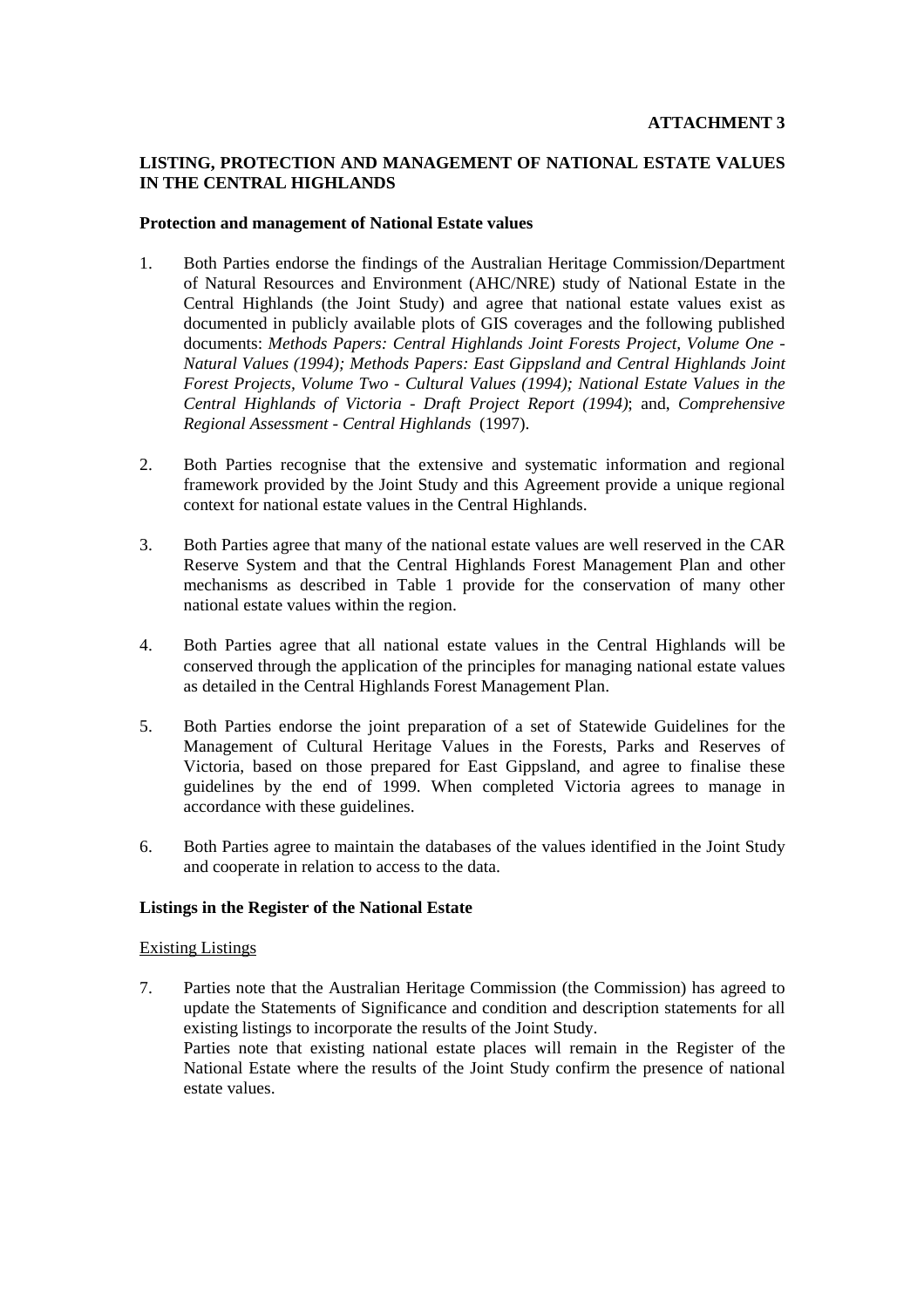### Listings Arising from the Joint Study

- 8. The Parties note that new listings recommended to the Commission will include national estate values protected by reservation, by reserve management prescription, by site exclusion, by consultation processes or other measures appropriate to the value, or which are robust and not affected by harvesting or other off-reserve management regimes or activity.
- 9. Parties note that the Commission will work in cooperation with Victoria in delineating places for National Estate listing.The identification of these areas will be based on the following principles:
	- New listings in Dedicated and Informal Reserves, the boundaries of which are unlikely to change, should be distinct places and may be based on any national estate values.
	- Listing of other National Estate places outside the CAR Reserve System will be based on robust values and those values that are protected by forest management prescription. Areas of contiguous values will be listed as a single National Estate place.
	- Boundaries for listing National Estate places outside the CAR Reserve System will be based on identified values and will follow natural topographic features and/or roads as appropriate. In areas where a national estate value overlaps an Informal Reserve, but also continues outside that reserve, the full coverage of the value will be listed and it will be recognised that a portion of this value is protected.
	- For places arising from the Joint Study, only places identified by the above principles will be listed in the Register of the National Estate.
- 10. Both Parties note that the identification and assessment of national estate values for the CRA has been completed with the only exception being Indigenous heritage. Parties note that the Commission will continue to consult with Victoria and Indigenous communities in an effort to finalise this work.

### Future Listings

- 11. Parties note that future nominations will be referred to them by the Commission. The Parties agree to work cooperatively and in a timely fashion in considering whether such nominations will be recommended to the Commission for listing. The Parties are to compare the nominations with the existing agreed Central Highlands national estate database, and to consider any new research or information provided. Parties will also jointly agree on any future recommendations to the Commission for listing. The Parties note that the Commission will work cooperatively with Victoria on the detail of any consequent listings that may arise.
- 12. The Parties note that the Commission has agreed not to undertake any further regional studies of forests in the Central Highlands.
- 13. Parties note that the Commission confirms that, based on the Joint Study, there is no evidence to identify additional large areas with national estate values in the forested areas of the Central Highlands and that it therefore does not anticipate listing additional large places in the region.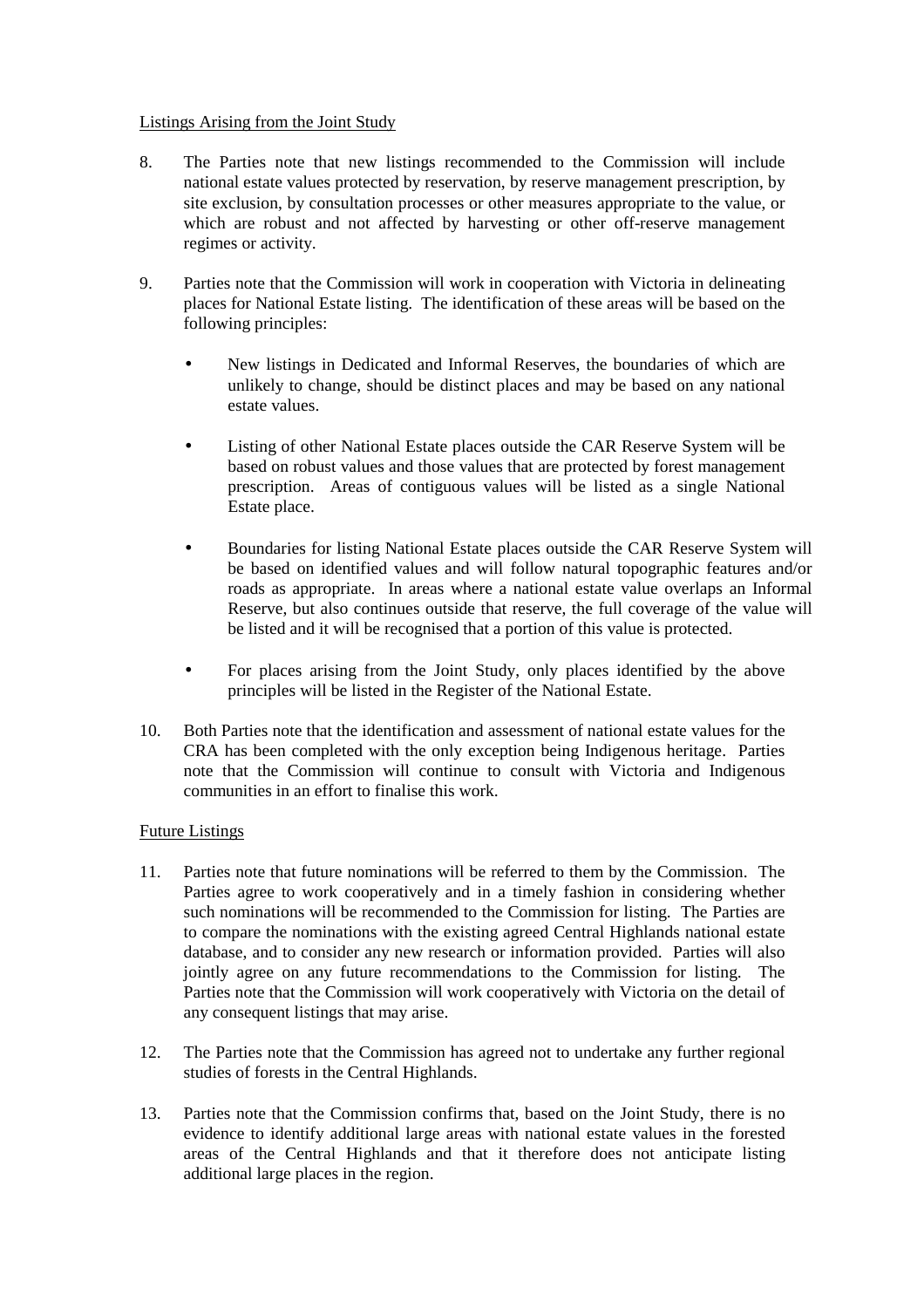### **Statutory Advice**

- 14. The Parties agree that the advice of the Australian Heritage Commission has already been provided in relation to the protection of national estate values and the impact of forestry activities within the Central Highlands in developing this Agreement. The Commission is also satisfied regarding the range of mechanisms and levels of protection afforded to national estate values.
- 15. The Parties note that the advice of the Commission will be sought in relation to proposed actions by the Commonwealth which are outside the scope of this Agreement, such as actions specified in Clause 77 of this Agreement, and which might adversely affect national estate values in the Central Highlands including proposed actions that may affect national estate values in areas outside the CAR Reserve System and which have not been listed in the Register of the National Estate. The Parties note that the Commission has agreed to take into account the undertakings in this Agreement in providing its advice and will provide such advice in a regional context.
- 16. The Parties note that the Commission may delegate the section 30 function for the Central Highlands RFA area to an appropriate official in a Victorian Agency. This delegation would be limited to the Central Highlands RFA area, and those operations which affect those aspects of the forest estate documented in the CRA.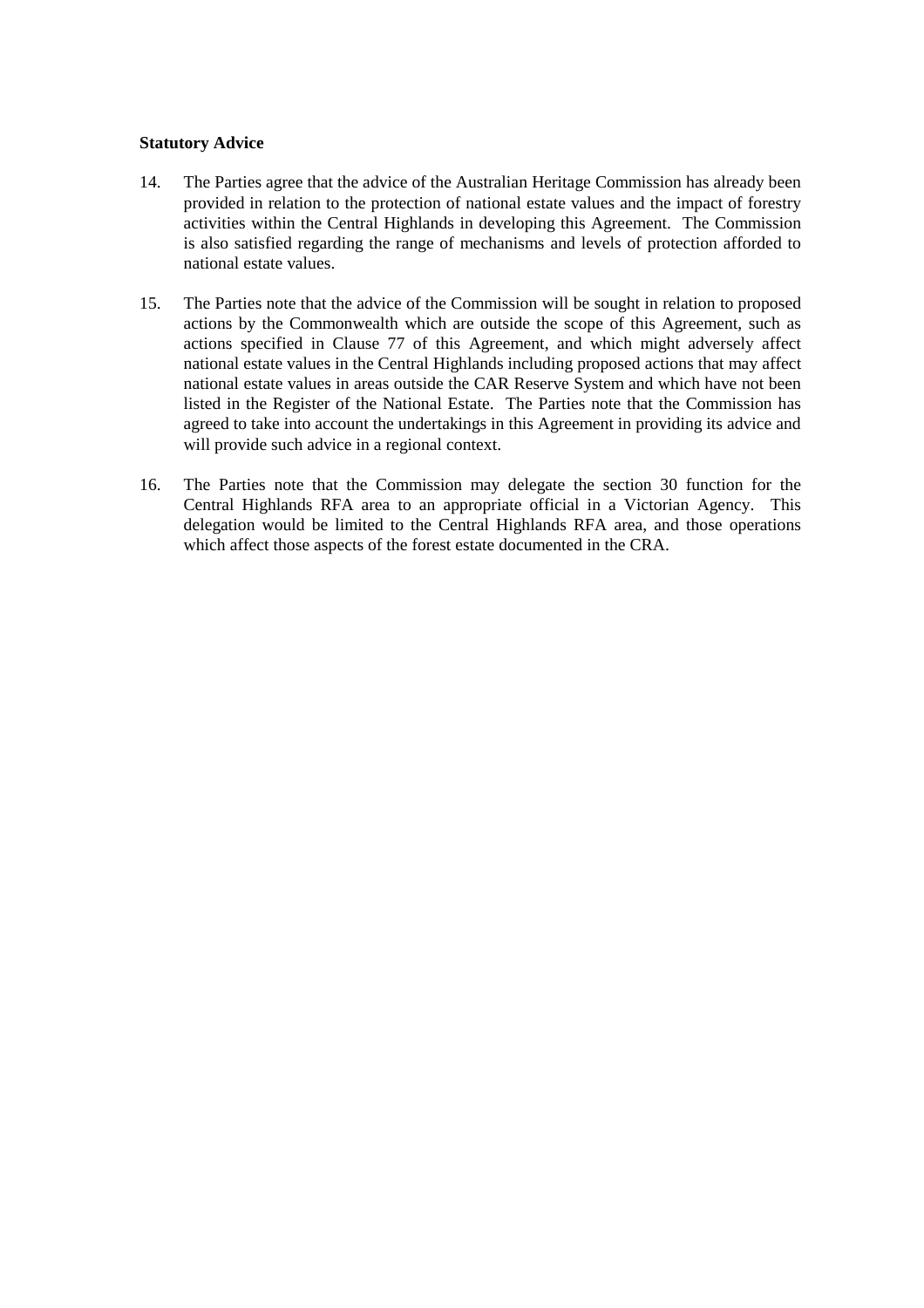# **Table 1: Protection of National Estate values on Public Land**

| <b>National Estate Values</b>                       | Percentage <sup>1</sup> of the area on Public Land<br>containing the value which lies within<br>the CAR reserve system |                                         |                                | Existing and/or additional protection<br>mechanisms operating within and outside<br>the CAR reserve system                                                                                                          |
|-----------------------------------------------------|------------------------------------------------------------------------------------------------------------------------|-----------------------------------------|--------------------------------|---------------------------------------------------------------------------------------------------------------------------------------------------------------------------------------------------------------------|
|                                                     | <b>Dedicated</b><br>Reserve <sup>2</sup>                                                                               | <b>Informal</b><br>Reserve <sup>3</sup> | <b>Total</b><br><b>Reserve</b> |                                                                                                                                                                                                                     |
| Old-growth forest (B.1)                             | 54%                                                                                                                    | 30%                                     | 84%                            | Code of Forest Practice <sup>4</sup> and Central<br>Highlands Forest Management Plan                                                                                                                                |
| Representative vegetation (D.1)                     | 68%                                                                                                                    | 12%                                     | 80%                            | Code of Forest Practice and Central<br>Highlands Forest Management Plan                                                                                                                                             |
| Relictual EVCs and associated<br>flora $(A.1)$      | 58%                                                                                                                    | 17%                                     | 75%                            | Code of Forest Practice and Central<br>Highlands Forest Management Plan                                                                                                                                             |
| Vegetation Succession (A.2)                         | 89%                                                                                                                    | 7%                                      | 96%                            |                                                                                                                                                                                                                     |
| Remote/natural areas (B.1)                          | 100%                                                                                                                   | 0%                                      | 100%                           | not applicable - all values reserved                                                                                                                                                                                |
| Flora refugia (A.1)                                 | 61%                                                                                                                    | 11%                                     | 72%                            | Code of Forest Practice and Central<br>Highlands Forest Management Plan                                                                                                                                             |
| Fauna refugia (A.2)                                 | 44%                                                                                                                    | 25%                                     | 69%                            | Code of Forest Practice and Central<br>Highlands Forest Management Plan                                                                                                                                             |
| Flora centres of endemism<br>(A.1)                  | 65%                                                                                                                    | 8%                                      | 73%                            | Code of Forest Practice and Central<br>Highlands Forest Management Plan<br>For rare/threatened endemic species:<br>Flora and Fauna Guarantee Act 1988<br><b>Endangered Species Protection Act 1992</b>              |
| Key fauna habitat (A.2)                             | 48%                                                                                                                    | 16%                                     | 64%                            | Code of Forest Practice and Central<br>Highlands Forest Management Plan<br>Wildlife Act 1975<br>For rare/threatened species:<br>Flora and Fauna Guarantee Act 1988<br><b>Endangered Species Protection Act 1992</b> |
| Endemic fauna (A.1)                                 | 60%                                                                                                                    | 9%                                      | 69%                            | Code of Forest Practice and Central<br>Highlands Forest Management Plan<br>Wildlife Act 1975<br>For rare/threatened species:<br>Flora and Fauna Guarantee Act 1988<br><b>Endangered Species Protection Act 1992</b> |
| Rare/uncommon fauna habitat<br>(B.1)                | 50%                                                                                                                    | 16%                                     | 66%                            | Flora and Fauna Guarantee Act 1988<br>Endangered Species Protection Act 1992<br>Code of Forest Practice and Central<br>Highlands Forest Management Plan                                                             |
| Habitats of rare or threatened<br>fauna spp $(B.1)$ | 49%                                                                                                                    | 13%                                     | 62%                            | Flora and Fauna Guarantee Act 1988<br><b>Endangered Species Protection Act 1992</b><br>Code of Forest Practice and Central<br>Highlands Forest Management Plan                                                      |

1. The percentages shown in this table are based on modelled information mapped at a scale of 1:100,000 derived during the Comprehensive Regional Assessment of the Central Highlands Region, and are therefore only approximate.

2. Dedicated reserves are reserves established through legislation for conservation purposes, including national parks and flora and fauna reserves.

3. The figures in this column are based upon broad areas of the Special Protection Zone (SPZ) within State forest as well as linear elements of the SPZ greater than 100 metres wide. The degree of protection effectively conferred by the linear component is dependent on the value under consideration. Additional areas protected by prescription may also contribute towards the protection of National Estate values.

4. References to the Code of Forest Practice in this table is a reference to the Code of Forest Practices for Timber Production.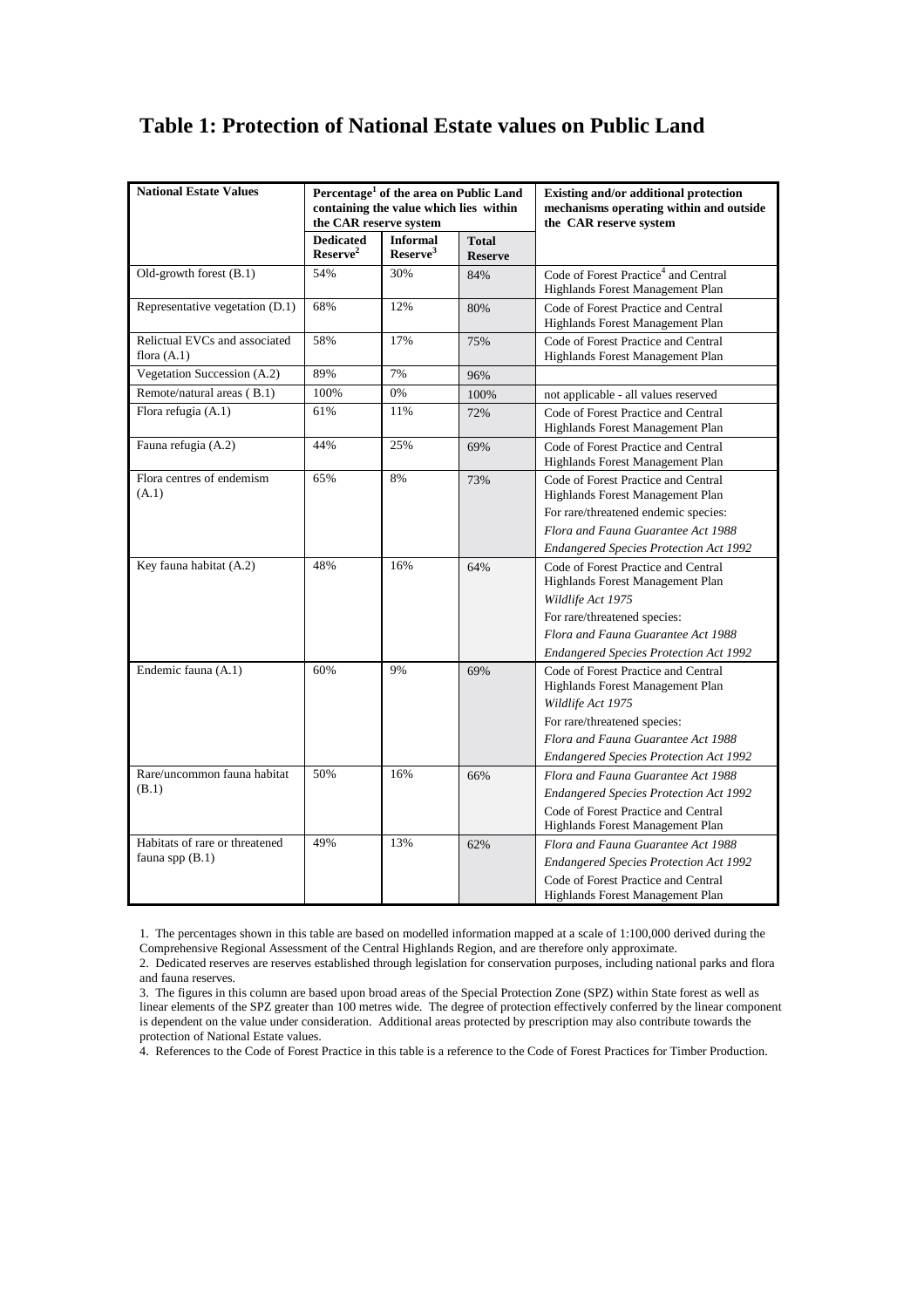| <b>National Estate Values</b>                         | Percentage of the area on Public Land<br>containing the value which lies within<br>the CAR reserve system |                                   |                                | Existing and/or additional protection<br>mechanisms operating within and outside<br>the CAR reserve system |
|-------------------------------------------------------|-----------------------------------------------------------------------------------------------------------|-----------------------------------|--------------------------------|------------------------------------------------------------------------------------------------------------|
|                                                       | <b>Dedicated</b><br><b>Reserve</b>                                                                        | <b>Informal</b><br><b>Reserve</b> | <b>Total</b><br><b>Reserve</b> |                                                                                                            |
| Disjunct flora (A.1)                                  | 72%                                                                                                       | 6%                                | 78%                            | Code of Forest Practice and Central<br>Highlands Forest Management Plan                                    |
|                                                       |                                                                                                           |                                   |                                | For rare/threatened endemic species:                                                                       |
|                                                       |                                                                                                           |                                   |                                | Flora and Fauna Guarantee Act 1988                                                                         |
|                                                       |                                                                                                           |                                   |                                | <b>Endangered Species Protection Act 1992</b>                                                              |
| Flora species at the limits of<br>their range $(A.1)$ | 46%                                                                                                       | 12%                               | 58%                            | Code of Forest Practice and Central<br>Highlands Forest Management Plan                                    |
|                                                       |                                                                                                           |                                   |                                | For rare/threatened endemic species:                                                                       |
|                                                       |                                                                                                           |                                   |                                | Flora and Fauna Guarantee Act 1988                                                                         |
|                                                       |                                                                                                           |                                   |                                | <b>Endangered Species Protection Act 1992</b>                                                              |
| Remnant vegetation (A.2)                              | 52%                                                                                                       | 7%                                | 59%                            | Code of Forest Practice and Central<br>Highlands Forest Management Plan                                    |
|                                                       |                                                                                                           |                                   |                                | For rare/threatened species:                                                                               |
|                                                       |                                                                                                           |                                   |                                | Flora and Fauna Guarantee Act 1988                                                                         |
|                                                       |                                                                                                           |                                   |                                | <b>Endangered Species Protection Act 1992</b>                                                              |
|                                                       |                                                                                                           |                                   |                                | For Melbourne Water Corporation land refer<br>to Attachment 1                                              |
| Fauna species richness (A.3)                          | 24%                                                                                                       | 21%                               | 45%                            | Code of Forest Practice and Central                                                                        |
|                                                       |                                                                                                           |                                   |                                | Highlands Forest Management Plan                                                                           |
|                                                       |                                                                                                           |                                   |                                | For rare/threatened species:                                                                               |
|                                                       |                                                                                                           |                                   |                                | Flora and Fauna Guarantee Act 1988                                                                         |
|                                                       |                                                                                                           |                                   |                                | <b>Endangered Species Protection Act 1992</b>                                                              |
| Flora species richness (A.3)                          | 22%                                                                                                       | 24%                               | 46%                            | Code of Forest Practice and Central<br>Highlands Forest Management Plan                                    |
|                                                       |                                                                                                           |                                   |                                | For rare/threatened endemic species:                                                                       |
|                                                       |                                                                                                           |                                   |                                | Flora and Fauna Guarantee Act 1988                                                                         |
|                                                       |                                                                                                           |                                   |                                | <b>Endangered Species Protection Act 1992</b>                                                              |
| Natural landscapes (B.1)                              | 72                                                                                                        | 12                                | 84                             |                                                                                                            |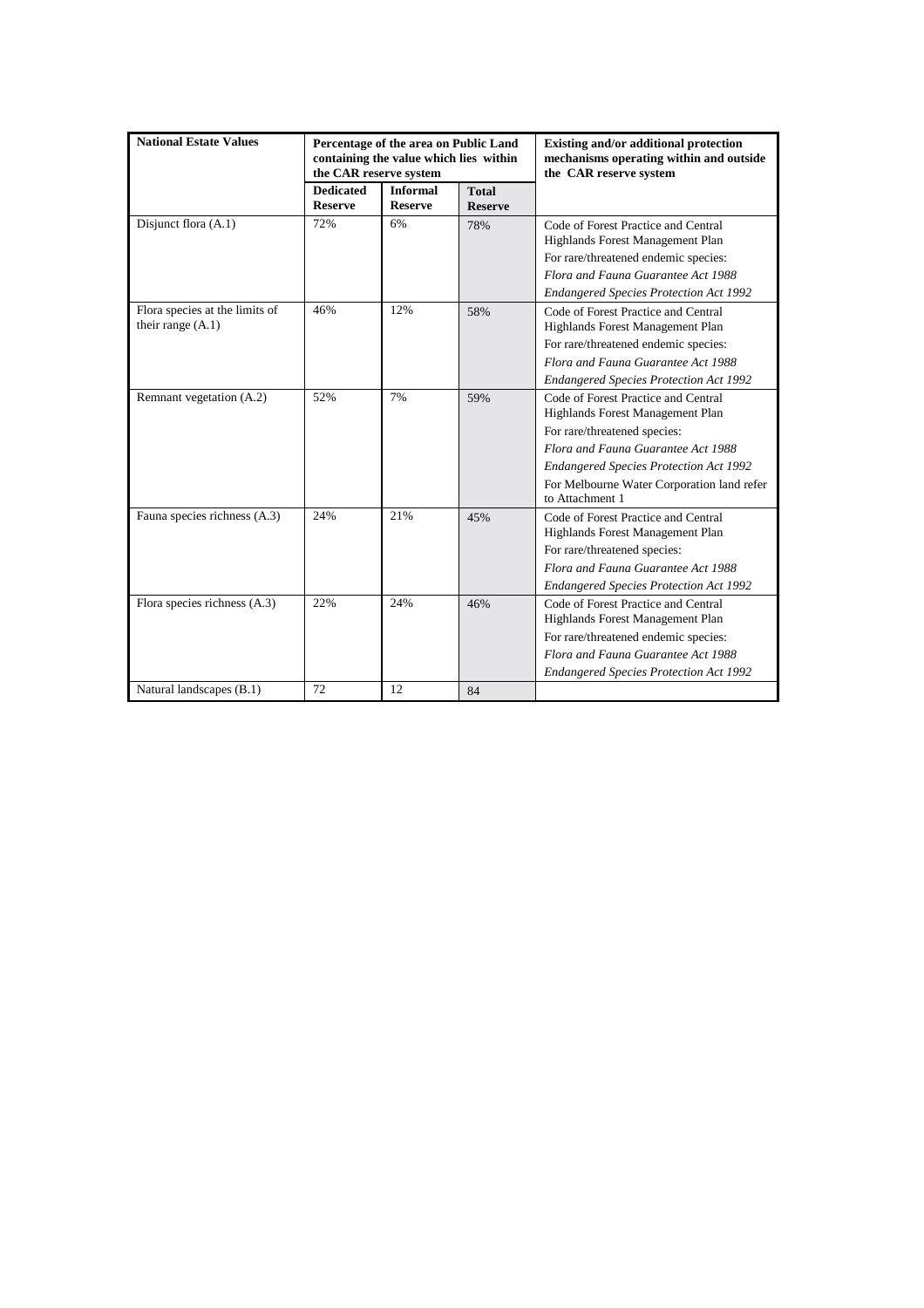| <b>National Estate Values</b>                                                       | Percentage of the area on Public Land<br>containing the value which lies within<br>the CAR reserve system |                                   |                                | Existing and/or additional protection<br>mechanisms operating within and outside<br>the CAR reserve system                                              |
|-------------------------------------------------------------------------------------|-----------------------------------------------------------------------------------------------------------|-----------------------------------|--------------------------------|---------------------------------------------------------------------------------------------------------------------------------------------------------|
|                                                                                     | <b>Dedicated</b><br><b>Reserve</b>                                                                        | <b>Informal</b><br><b>Reserve</b> | <b>Total</b><br><b>Reserve</b> |                                                                                                                                                         |
| Type localities & research sites<br>(C1)                                            | 71%                                                                                                       | 5%                                | 77%                            | Type localities are to be identified and<br>managed appropriately.                                                                                      |
| Geoconservation values (A.1,<br>A.2, A.3, B.1, C.1, C.2, D.1,<br>$H.1$ <sup>2</sup> | N/A                                                                                                       | N/A                               | N/A                            | Major geological and geomorphological<br>features are considered robust to harvesting<br>and roading.<br>Identified localised sites of significance may |
|                                                                                     |                                                                                                           |                                   |                                | be protected under the Crown Land<br>(Reserves) Act 1978.                                                                                               |
| Historic values (A.3, A.4, B.2,<br>C.2, D.2, E.1, F.1, H.1) <sup>5</sup>            | N/A                                                                                                       | N/A                               | N/A                            | Aboriginal and Torres Strait Islanders<br>Heritage Protection Act 1984;<br>Archaeological and Aboriginal Relics                                         |
|                                                                                     |                                                                                                           |                                   |                                | Protection Act 1972                                                                                                                                     |
|                                                                                     |                                                                                                           |                                   |                                | Heritage Act 1995<br>Code of Forest Practice and Central                                                                                                |
|                                                                                     |                                                                                                           |                                   |                                | Highlands Forest Management Plan                                                                                                                        |
|                                                                                     |                                                                                                           |                                   |                                | Indigenous heritage to be protected through<br>implementation of clause 74 of the<br>Agreement.                                                         |
| Social values $(G.1)^5$                                                             | N/A                                                                                                       | N/A                               | N/A                            | Aboriginal and Torres Strait Islanders<br>Heritage Protection Act 1984;                                                                                 |
|                                                                                     |                                                                                                           |                                   |                                | Archaeological and Aboriginal Relics<br>Protection Act 1972                                                                                             |
|                                                                                     |                                                                                                           |                                   |                                | Heritage Act 1995                                                                                                                                       |
|                                                                                     |                                                                                                           |                                   |                                | Code of Forest Practice and Central<br>Highlands Forest Management Plan                                                                                 |
|                                                                                     |                                                                                                           |                                   |                                | Indigenous heritage to be protected through<br>implementation of clause 74 of the<br>Agreement.                                                         |
| Aesthetic values (E.1)                                                              | 82%                                                                                                       | 8%                                | 90%                            | Code of Forest Practice and Central<br>Highlands Forest Management Plan<br><b>NRE Visual Management System</b>                                          |
| Cultural Landscapes (A3, A4,<br>$D2)^5$                                             | N/A                                                                                                       | N/A                               | N/A                            | Aboriginal and Torres Strait Islanders<br>Heritage Protection Act 1984;                                                                                 |
|                                                                                     |                                                                                                           |                                   |                                | Archaeological and Aboriginal Relics<br>Protection Act 1972                                                                                             |
|                                                                                     |                                                                                                           |                                   |                                | Heritage Act 1995                                                                                                                                       |
|                                                                                     |                                                                                                           |                                   |                                | Code of Forest Practice and Central<br>Highlands Forest Management Plan                                                                                 |
|                                                                                     |                                                                                                           |                                   |                                | Indigenous heritage to be protected through                                                                                                             |
|                                                                                     |                                                                                                           |                                   |                                | implementation of clause 74 of the<br>Agreement.                                                                                                        |

5. Because of their particular characteristics, geoconservation, cultural, social and historical values were not subject to GISgenerated areal calculations in the Central Highlands.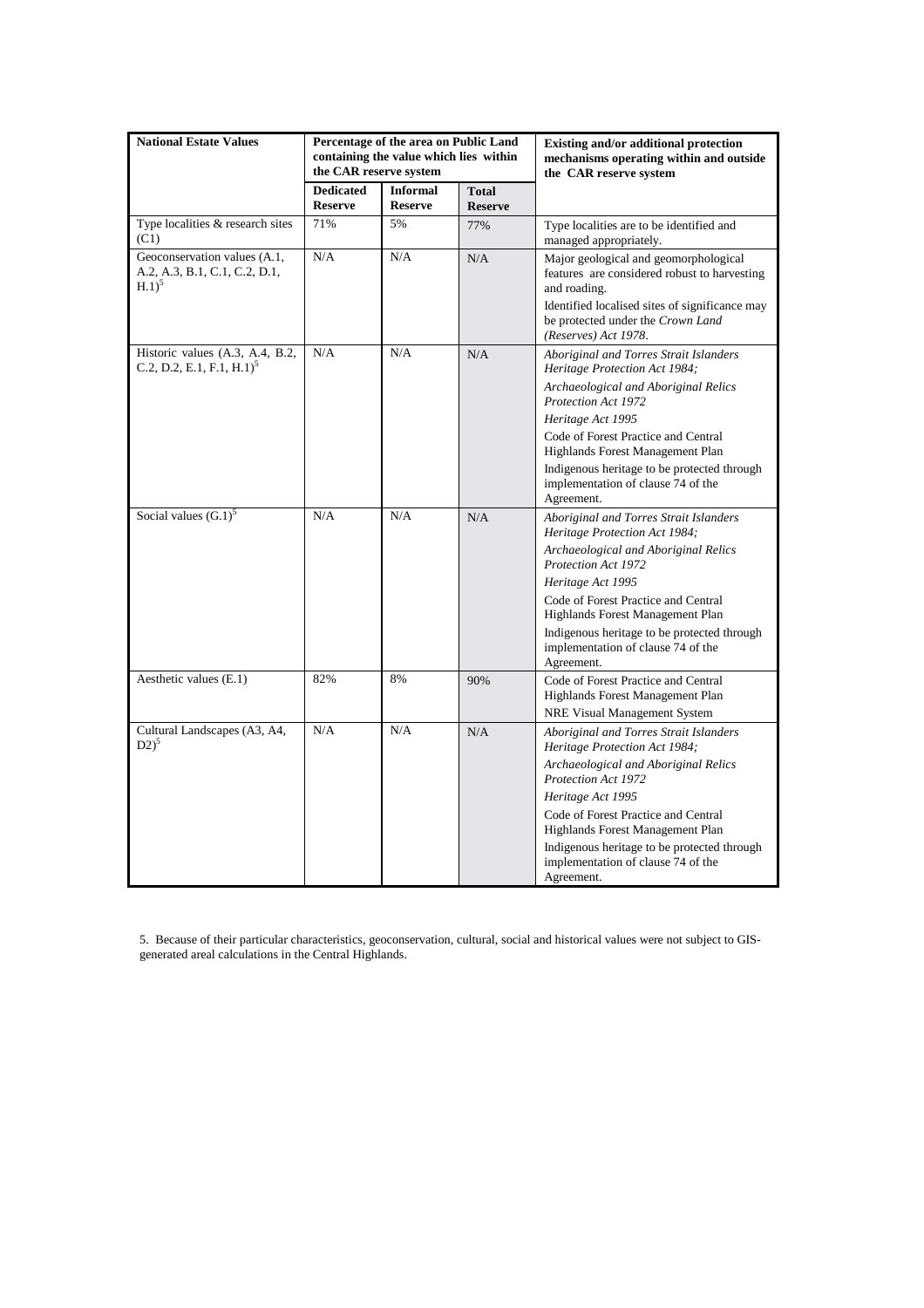# **MILESTONES**

| <b>Clause</b> | <b>Action</b>                                                                                                                                                              | <b>Timeline</b> |
|---------------|----------------------------------------------------------------------------------------------------------------------------------------------------------------------------|-----------------|
| 44            | Victoria to implement an on-going quality assurance program                                                                                                                | 2000            |
| 45            | Victoria to complete and publish regional prescriptions for<br>timber production                                                                                           | December 1998   |
| 45            | Victoria to complete and publish management plans for all<br><b>National and State Parks</b>                                                                               | December 1998   |
| 45            | Victoria to implement the Integrated Forest Planning System<br>and the Statewide Forest Resource Inventory                                                                 | 2001            |
| 50            | Victoria and the Commonwealth to develop sustainability<br>indicators                                                                                                      | 2002            |
| 57            | Victoria and the Commonwealth to undertake and where<br>relevant complete threatened species work as detailed in<br>Attachment 2                                           | 2002            |
| 59            | Victoria to develop programs for pest plant and pest animal<br>control                                                                                                     | 2003            |
| 65            | Victoria to publish a Central Highlands Forest Management<br>Plan                                                                                                          | 30 June 1998    |
| 82            | Victoria to complete a review in accordance with the<br><b>Competition Principles Agreement</b>                                                                            | 1999            |
| 81            | Victoria will report on progress of the development of a long<br>term timber harvesting and water production strategy for the<br>Thomson Reservoir catchment.              | 2002            |
| 86            | Victoria and the Commonwealth will develop a schedule to<br>the Statewide data agreement and lodge archival copies of<br>data                                              | September 1998  |
| Att 1         | Victoria to assess endangered, vulnerable or rare EVCs on<br>Melbourne Water Corporation Lands                                                                             | 2002            |
| Att 1         | Victoria to prepare Regional Vegetation Plans covering the<br>Central Highlands which provide for the protection of<br>endangered, vulnerable or rare EVCs on private land | 2001            |
| Att 1         | Victoria to publish a Technical Report on Rainforest                                                                                                                       | 1998            |
| Att 3, cl 5   | Victoria and the Commonwealth to prepare Statewide<br><b>Cultural Heritage Guidelines</b>                                                                                  | December 1999   |

The milestones in this Attachment should be read in conjunction with the relevant clauses in the Agreement.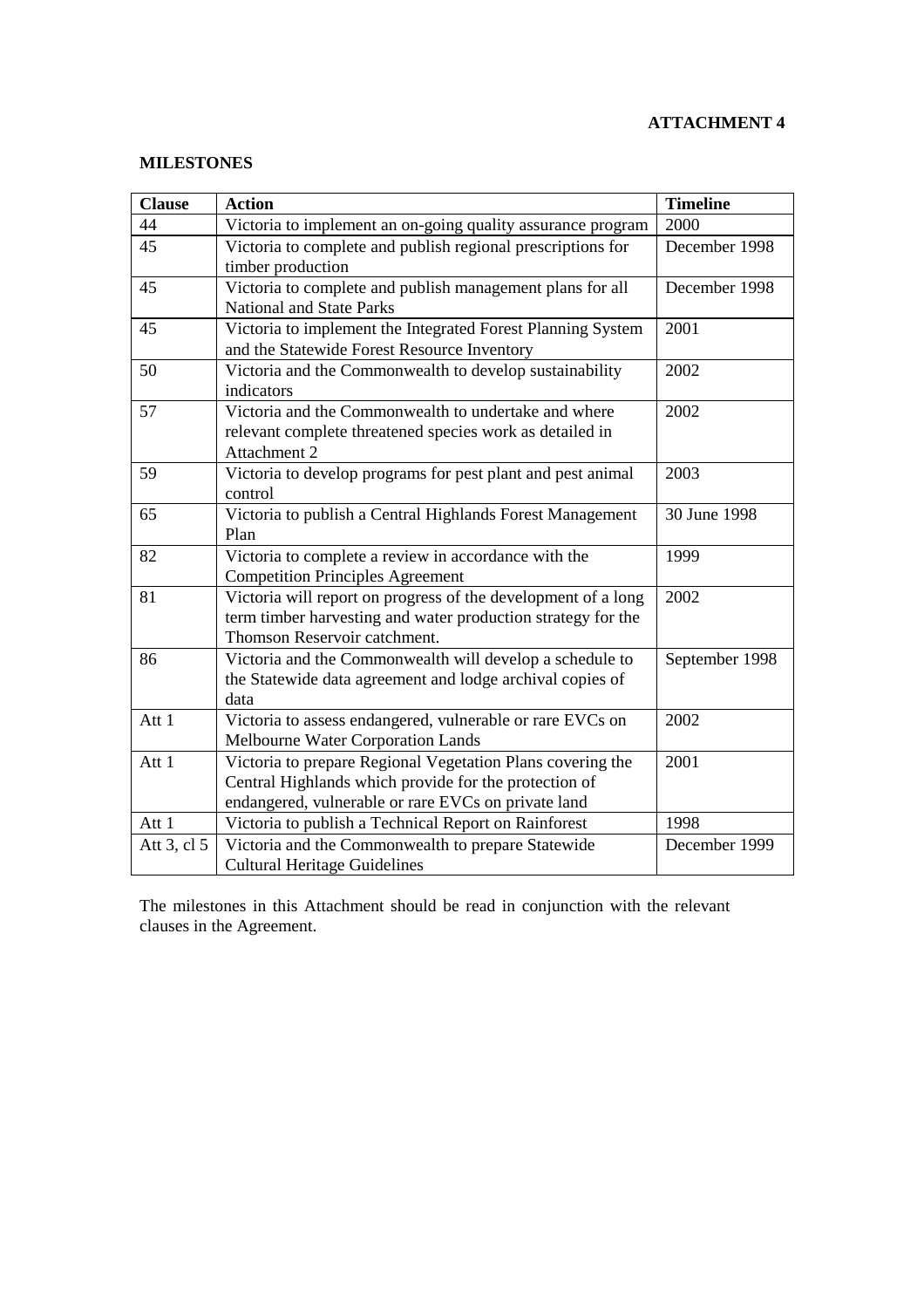# **PUBLIC REPORTING AND CONSULTATIVE MECHANISMS**

Public reporting and consultative mechanisms relevant to the management of the Central Highlands forests include:

- Land Conservation Council and Environment Conservation Council studies;
- preparation and amendment of the Forest Management Plan, National and State Park management plans, and regional fire protection plans;
- activities associated with the implementation of the *Flora and Fauna Guarantee Act 1988*;
- preparation and review of Codes of Practice;
- preparation of Wood Utilisation Plans and Fuel Reduction Burning Plans;
- technical, research and other reports on such topics as
- Sustainable Yield Reviews
- Regeneration Performance
- Old-growth Surveys
- Annual Reports of the Forest Management Areas
- Updates of the Schedules of the *Flora and Fauna Guarantee Act 1988*;
- nomination, preparation and possible contraventions of recovery plans and threat abatement plans prepared under the *Endangered Species Protection Act 1992*;
- listing of places in the Register of the National Estate under the *Australian Heritage Commission Act 1975*.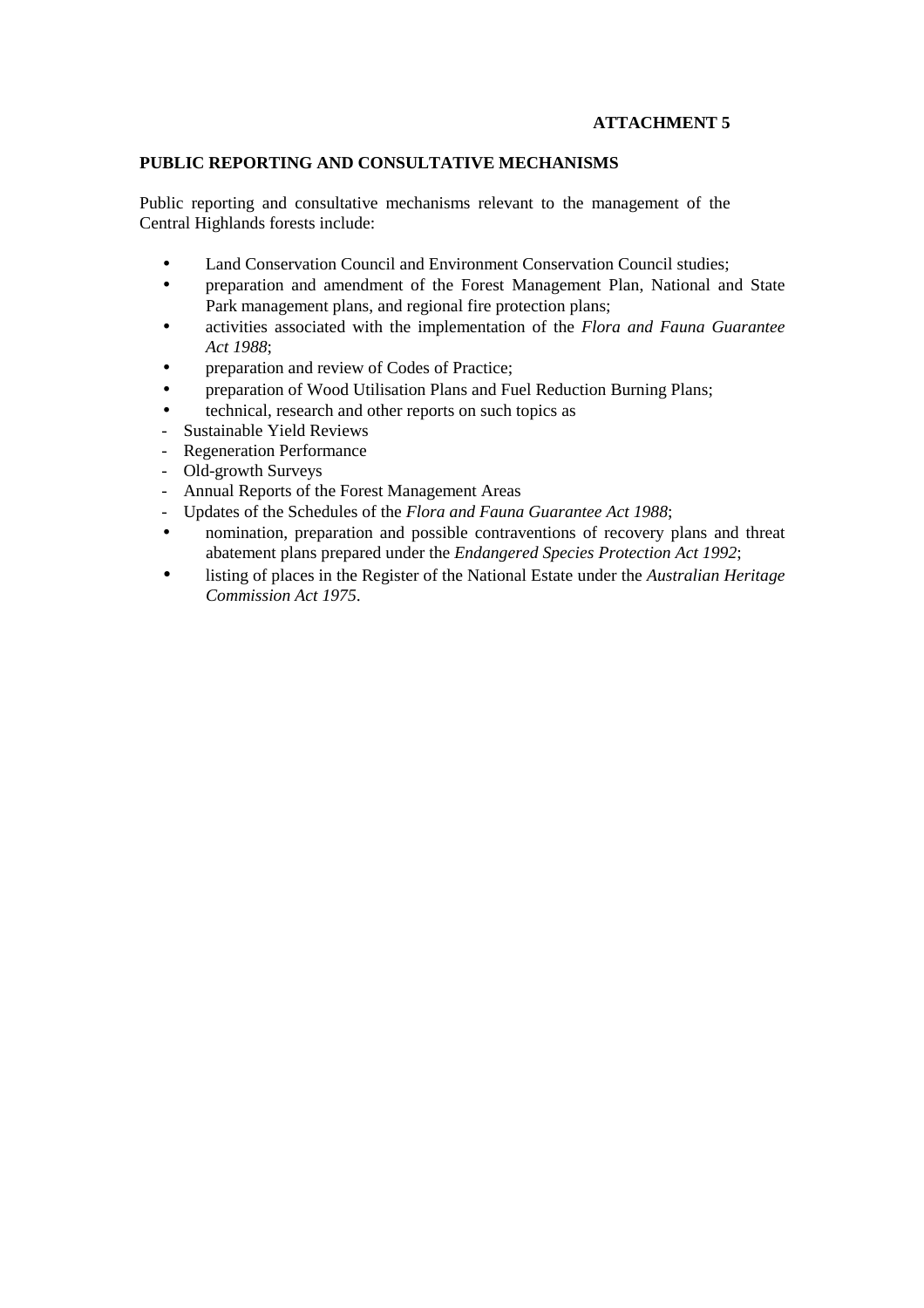## **RESEARCH**

The major priority of future research in Victoria will be the development of appropriate mechanisms to monitor and continually improve the sustainability of forest management practices. Accordingly, Statewide research will continue on the following major themes.

- silviculture
- flora and fauna conservation
- soil and water conservation
- fire ecology
- wood quality in regrowth forests.

Parties also recognise the importance of continuing research to address:

- control of feral pests
- environmental weed control in priority areas
- population monitoring of high priority threatened flora and fauna species
- the effectiveness of Ecological Vegetation Classes as surrogates of biodiversity
- the effects of differing buffer and filter strip widths on water quality and stream biota
- the development of ecologically based fire management regimes
- the effect of regrowth forests on water yields and their impacts on stream biota
- the effect of introduced fish species on aquatic fauna
- growth responses and ecological impacts of intensive silviculture in regrowth forests
- stem defect and wood quality in regrowth forest
- technologies and processes associated with the development of high value wood products.

Research on the above themes will vary from region to region. Details of current research projects are included in the Department of Natural Resources and Environment web site. The Compendium of Victorian Forest Research (in prep) also will provide a bibliography of research in progress as well as published and unpublished works.